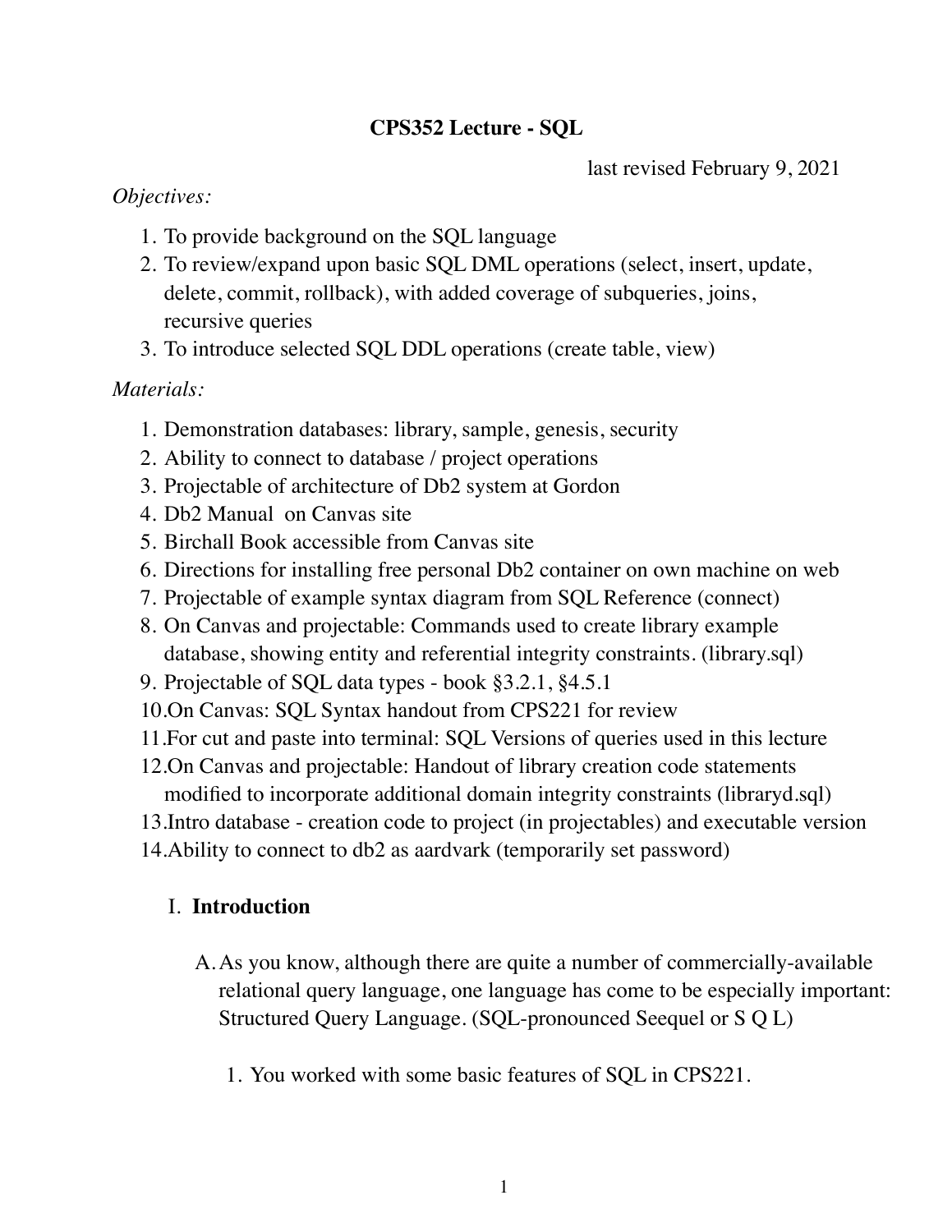- 2. This lecture will serve to provide a bit of background, and also to introduce many key features of SQL that you have not seen yet.
- B. SQL was originally developed for use with IBM's System R the earliest research implementation of the relational model. In its original form, it was known as SEQUEL (Structured English Query Language). Since then, it has been adopted by many commercial vendors, and has become an ANSI standard - the only query language to be thus standardized - and has undergone a number of revisions - each of which is considerably more complex than its predecessor.
	- 1. The first ANSI standard was 1986. This was revised in 1989 to yield what is now known as SQL 89 - which many commercial products implemented. (The SQL 89 standard is 120 pp.,)
	- 2. The first major revision to the standard standard was SQL 92 (also known as SQL 2). (This standard is 579 pp!) This standard defined three levels of conformance, plus a transitional level between entry and intermediate:
		- a) Entry level
		- b) Intermediate level
		- c) Full level
	- 3. The next major revision was SQL:1999 (also known as SQL 3).
		- a) This standard is in multiple parts, totaling well over 1000 pages.
		- b) It incorporates many extensions to more easily support multimedia and object-orientation, so we will discuss it more fully later in the course.
		- c) There are those who argue that the extensions have resulted in a model that is no longer truly relational - for example, there is a paper I found while researching this topic on the web entitled "Great News, The Relational Data Model is Dead!", which is basically about SQL 3.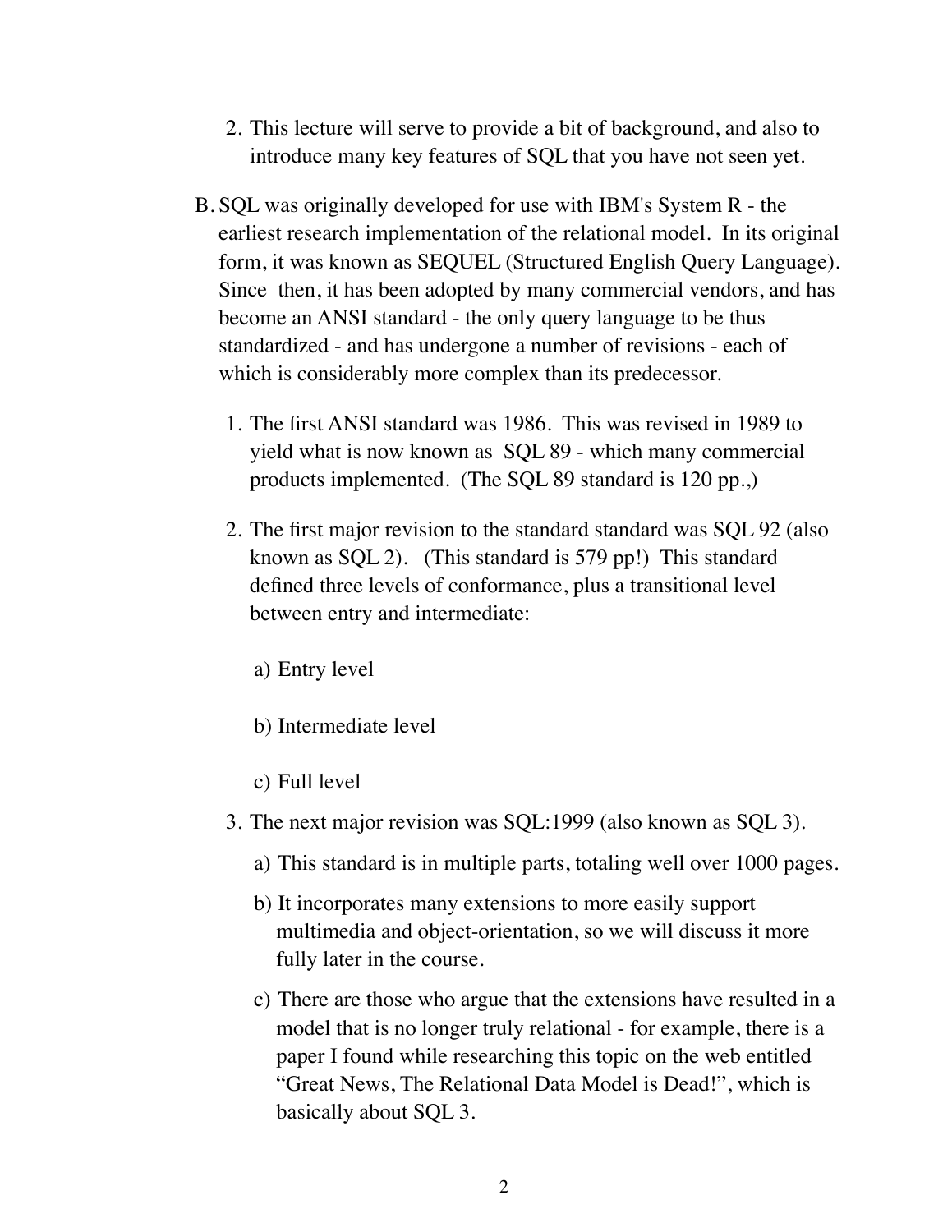- 4. The standard has since been revised in 2003, 2006, 2008, 2011 and 2016. It currently consists of 14 parts.
- 5. The definitive versions of the standards must be purchased from ANSI; however, freely available draft versions of some exist. For example, when I initially prepared this lecture, I downloaded a draft of SQL2008 for which one part (alone) has over 1000 pages!
- 6. As it turns out, database software from different vendors typically supports slightly different *dialects* of SQL.
- 7. Actually, although SQL is based on the relational data model, vendors of database systems based on other models have included a facility for accessing their database using SQL.
- C. SQL can be used in three ways:
	- 1. Interactively.
	- 2. Embedded in an application program, to allow the program to access and or modify the database. Actually, this latter form has two variants:
		- a) SQL statements may be embedded in the application program, and processed by a suitably modified compiler or by a pre compiler. (This is called static SQL)
		- b) SQL statements may be generated as character strings and processed at run time (This is called dynamic SQL). (You have had some exposure to this using JDBC)
	- 3. Modules consisting of SQL statements can be stored with the tables in the database, to be invoked under various circumstances. (The OO idea of combining state and behavior!)
	- 4. We will focus on interactive SQL for now static SQL will come later in the course (when you do your project)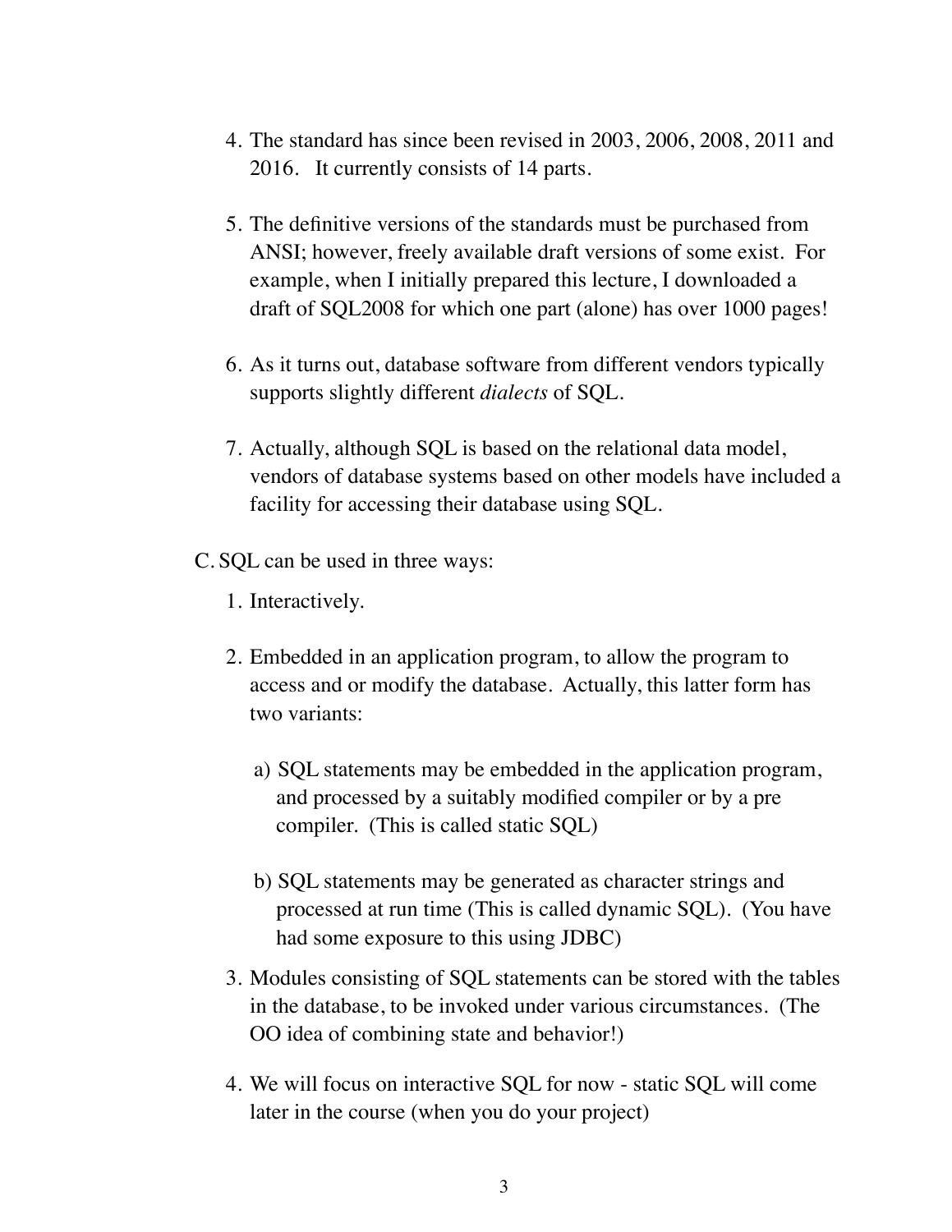- a) Static (embedded) SQL can use any of the capabilities of interactive SQL, plus there are some statements that are only needed in embedded SQL. (We will use this for the programming project in the second half of the course.)
- b) We will not deal with dynamic SQL at all in this course you had some exposure to it by way of JDBC in CPS221.
- c) We will not deal with SQL modules in this course that's an advanced topic beyond the scope of CPS352.
- D.The version of SQL we will be studying is that implemented as part of IBM's Db2 product.
	- 1. This version of SQL implements mucj (but not all) of the current SQL standard. One item that is missing - which does become a significant pain when formulating queries - is the natural join! (But recall that the dangers resulting from adding a column to one table that has a different meaning but the same name as a column in the other table lead many experts to suggest not using it.) We are using Db2 because of support for some capabilities only found in "industrial-strength" databases and the version we have is free!
	- 2. It is possible to install Db2 on a single computer, but more often it is installed on multiple computers, with the databases residing on a server computer and being accessed from client computers.
	- 3. The following diagram shows the architecture of the way we have installed Db2 here at Gordon. The diagram uses few terms that are used in the IBM documentation in a way that is somewhat differently from the way we used them in our theoretical discussion - specifically, the terms "instance", "database" and "schema".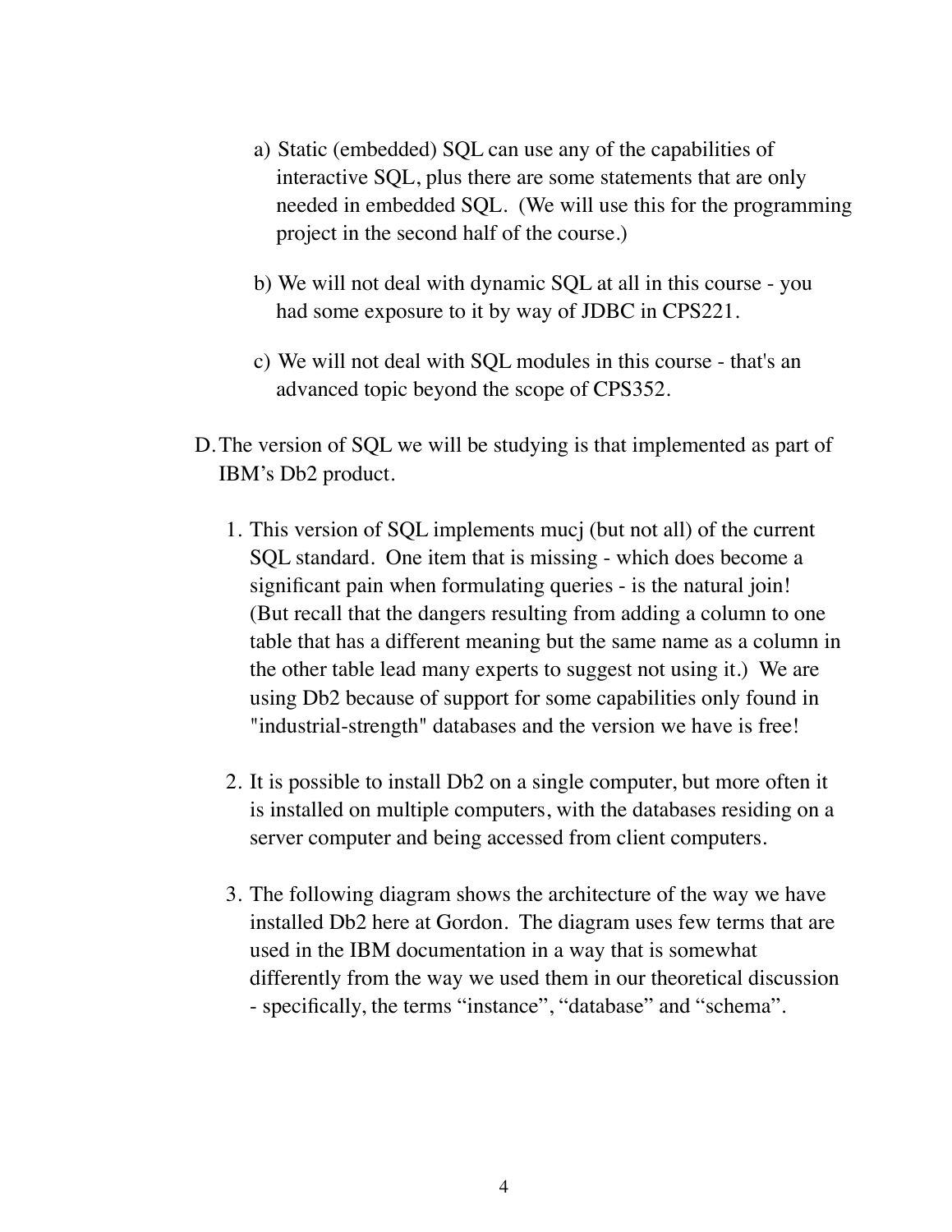

*PROJECT*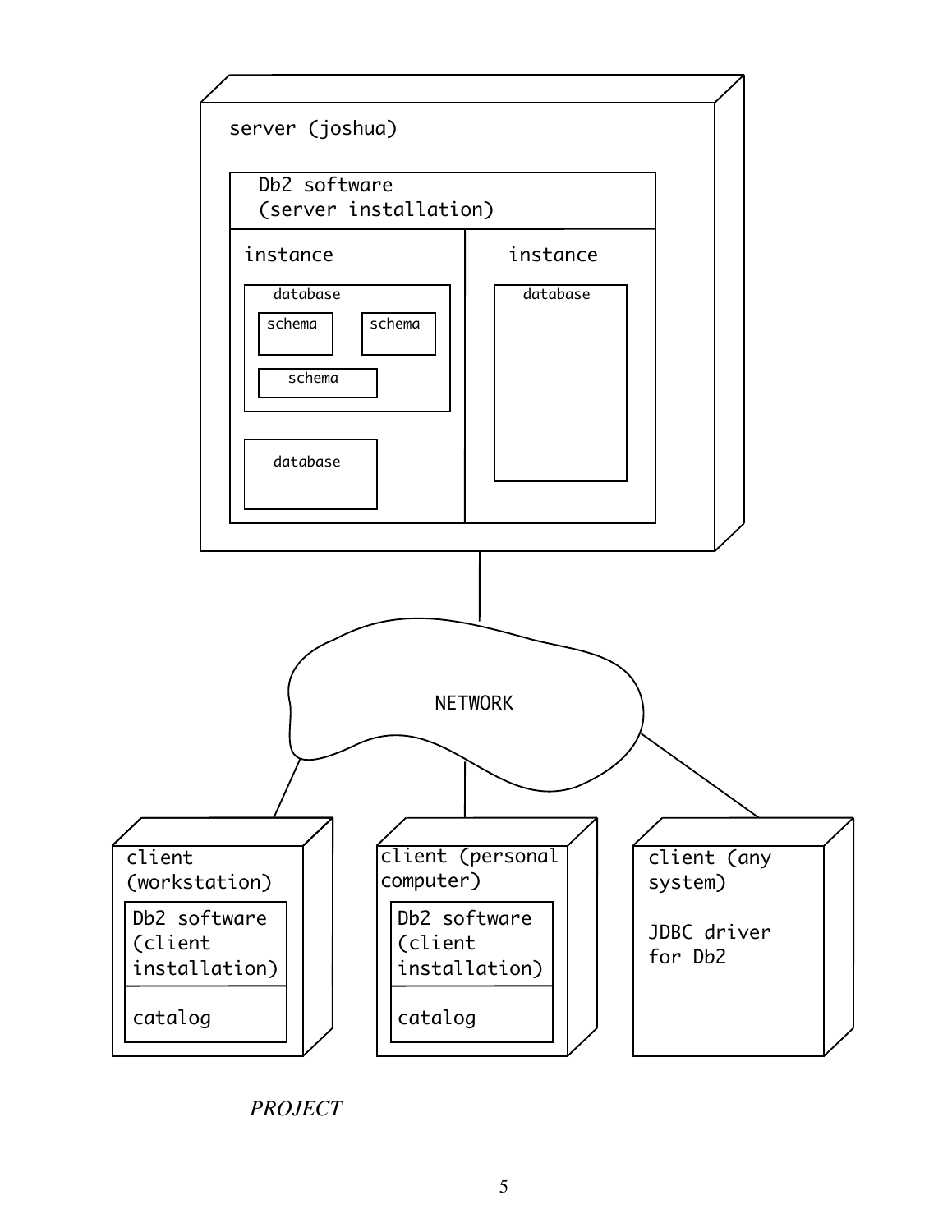- 4. There are three types of software installations we are using:
	- (1)A server version of the Db2 software is installed on our departmental server machine - joshua. A server version can also be installed on your own computers. This is also where all the database data physically resides. A server version can also do anything a client version can do
	- (2)Client versions of the Db2 software are installed on our 12 workstations. Client computers can access a database on the server interactively, or can run application programs that access a database on the server. They do not contain any of the actual database data. They do, however, contain a catalog that records information about databases they can connect to (in this case, databases on joshua; but a client's catalog could actually contain references to databases on many different servers.)
	- (3)It is also possible for any system that has the Db2 JDBC driver installed to access the database via JDBC. The JDBC driver is written in Java, and hence runs on any system that runs Java - it does not have to be running Db2. For a JDBC connection, full information about the server must be provided when the connection is made.
	- b) The software on the server supports any number of <u>instances.</u> Each instance is a totally separate entity, and has no connection to any other instance besides residing on the same system. For this course, we will be using an instance called db2inst1. (This is the default name when doing a server installation - I could have called it "aardvark" if I had wanted to!)
	- c) Each instance contains any number of individual databases. For example, the db2 instance currently contains 8 databases, including the database I used for examples in the first lecture, the sample database you are using for homework, a database you will use for the design project, and an example library database I will be using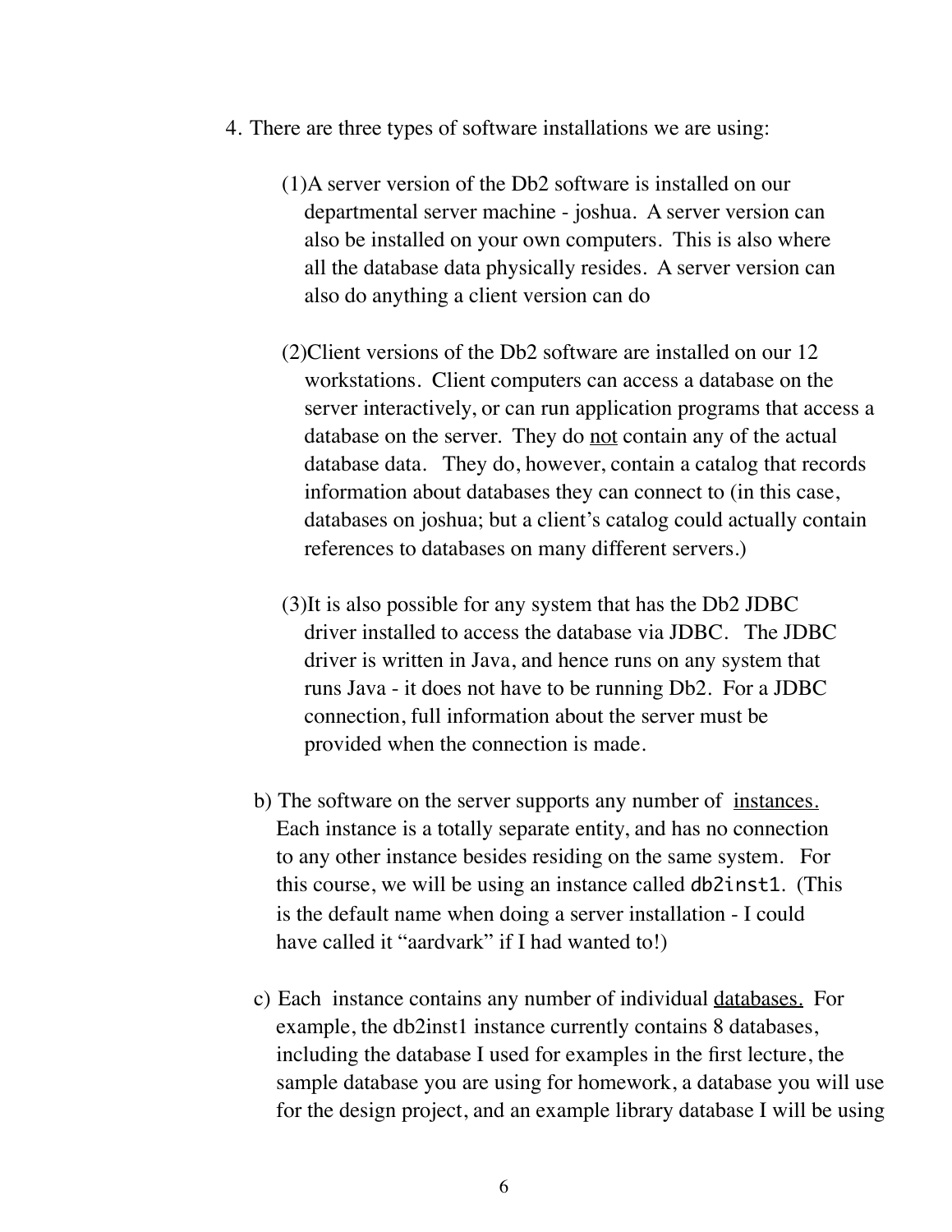later in this lecture. Each database has its own name in the catalog of the instance - e.g. intro, sample, design, library.

- d) As we will note in conjunction with the homework, each database contains any number of individual schemas.
	- (1)The major objects in the database (e.g. tables, views) have a two part name of the form SCHEMA.NAME. By default, the schema name is the username of the person who created the object.

#### EXAMPLE:

If I connect to a database using the username "russell.bjork", and then create a table called "foo", the full name of the table will be russell.bjork.foo.

If, however, I connect to the database using the username "aardvark", and create a table called "foo", the full name of the table will be aardvark.foo.

(2)Two objects that belong to different schema may have the same name.

EXAMPLE: I could create two different tables called "foo" under two different schema names, as described above.

- (3)When you reference objects in the database, you can always use their full, two part name. If you only specify an object name, but not a schema name, then a default schema name is used.
	- (a)Normally, the default schema name is the name by which you connected to the database.
	- (b)However, you can use the SET SCHEMA command of SQL to specify a different default schema, as you will do for some of the homework.
- (4)Db2 comes with an extensive set of documentation (10's of 1000's of pages!).

SHOW MANUALS ON Canvas SITE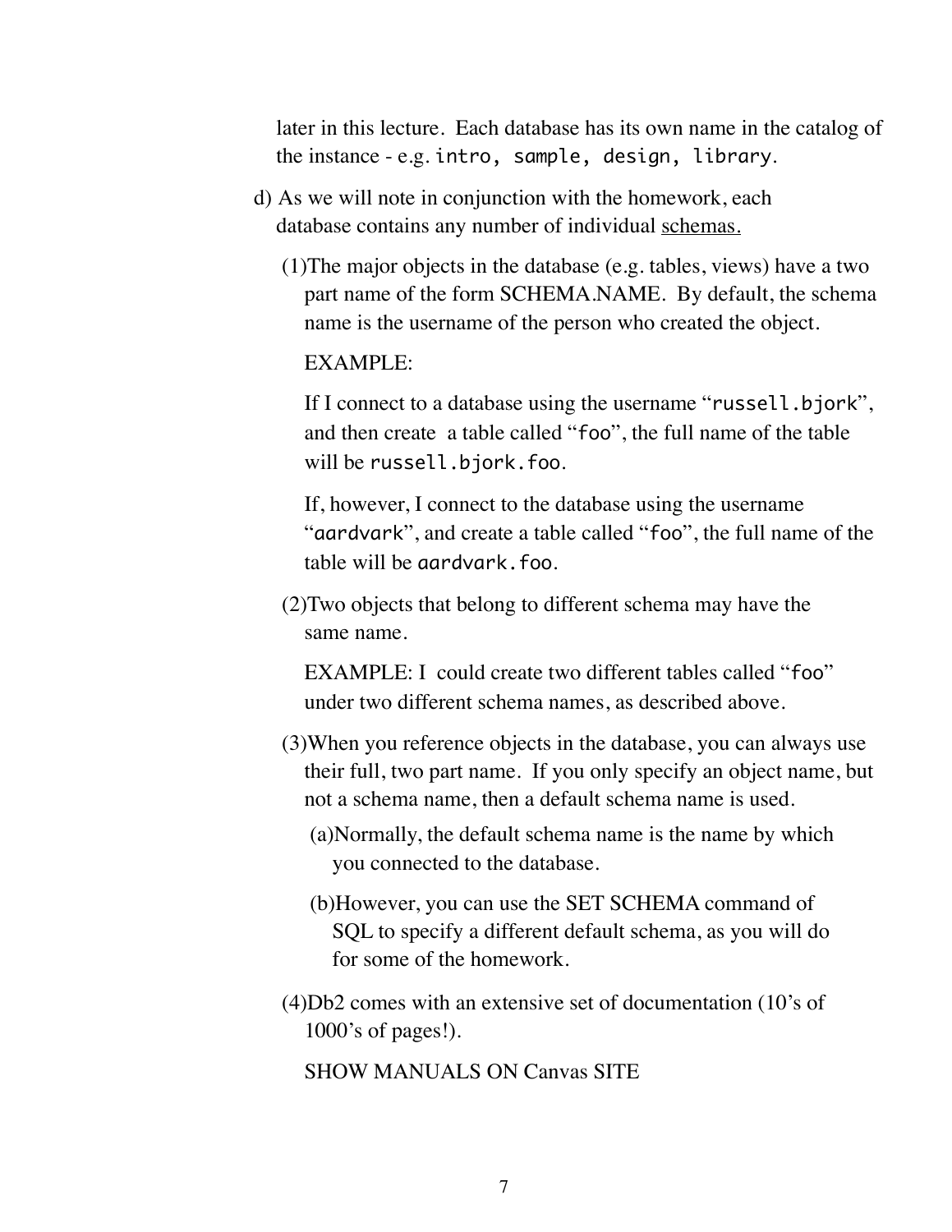(a)One thing you will find in the SQL reference manual is complete syntax diagrams for each SQL statement.

EXAMPLE: The syntax diagram for the connect statement, used to initially establish a connection to a database:

**PROJECT** 



e) The notation used in syntax diagrams is discussed on pages 1-3 of the manual - looking this over before working through the diagrams in the manual is a good idea!

(Note: These are the page numbers appearing on each page. When reading the manual using a pdf reader, it will give its notion of physical page number, based on numbering the very first physical page in the document "1" (i.e. not recognizing the separate numbering for the introductory material.)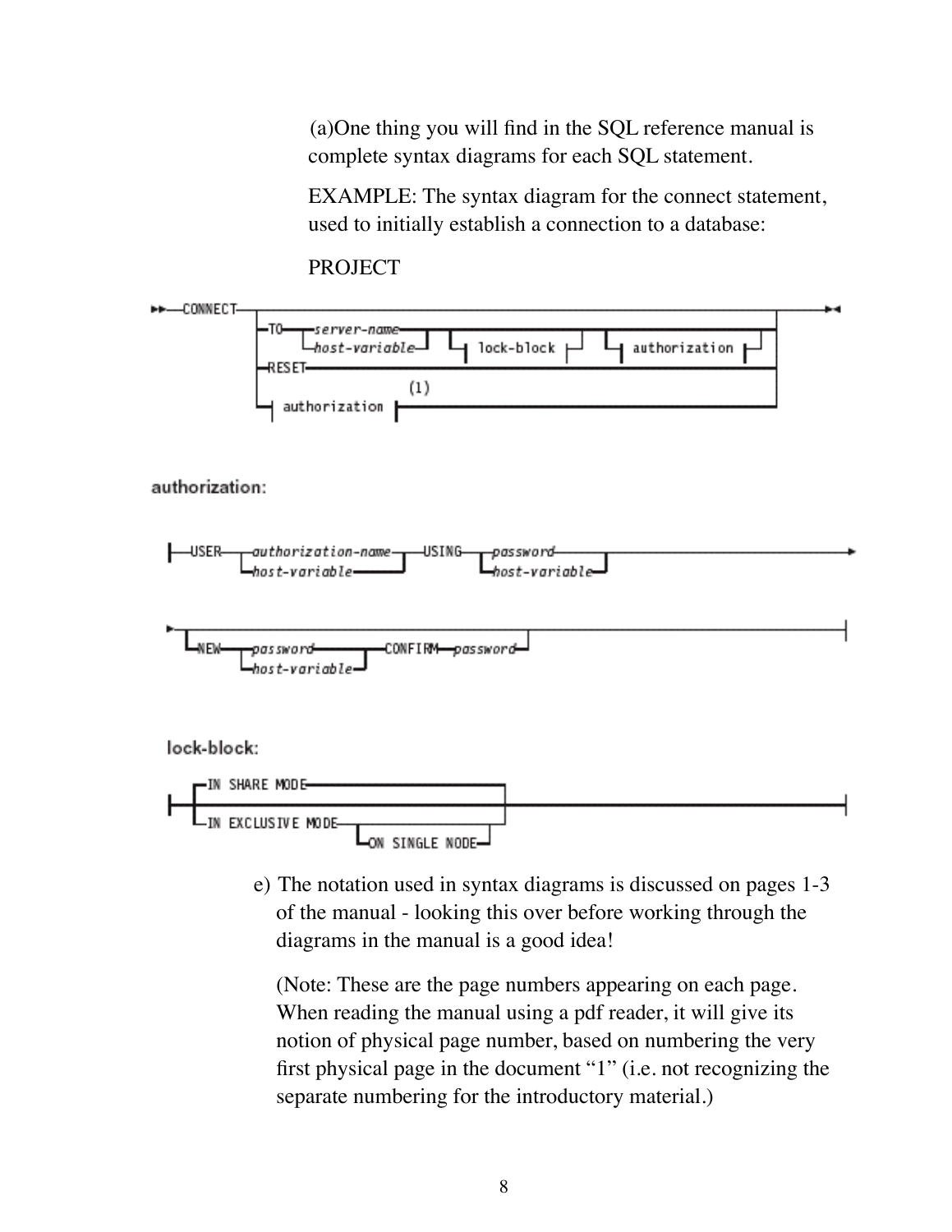- f) The select statement alone is the subject of a full chapter in the manual (chapter 6 of volume 1 - queries) which is 78 pages long! This is because its syntax is broken into portions (subselect, fullselect, and select statement) - some of which can appear in other statements as well!
- 5. The manual set also includes documentation describing the various error messages that Db2 can produce. However, an easier way to get information about an error is the use the ? command interactively.

DEMO: Enter a syntactically-incorrect statement and then show accessing error information with ?

E. Also accessible on the Canvas site is a book by Graeme Birchall called DB2 UDB Cookbook - which is a SQL book specifically based on version 9.7 of the Db2 implementation of SQL. You will find this very helpful as you do homework throughout the course.

#### SHOW

F. If you wish, you can install a copy of Db2 on your own personal machine using a free community edition furnished by IBM.

### SHOW WEB PAGE

- G.In addition to Db2, we also have an open-source product known as mysql available. The latter is, in some respects, nicer to use than Db2: it has a nicer interactive interface, and its syntax includes an explicit natural join operator. However, because it does not support all the features we need, we will not be using it extensively in this course.
- H.Now we're ready to begin discussing the language. SQL is both a data definition language (DDL) and a data manipulation language (DML). We will classify statements this way, but the language itself does not draw a distinction between the two types of statement in terms of how they are used. DDL and DML statements can be freely intermixed with one another.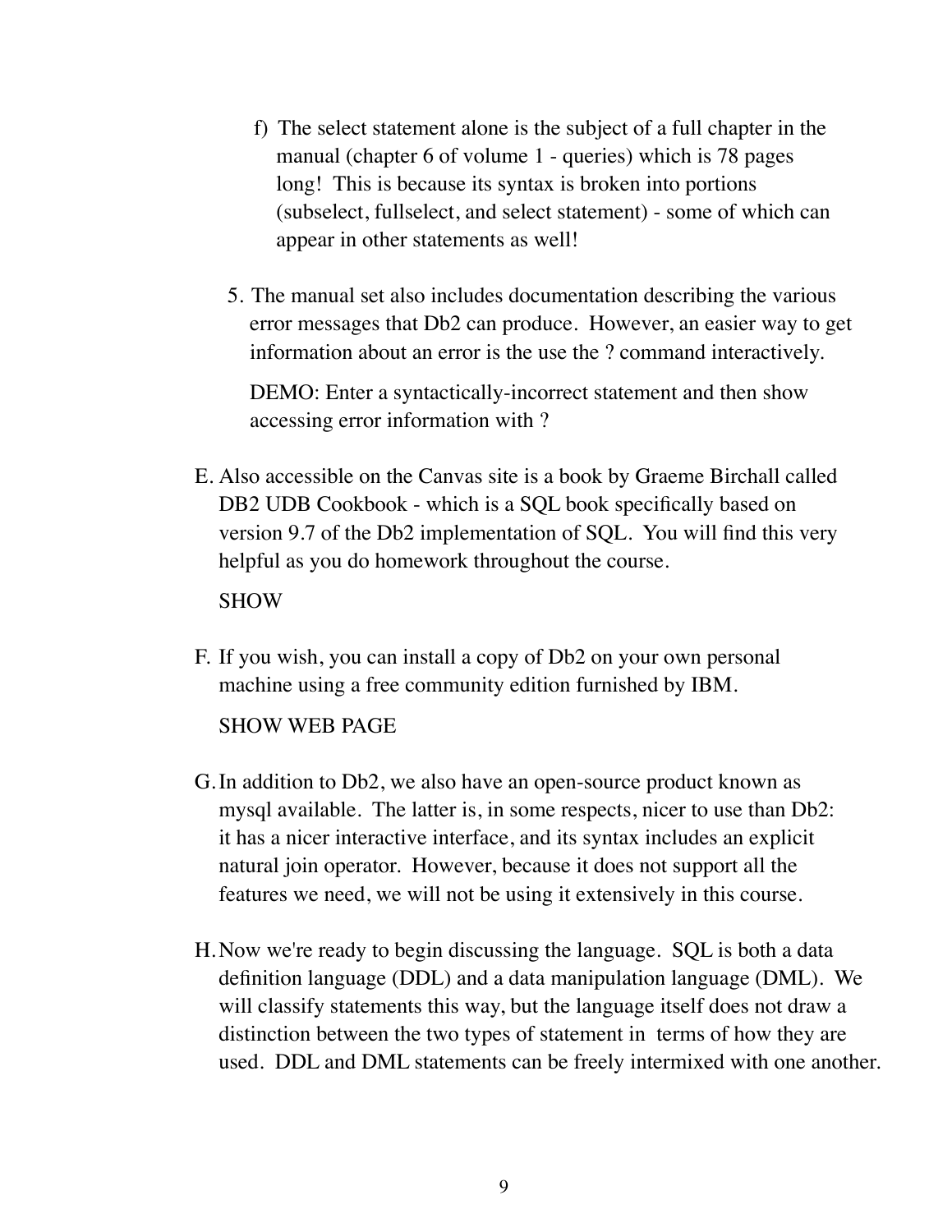### II. **Basic DDL Statements**

A.The set of DDL statements available in SQL is rich, and we will only introduce them briefly here. Three that are commonly used are:

create ... - to create a new object (e.g. a schema, table, or view - among others.)

- alter ... to modify an existing object (e.g. a table or view)
- $drop \dots$  to delete an existing object (e.g. a table or view)

(Note the difference between these and insert, update, and delete. These affect the structure of the tables of the database, while the statements we looked at earlier affect the data actually stored in a table - eg. contrast delete from *sometable* - which deletes all the rows from a table (leaving behind an empty table), and drop *sometable* - which drops the entire table (including its data but also its scheme)

B. For now, the only statement we will talk about is create table.

On Canvas (and project) Creation code for library database that will be used in examples) - Go over code.

- 1. Note specification of primary key and foreign key constraints we will discuss these and other constraints more shortly.
- 2. Each column in the table must have an appropriate data type. Sections 3.2.1 and 4.5.1 of the text list some of the more important data types available (not an exhaustive set).

#### **PROJECT**

Note the syntax for specifying dates, times, and datetimes when inserting or comparing values. Note, too, that the syntax used for input is not he same as the way SQL displays the values by default!

- 3. Creation of views and granting of access will be covered in a later lecture - just briefly walk through.
- C. We will not discuss the syntax of alter or drop now. They are documented in the *SQL Reference Manual*.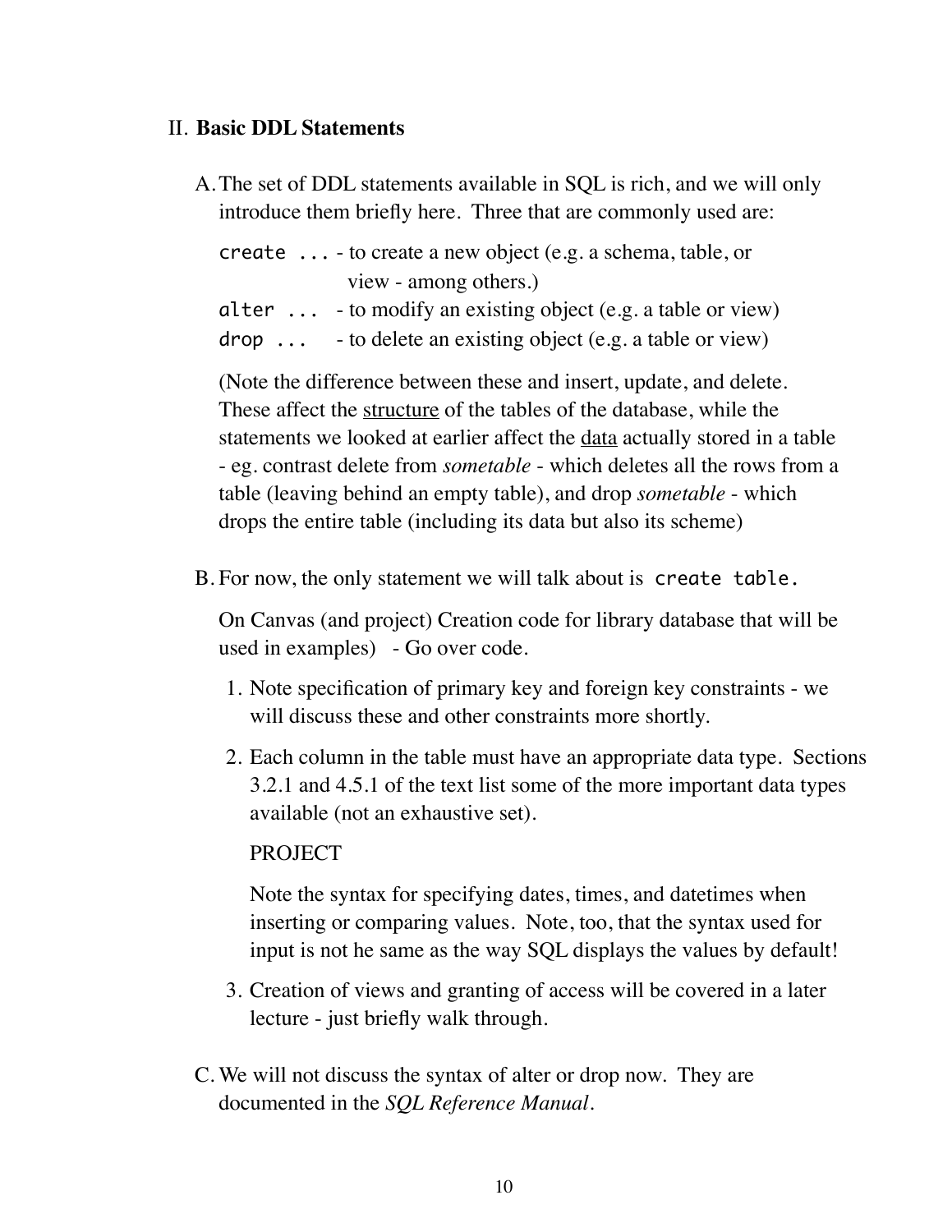## III.**Basic DML Operations for Querying the Database**

A.Probably the most fundamental DML concept in SQL is that of a query.

- 1. The most frequently used SQL statement is the SELECT statement: a statement intended to get information out of the database. A SELECT statement is basically a query, possibly with some additional components.
- 2. Queries can also be embedded in certain other statements, as we shall see.
- 3. You were introduced to queries in CPS221, and will get lots of practice with various sorts of queries in the homework, and both the text and Birchall books cover them extensively; therefore, I will not spend extensive time on them here.

On Canvas - SQL Syntax handout from CPS221 - Review

PROJECT/DEMO: SQL versions of RA Queries discussed in RA lecture (be sure to set schema library) HAVE CLASS DO FIRST 5; note that #5 can use distinct to get a person only once. Start  $Db2$  with  $-t +c -$ use schema library with library.

- 4. However, I do want to spend some time on three feature that are powerful, but potentially tricky.
- B. Various kinds of Products (Joins)

In our study of relational algebra, we learned about a variety of product (join) operations. In SQL, these are represented in the FROM clause

- 1. The full cartesian product
	- a) Represented by X in relational algebra e.g.

A X B

means each row of A is paired with each row of B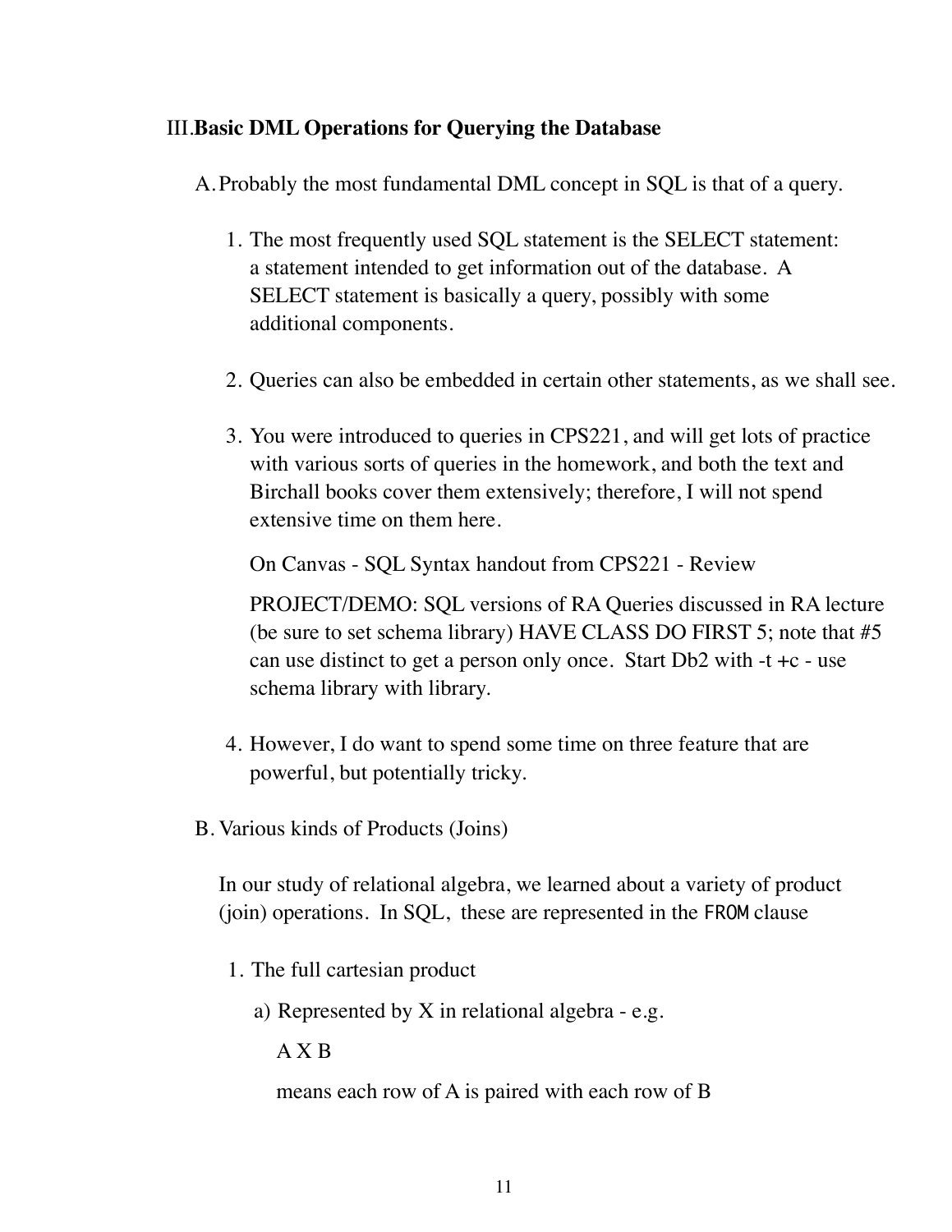b) In SQL, the Cartesian product is formed by listing tables in the from clause, separated by commas - e.g.

SELECT \* FROM A, B

is the SQL equivalent

- 2. The equijoin / theta join
	- a) Represented in RA by  $|X|_{\theta}$  e.g.

A |Χ|θ B condition

b) In SQL, the join is specified by writing JOIN .. ON

SELECT \* FROM A JOIN B ON condition

is the SQL equivalent

- c) Note that the same result can be produced by doing a cartesian product and then selecting only the desired rows using WHERE. However, using JOIN .. ON is preferable, because the rows of the cartesian product that are not needed are rejected before they become part of a large temporary table.
- 3. The natural join
	- a) Represented in RA by |X| e.g.

A |X| B

means each row of A is paired with those rows of B which have the same values for all the columns they have in common based on column names, and the common value appears just once in the result.

b) Many SQL dialects (but not Db2) use a form like this

SELECT \* FROM A NATURAL JOIN B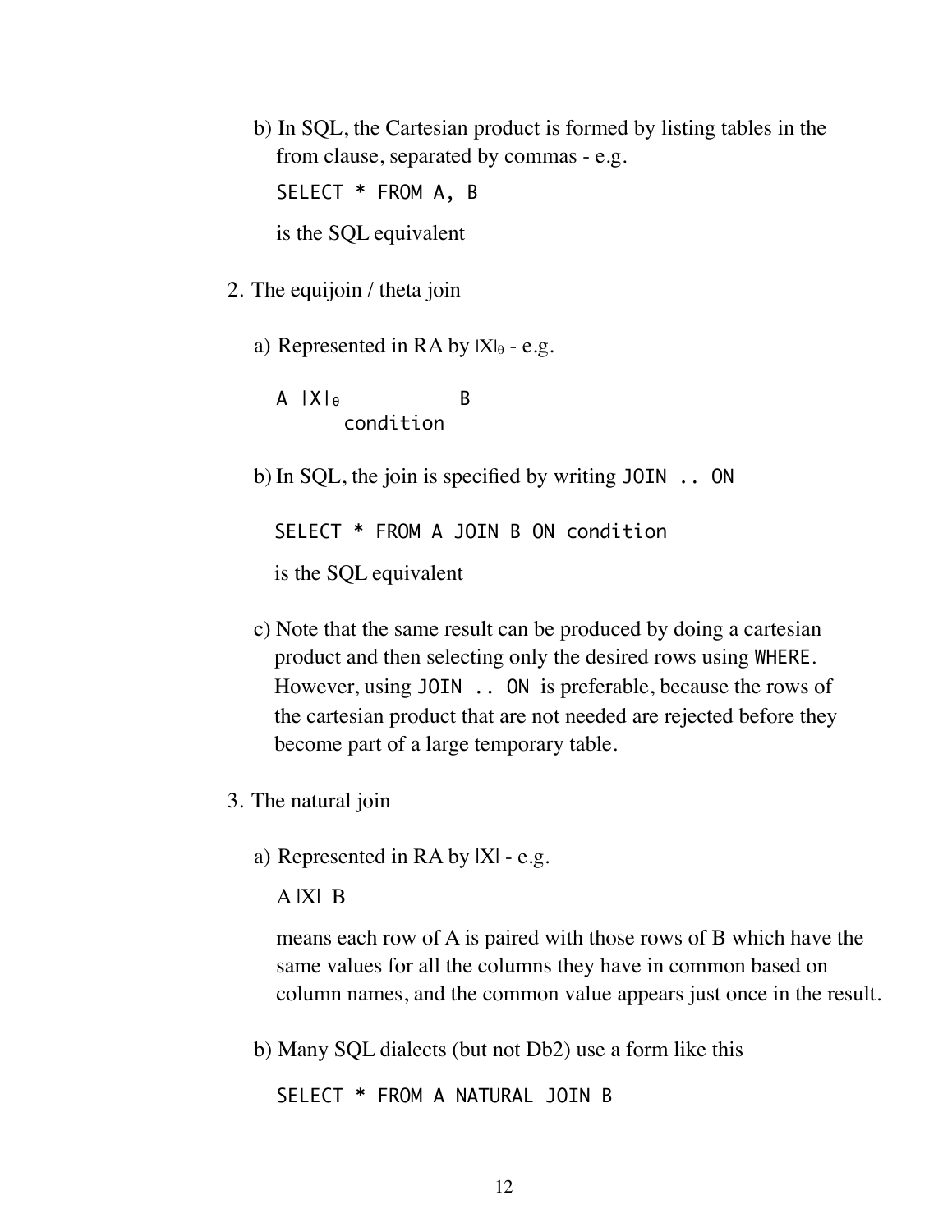- c) The same effect can be achieved by using JOIN .. ON if the SQL dialect in use doesn't support natural join - and actually is safer in any case to avoid problems resulting from a column being added to one table with the same name as a column in the other table - which natural join would enforce equality on.
- 4. The outer join which comes in three varieties (left, right, and full), and which can be used with any kind of equijoin, including natural join.
	- a) Written as  $\exists X \vert_{\theta_n} |X_{\theta} \subset I$ ,  $\exists X \in I$  or  $\exists X \vert, |X \subset I$ ,  $\exists X \subset I$
	- b) Specified in SQL by adding the words LEFT OUTER (or just LEFT), RIGHT OUTER (or just RIGHT), or FULL OUTER (or just FULL), to the appropriate SQL syntax.

PROJECT/DEMO: RA LECTURE QUERIES #6, 7

The relational algebra expression

A ⊐Χ|θ B condition

is written

SELECT \* FROM A LEFT OUTER JOIN B ON condition

in SQL

c) The form without OUTER is called an inner join, and SQL actually allows the use of the keyword INNER, but this is rarely seen.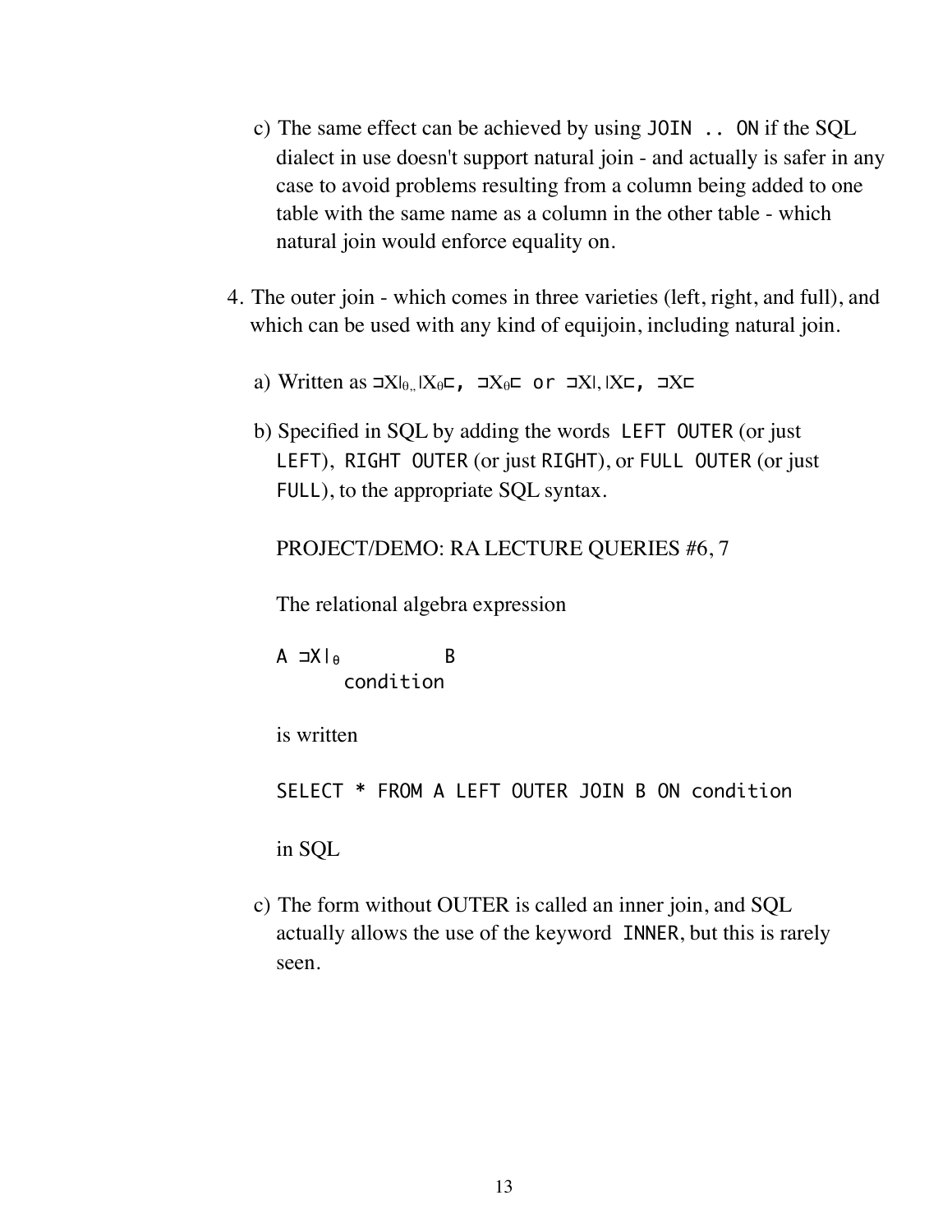# C. Subqueries

- 1. One important capability of SQL is the possibility of embedding a query as a *subquery* of another query.
- 2. Consider the following: "List the names and salaries of all employees earning more than the average salary for all employees"
	- a) One way to do this would be to issue a select to get the average, and then issue a second select to get the individuals.
	- b) SQL allows this to be done in one query by using a subquery

```
select last_name, first_name, salary
from employee
where salary > 
     (select avg(salary) from employee);
```
Note that this could also be formulated in relational algebra, though it would be a bit messy!

## c) PROJECT/DEMO RA QUERIES #8

3. It is also possible to use a subquery whose result is a set, rather than a single value.

EXAMPLE: "List the names of all borrowers whose last name is the same as that of the author of a book"

select last\_name from borrower where last\_name in (select author from book);

- a) The subquery (select author from book) forms a set a list of all the authors.
- b) The "in" predicate occurring in the where clause then checks to see if the borrower's last name is in this set.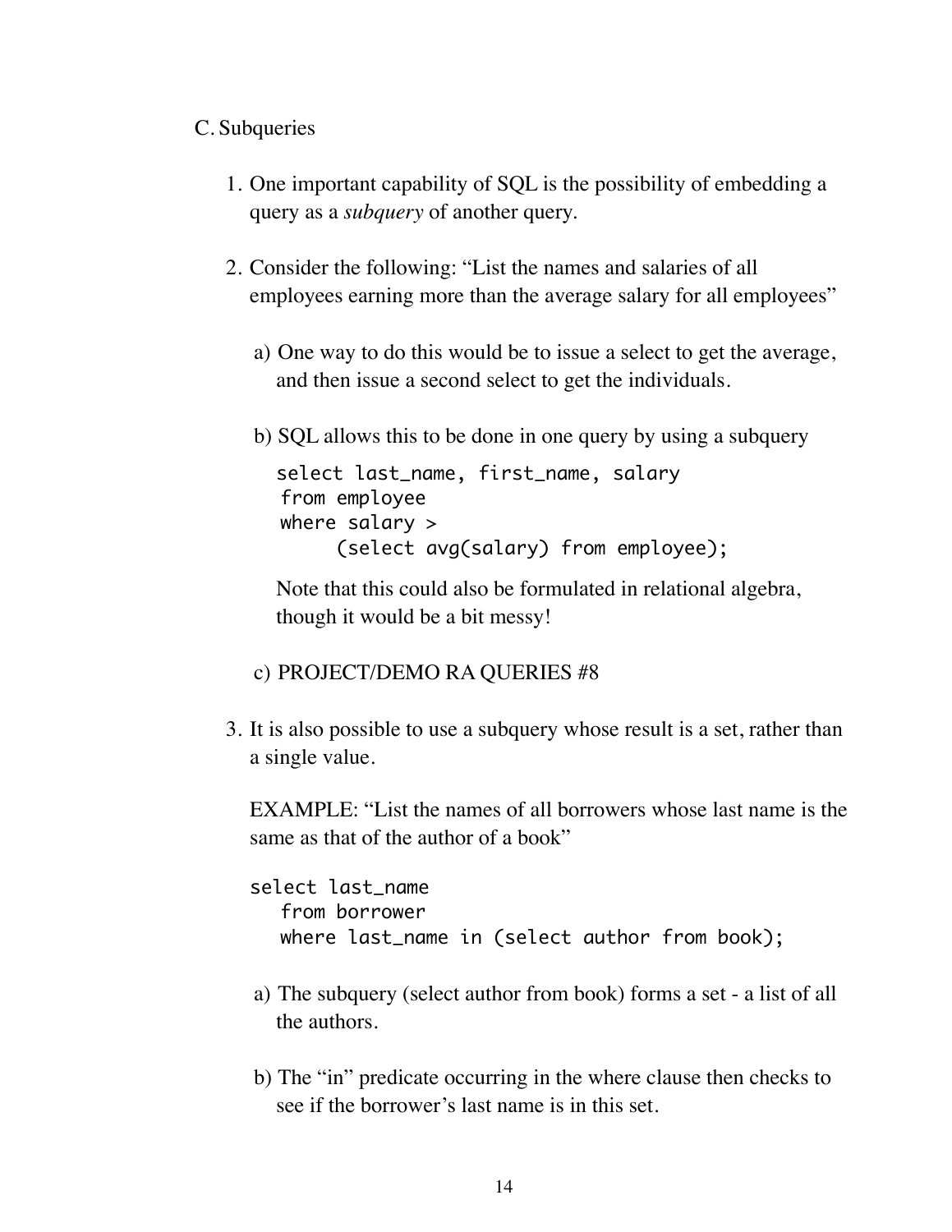- c) This one would be hard to formulate in relational algebra. (You could do so using a theta join - but that's really a rather inefficient way to actually go at computing it.)
- d) Cut and paste version connect to library
- 4. We can also use quantified predicates with sets created by a subquery. "Print the name and salary of any employee earning more than all the employees in department E11" (Using employee) in sample - connect as db2inst1)

select firstnme, midinit, lastname, salary from employee where salary  $>$  all (select salary from employee where workdept =  $'E11')$ ;

Cut and paste version - connect to sample/set schema db2inst1

5. "Print the name and salary of any employee earning more than some employee in department A00"

```
select firstnme, midinit, lastname, salary 
  from employee 
  where salary > any
        (select salary from employee 
             where workdept = 'AOO');
```
Cut and paste version

D.Union, Intersection, Difference

PROJECT/DEMO RA QUERIES 11-13 - metion UNION ALL w/#1

E. Use of functions/computations in select clause; group by/having

```
PROJECT/DEMO RA QUERIES 14-17
```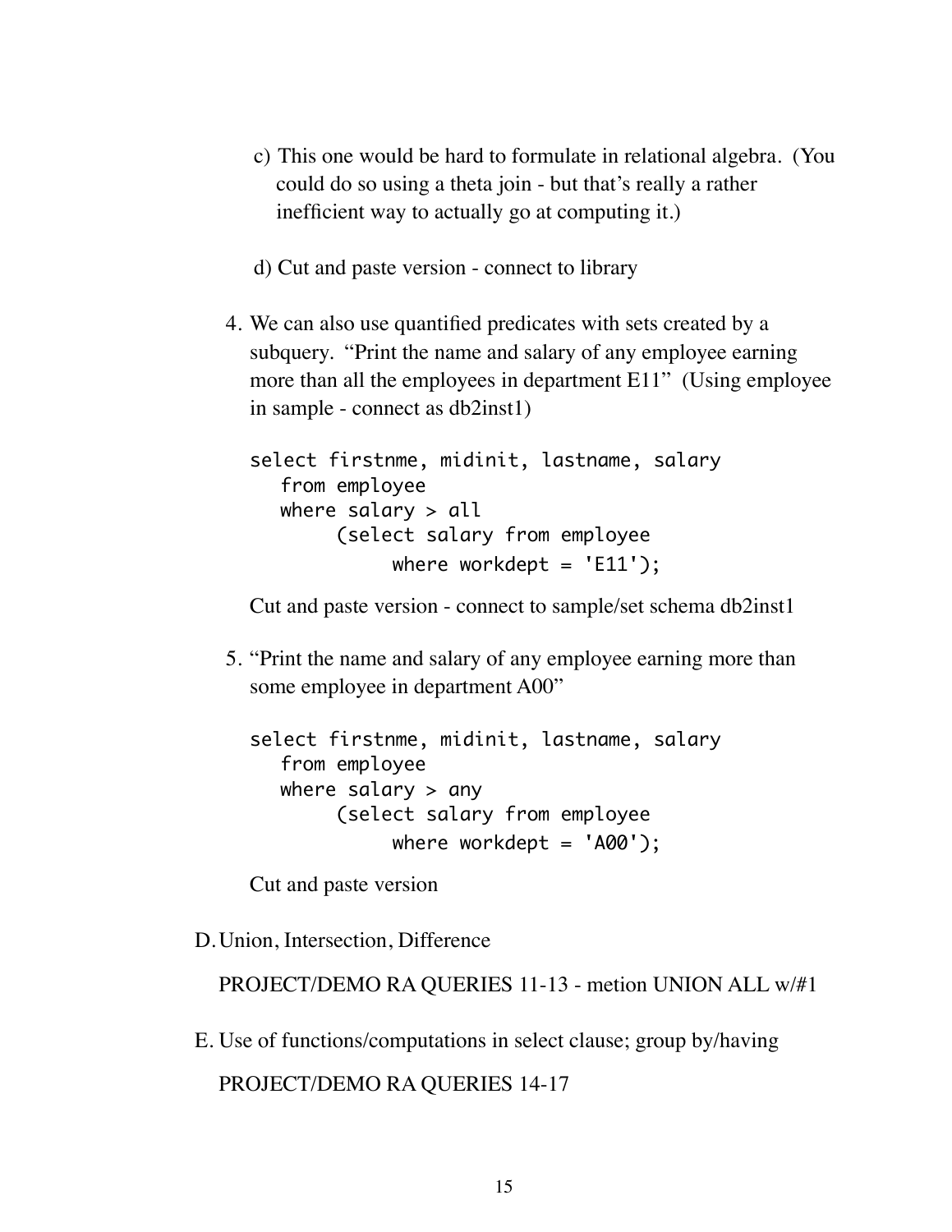## F. Recursive Queries

- 1. An interesting kind of problem arises when it is necessary to perform a recursive query in SQL.
	- a) For example, suppose we had a table listing a person's name and the name of his/her parent.

person(name, parent)

For simplicity we will use just first names, and each row will record just one parent (so a given person might appear in the table twice - one row for each parent).

DEMO: Connect to genesis database as russell.bjork- and list contents of person table. (Schema is russell.bjork)

(1)It is easy to print the names of all the children of a given parent:

select name from person where parent =  $_{---}$ 

PROJECT AND DEMO cut and paste version

(2)A more complicated case arises if we want all of a given parent's grandchildren. In this case, we need to join the table with itself, and make use of the rename operation:

select p.name from person p join person q on  $p.parent = q.name$ where q.parent =  $_{--}$ 

PROJECT AND DEMO cut and paste version

(3)We could, of course, use a similar approach to list someone's greatgrandchildren (in which case the table is joined with itself twice)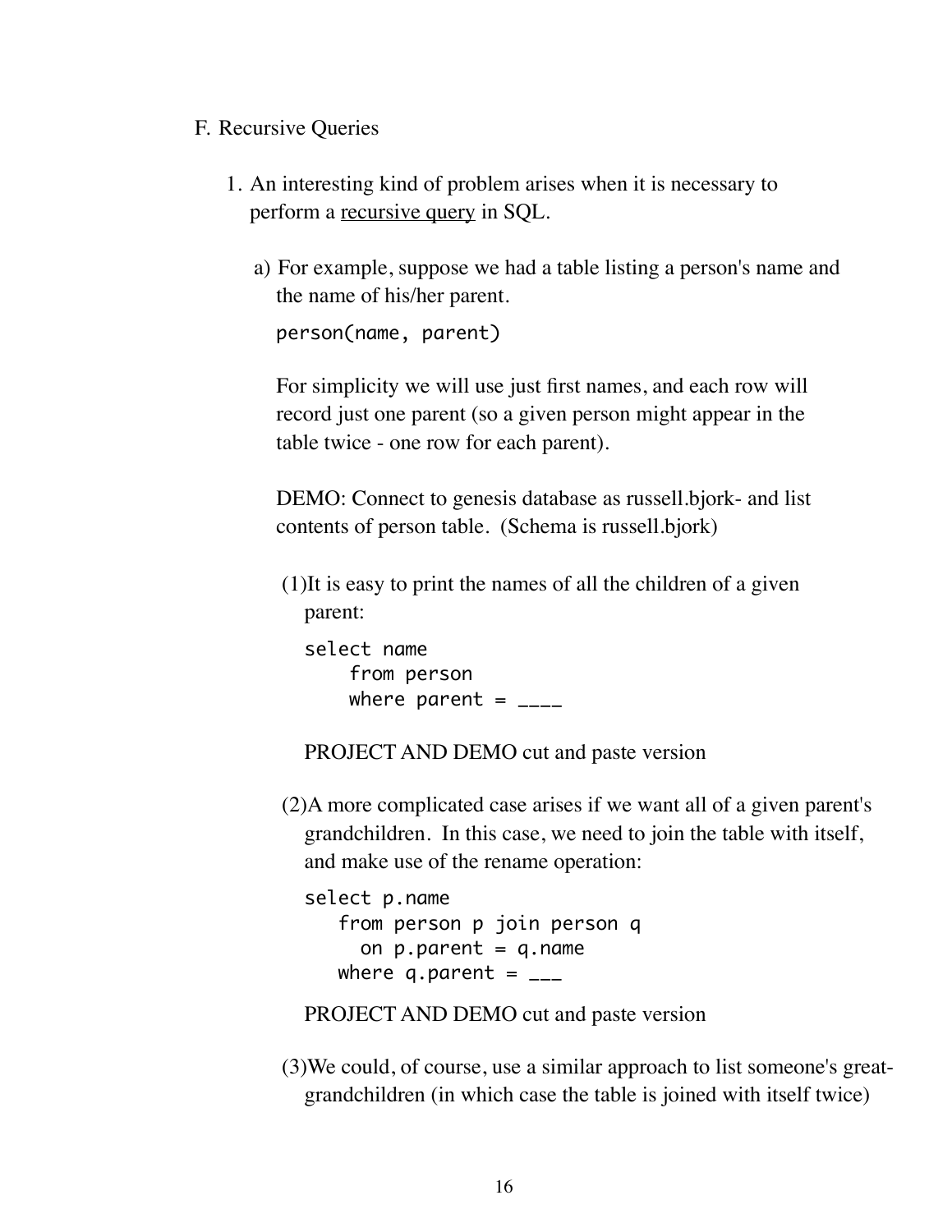b) Now consider the following more challenging problem: print the names of all of a given person's descendants, regardless of how many generations are involved. This is, of course, a recursive query, based on the following recursive definition.

A is a descendant of B if B is A's parent, or A's parent is a descendant of B

- 2. At one point, it was impossible to formulate a query like this in SQL, because SQL does not provide for recursion. (Instead, one would need to embed a SQL query in a host language that did support recursion, or use some other query language like Datalog).
- 3. Current versions of SQL provide for handling case like this by using a union between a base table and a recursive table to create a temporary table using a with clause.

For example, here is a SQL formulation of this query

```
with descendant(name) as
   ( select name
        from person
        where parent = _{\frac{1}{2}} union all
   select person.name
        from person, descendant
        where person.parent = descendant.name )
select *
   from descendant;
```
PROJECT cut and paste version, but don't execute yet.

Two things are going on here

a) The with clause is used to create a temporary table. A temporary table is one that exists just for the duration of the query. Thus, in the with clause, we have to specify the table's name, its scheme, and an "as" clause that defines its content. (In this case, it is a table containing all the descendants of a given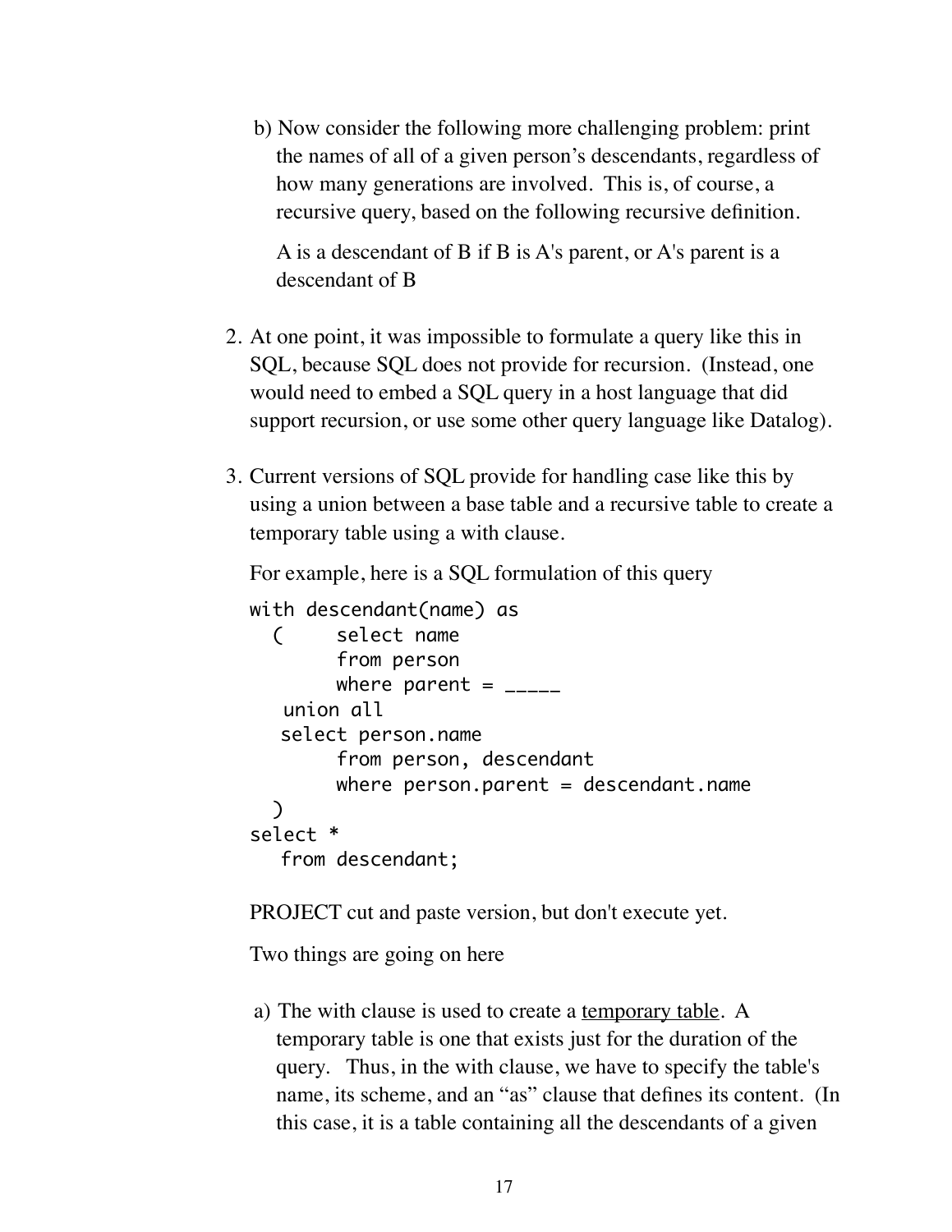person, and has just a single column, though it could have multiple columns if needed). A "select \*" is used to print this table out.

- b) The content of the table is defined by using a "union all" between the base case and the recursive case of the definition
- c) Use of join .. on is not allowed in a definition like thissince it references a table defined by a union - hence the use of where is required here.
- d) Demonstration: Execute version projected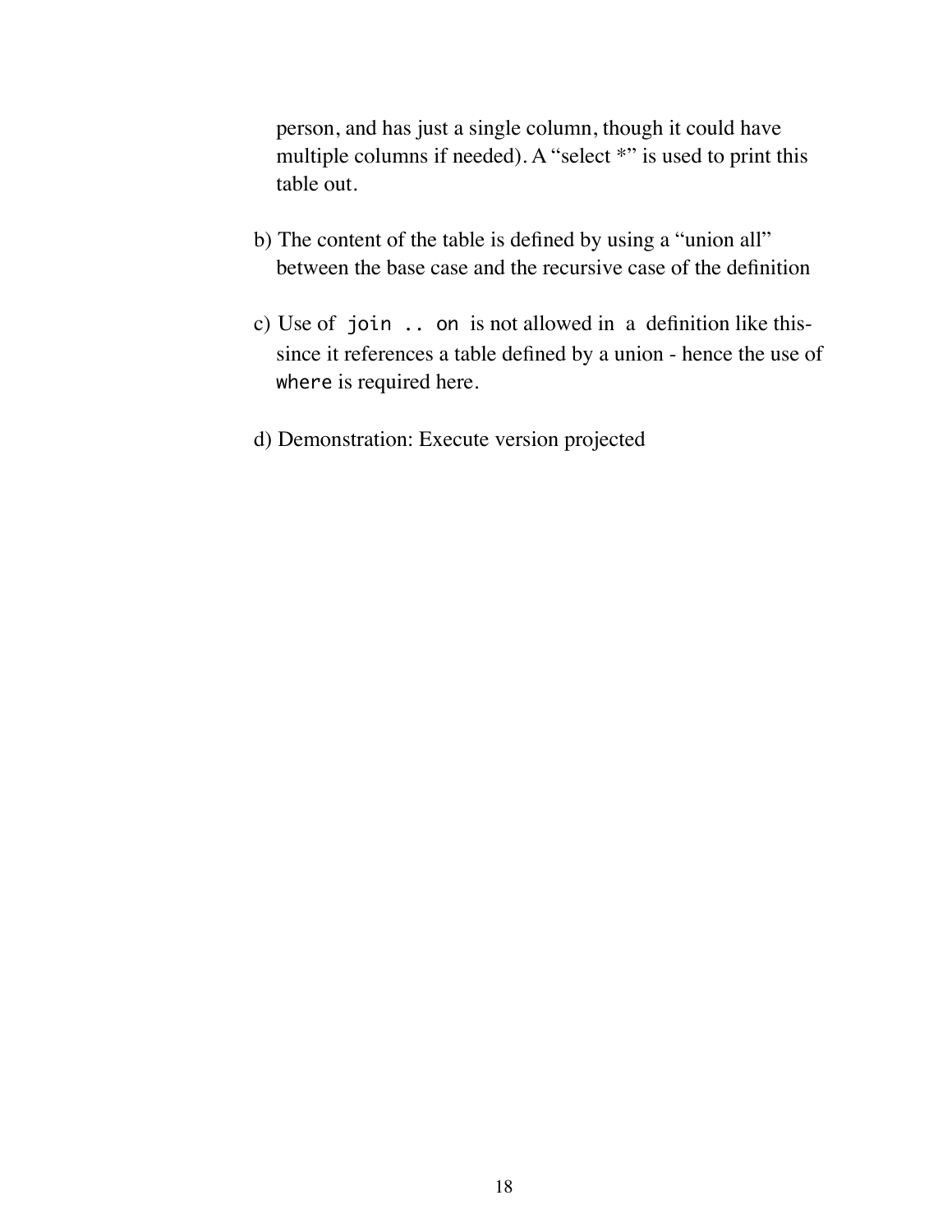## IV.**DML Statements for Modifying the Database**

- A.In CPS221, we looked at a few DML statements for modifying the database. We will review them here - also looking at an additional variant of insert we didn't discuss then plus two new statements: commit and rollback.
- B. **Start up Db2 with the +c option before doing any of the following (will explain why later)** Connect to library as db2inst1 and set schema library
- C. INSERT Three forms
	- 1. Simplest form: insert explicit values into all columns

insert into borrower values ('98765','raccoon', 'ralph');

select \* from borrower;

(Note that values are matched with columns positionally - first value goes with first column etc.)

PROJECT AND DEMO cut and paste version

2. It is possible to explicitly specify column names if one is unsure of actual order of columns

insert into borrower (first\_name, last\_name, borrower\_id) values ('ursula', 'unicorn', '87654');

```
select * from borrower;
```
PROJECT AND DEMO cut and paste version

This form of insert can also be used if one does not have values for all the columns (and the column allows null values)

insert into book (call\_number, title) values ('ABC', 'Author is unknown');

PROJECT AND DEMO cut and paste version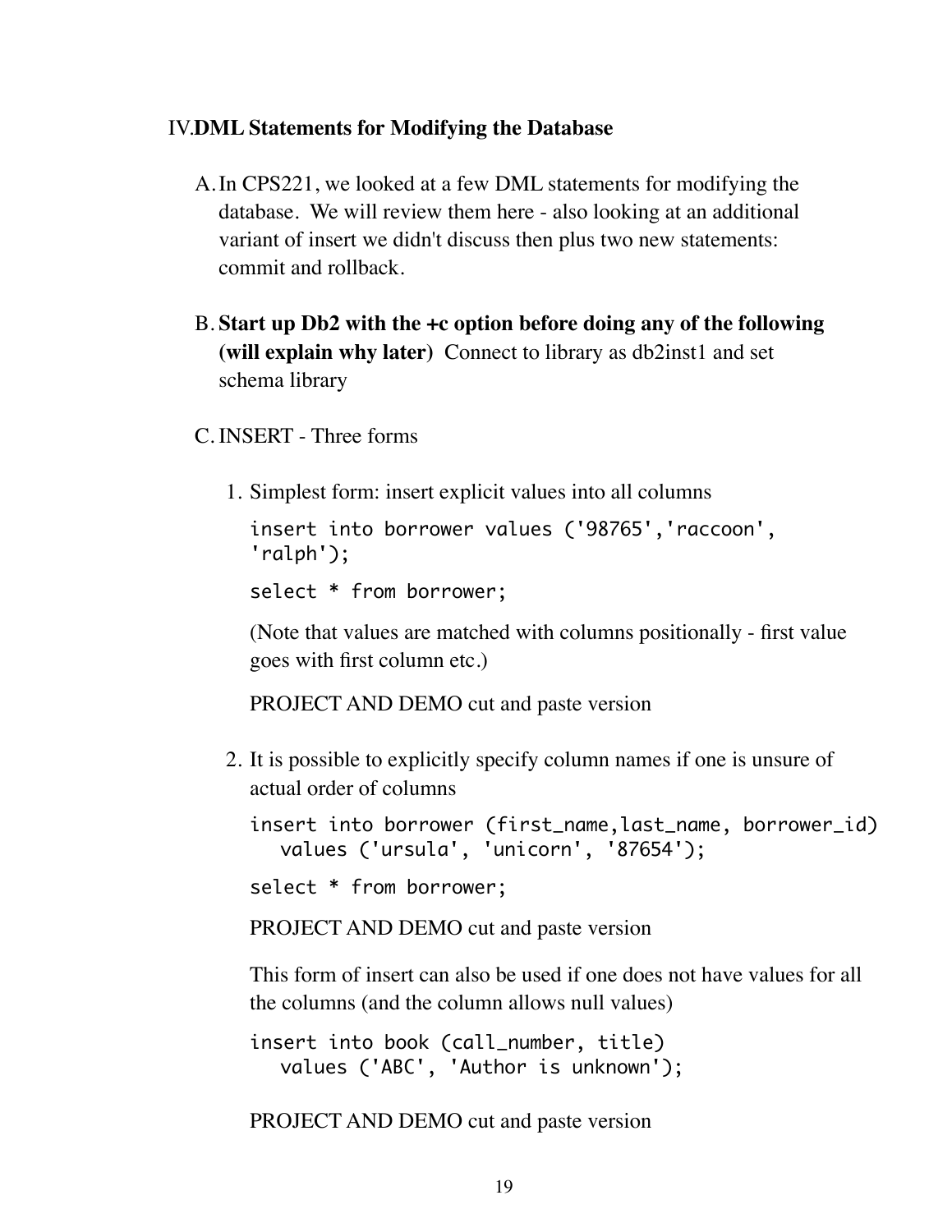This fails because first name was declared not null

```
insert into borrower (last_name, borrower_id)
  values ('xerus', '55555');
```
PROJECT AND DEMO cut and paste version

3. Finally, it is possible to embed a select into an insert to copy information.

Example: suppose we want to make all of our employees eligible to be borrowers if they are not currently such

```
insert into borrower 
 select right(ssn, 4), last_name, first_name
      from employee 
     where not (last_name, first_name) in
        (select last_name, first_name from borrower);
```
PROJECT AND DEMO cut and paste version

(Note: this is a pretty poor way to generate borrower id's - but it illustrates the point!)

#### D.UPDATE

1. General form: update table set (column = value) where condition

2. Example: Give all employees supervised by aardvark a 10% raise:

```
select * from employee;
update employee
  set salary = salary * 1.1where supervisor_ssn =
       (select ssn
            from employee
            where last_name = 'aardvark');select * from employee;
```
PROJECT AND DEMO cut and paste version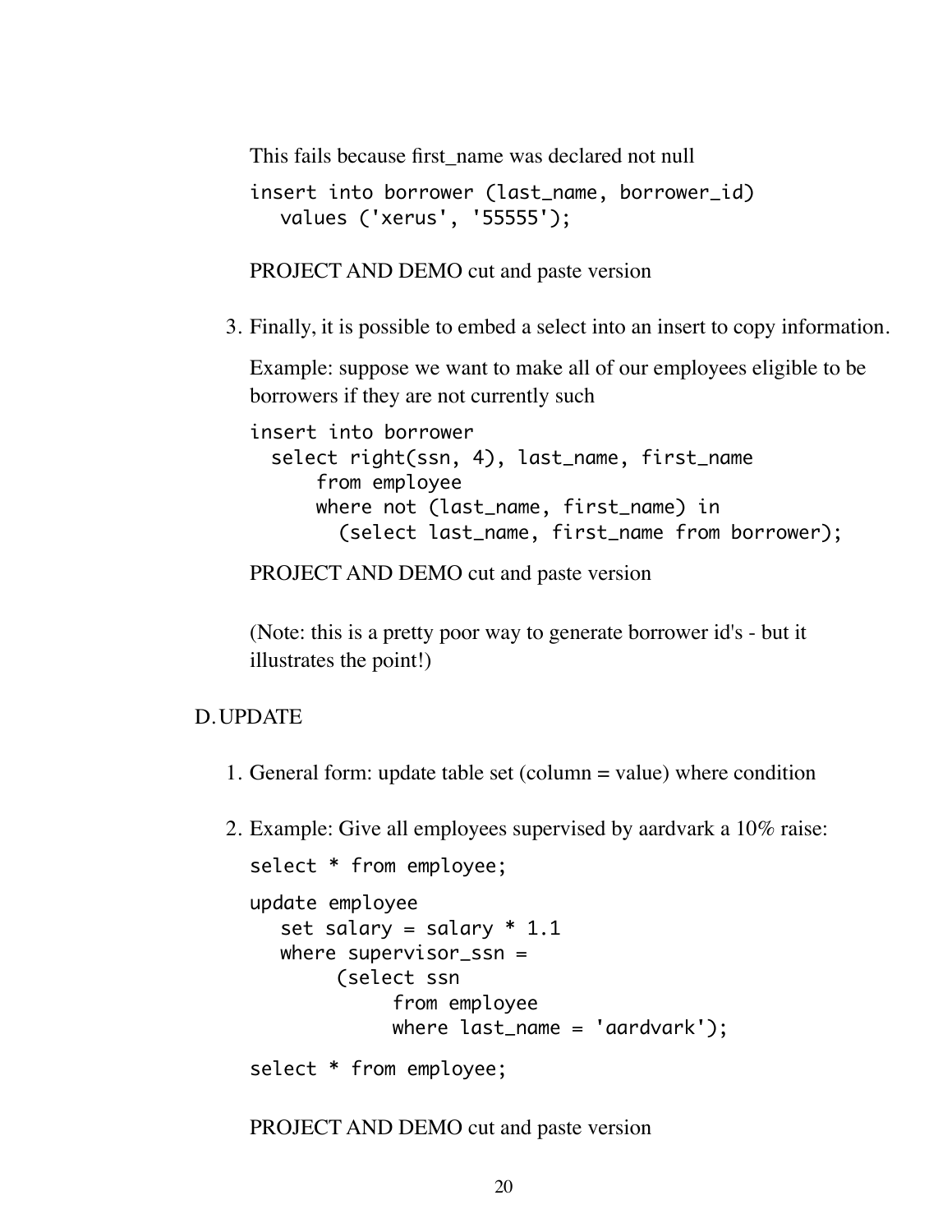### E. DELETE

- 1. General form: delete from table where condition
- 2. Example:

Delete the borrower entry for raccoon:

delete from borrower where last\_name = 'raccoon';

select \* from borrower;

PROJECT AND DEMO cut and paste version

3. What would happen if we did a delete without specifying a condition? (no where clause)

*ASK* delete from employee; select \* from employee;

## F. COMMIT and ROLLBACK

1. It appears that - at this point - we have mangled the database. But we really haven't.

Issue the following commands:

rollback;

select \* from employee; select \* from borrower;

2. As we noted at the start of the course, a very important concept in SQL is the notion of a TRANSACTION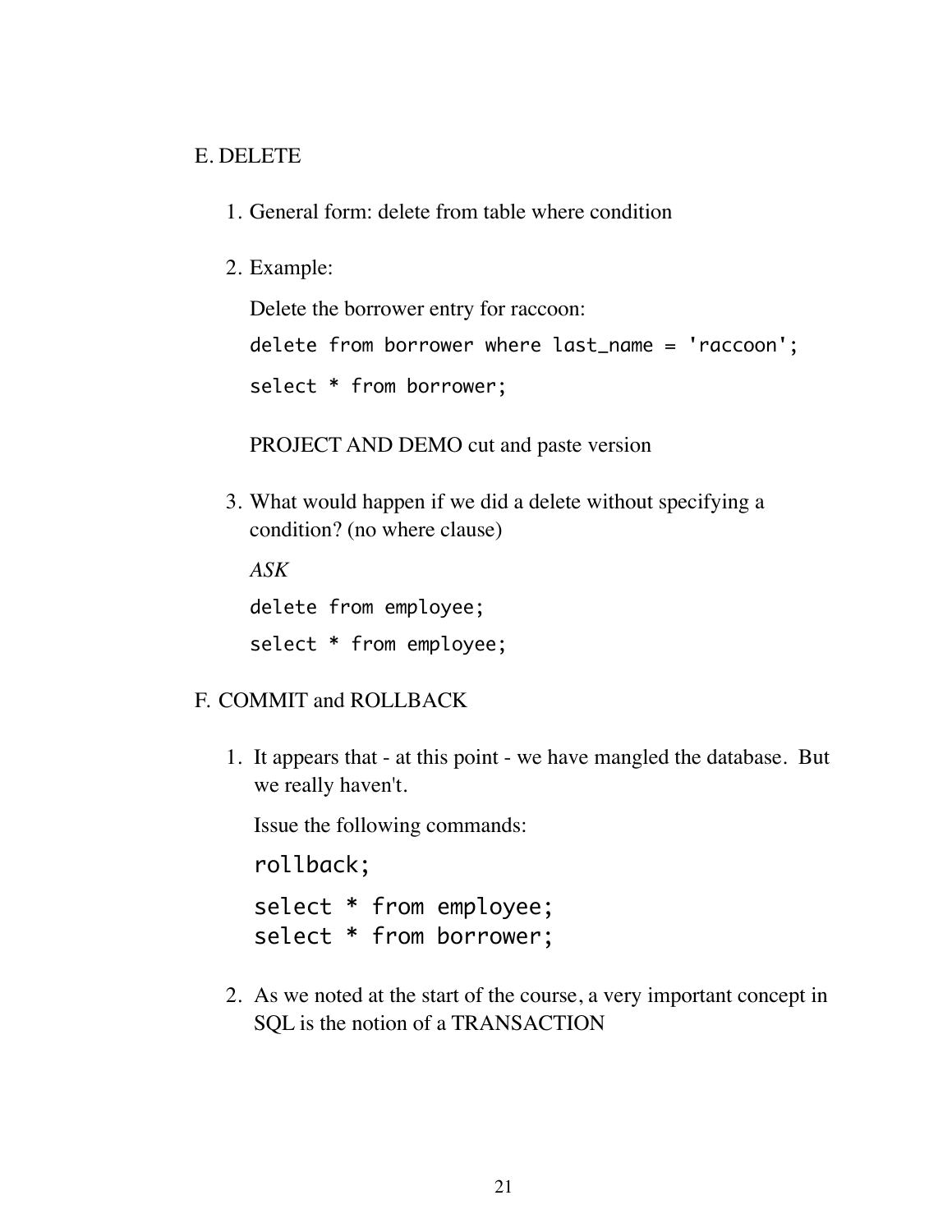- a) We will discuss this concept more later in the course. For now, we will think of a transaction as a unit of work such that either all the operations in it must succeed or all must fail.
- b) A transaction is normally terminated by entering one of the following statements:
	- commit. or rollback
- c) The former causes all changes to the database made during the transaction to become permanent; the latter undoes all of them.

(Note: until a transaction is committed or rolled back, its effects will NOT be visible to other users of the database)

d) The system starts an initial transaction when the connection to the database is first made; and starts a new transaction when one is either committed or rolled back. If execution terminates for any reason (user specified or crash) with some transaction still in process, it is automatically rolled back.

#### DEMO:

Terminate session Start new session (with +c flag) Insert a new row into borrowers Show it's there with select \* Terminate session without committing Start a new session Do select \* to show it's no longer there

e) Suppose someone does two hours' worth of data, then terminates their session without committing. What happens?

ASK

Because this is generally not a good thing, most interactive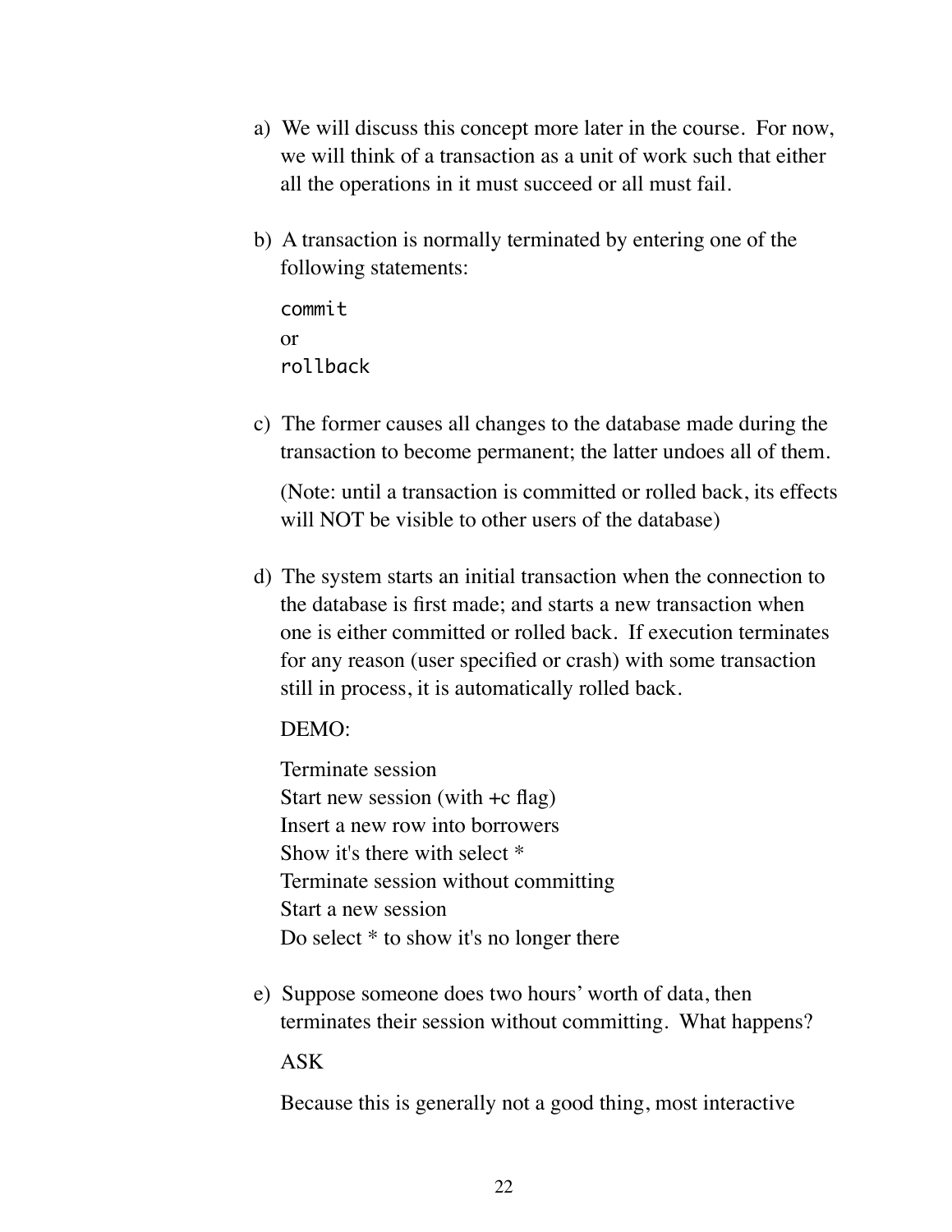command processors include an automatic commit mode, in which each command typed by the user is automatically committed - which is generally appropriate for interactive input.

In Db2 SQL, this is the default mode of operation for the command line processor. For the last couple of demonstrations, I had to disable it. That's what the +c on the command line did:

| db2       | - start Db2 with automatic commit enable   |
|-----------|--------------------------------------------|
| $db2 + c$ | - start Db2 with automatic commit disabled |

#### V. **Integrity Constraints**

- A.When designing a database, it is possible to specify various CONSTRAINTS that data in the database must satisfy. As we shall see, SQL provides a number of mechanisms that allow these constraints to be incorporated in the system's metadata so that they can be enforced by the DBMS. We will look at them in the following order, which is slightly different from that in the book:
	- 1. Entity integrity `s
	- 2. Referential integrity constraints
	- 3. Domain integrity constraints
	- 4. Use of assertions and triggers to specify more general constraints.
- B. Most of these are specified as part of the statement that creates a table, as we shall see.
- C. Recall that an entity is a member of an entity SET, and therefore must be unique among all the elements of that set. This translates into the notion of a "key" that we discussed earlier. ENTITY INTEGRITY constraints are concerned with ensuring that each row in a table is distinct from all other rows in the same table in the necessary way(s).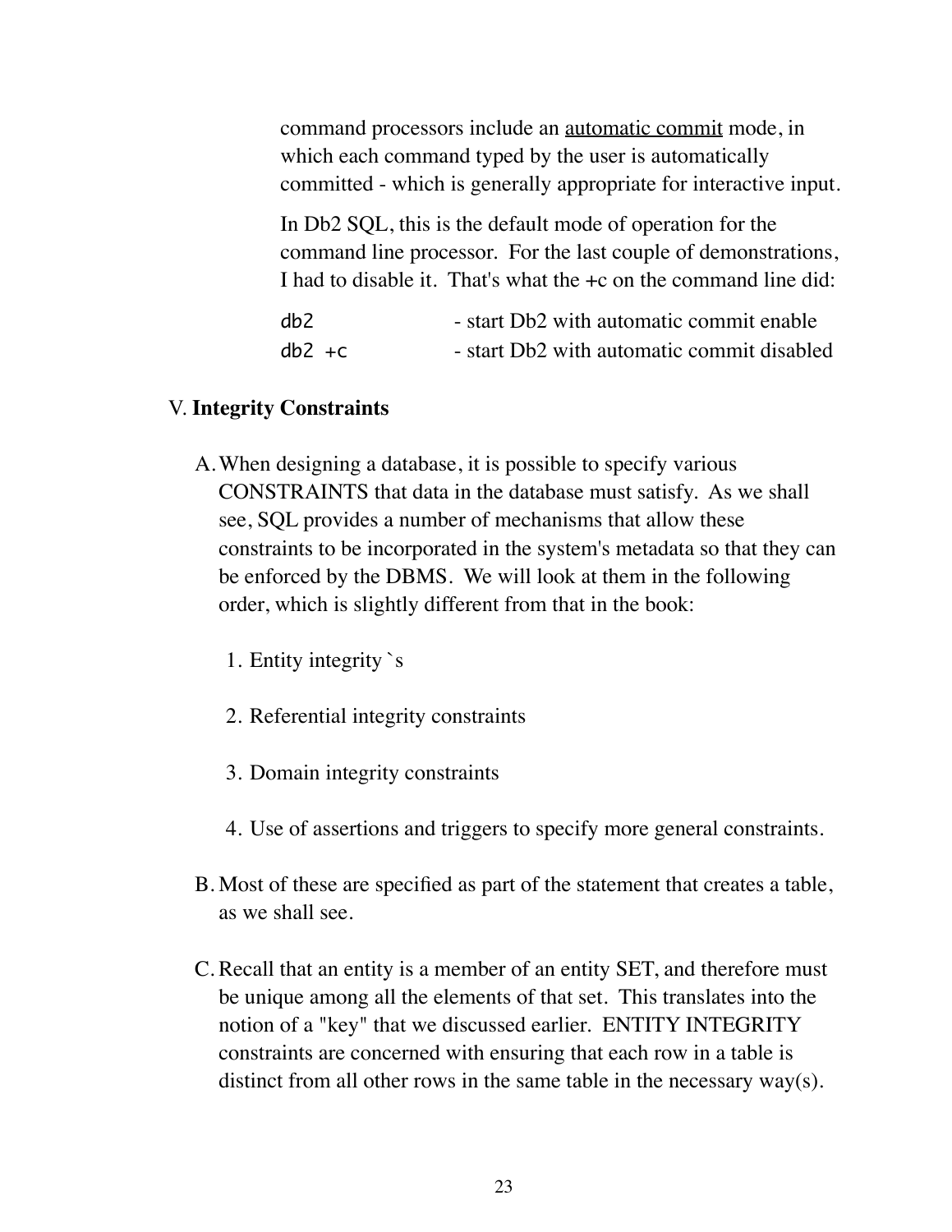- 1. The process of designing a relational database should result in each table having a primary key. This should be incorporated into the declaration for the table by means of a PRIMARY KEY constraint. This has the following characteristics:
	- a) No two rows in the table will be allowed to have the same value(s) in the specified column(s).
	- b) If the primary key is a single column, the constraint can be specified as part of the declaration of the column.

Example: the various tables in the handout.

c) If the primary key is composite (consists of more than one column, then the constraint must be expressed as a table constraint.

Example: Suppose (as is more often the case) that books have both a call number and a copy number, and the two columns together constitute the primary key. Then we could define the book table as follows:

```
create table book ( 
call_number call_number_type not null,
copy_number smallint not null,
title char(30) not null,
author char(20),
primary key (call_number, copy_number)
)
```
PROJECT BUT DO NOT EXECUT E cut and paste version

(Note the presence of the comma after the declaration of the author attribute, which signals that either a new column or a table constraint is coming. In the absence of the comma, the primary key constraint would be taken as applying to the author column - but would be syntactically invalid since columns are named explicitly.)

d) A given table can only have one primary key, of course.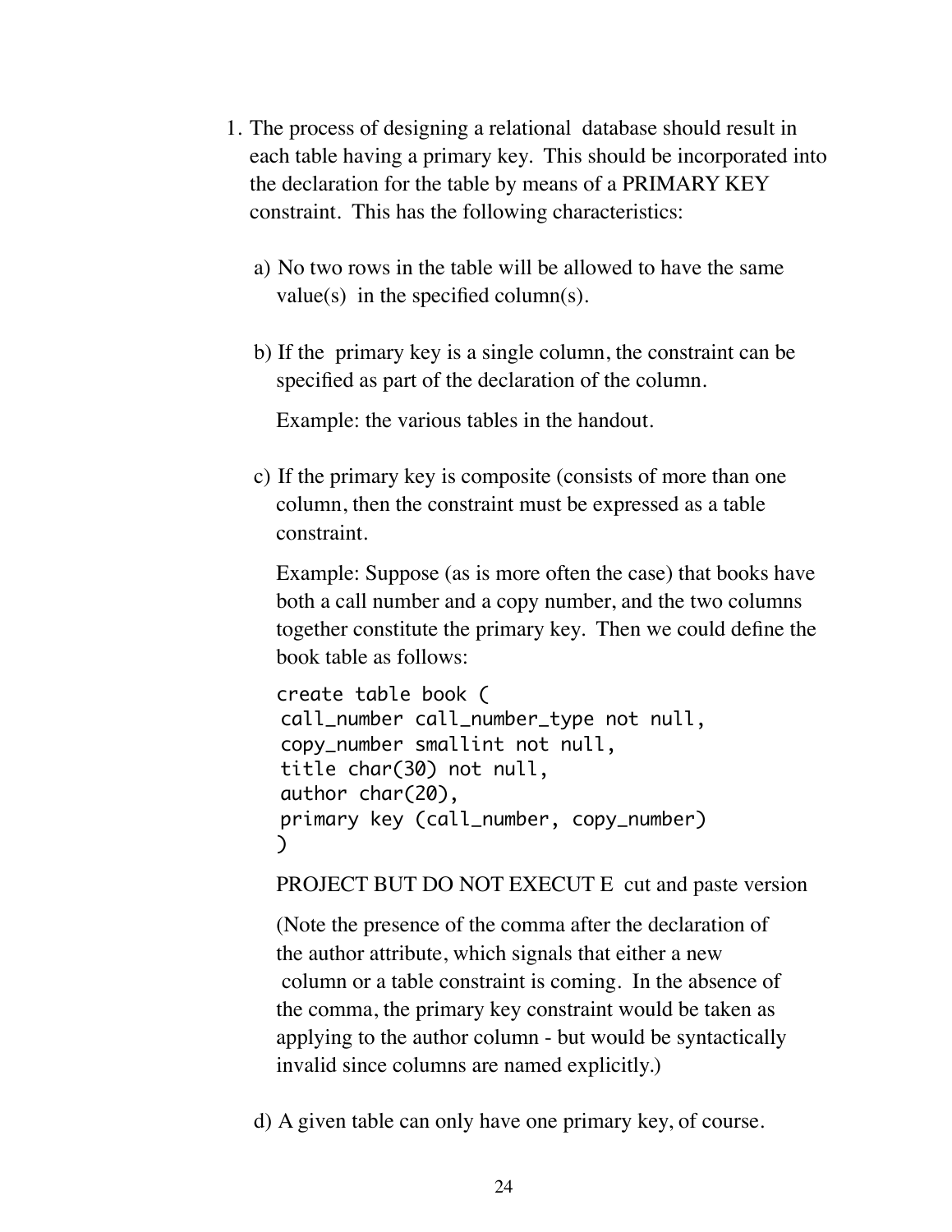- 2. A Related sort of constraint is the UNIQUE constraint.
	- a) Like the PRIMARY KEY constraint, the UNIQUE constraint specifies that the same value or values cannot appear in two different rows in the table in a particular column or set of columns.
	- b) Like the PRIMARY KEY constraint, the UNIQUE constraint can appear either as a column constraint or a table constraint and in the latter case can specify any number of columns to be treated as a unit.

Example: In defining the borrower and employer tables, I chose to require that each borrower have a unique name, and likewise each employee. That may not be a good idea in general - but in a small library with only 4 borrowers it works! (Actually, I what I wanted to do is to illustrate the constraint!)

PROJECT BUT DON'T RE-EXECUTE cut and paste version of borrower and employee creation code

Note: It is a peculiarity of this example that the primary key constraints all apply to only single columns, and so can be expressed as column constraints, while the unique constraints happen to have to be table constraints. This is not generally the case, of course.

- c) Unlike the PRIMARY KEY constraint, a table can have any number of UNIQUE constraints defined for it.
- d) The UNIQUE constraint is typically applied to any candidate key(s) not chosen as the primary key.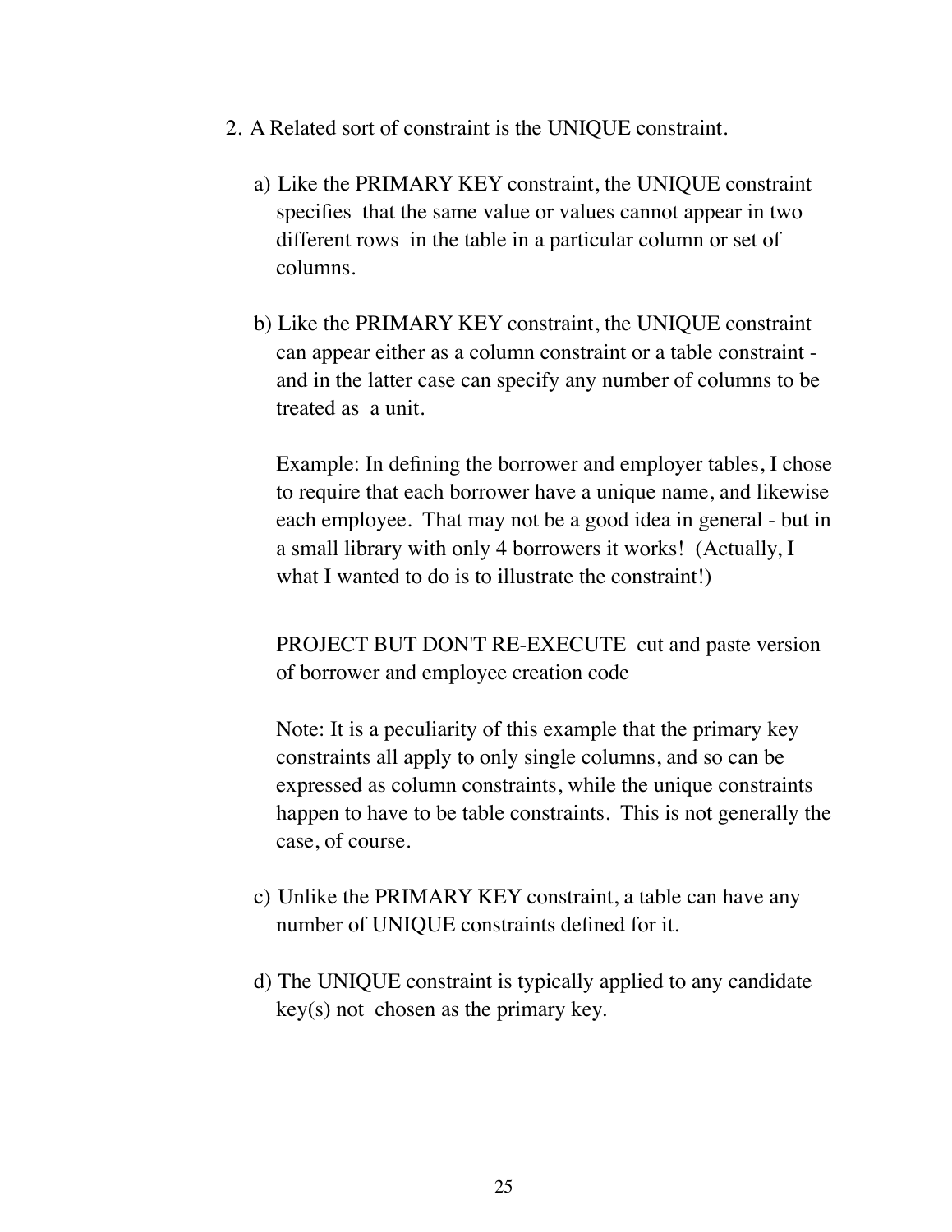- D.Thus far, the constraints we have described all pertain to data within a single table, and can be enforced by looking at that table alone. The next sort of constraint we need to consider pertains to REFERENTIAL INTEGRITY.
	- 1. It is frequently the case that the logic of a system demands that an entry cannot logically occur in one table without a related entry occurring in another table:

Example: A checked out row for a book should not occur unless corresponding entries exist in the book table and the borrower table.

- 2. The requirement that a matching row occur in another table for each value occurring in a certain column (or set of c
- 3. Referential integrity constraints are expressed in SQL by using a FOREIGN KEY constraint, which is specified by the use of the reserved words FOREIGN KEY and/or REFERENCES.
	- a) Again, can be either a column constraint or a table constraint.
		- (1)If the former, a references clause is used as part of the column definition, and applies to that column only.
		- (2)If the latter, FOREIGN KEY is separated off by commas from other column definitions, and is followed by a parenthesized list of the columns constrained.
	- b) A foreign key constraint always has a references clause.
		- (1)May be just the name of another table in which case the value in the column(s) being constrained must occur in the primary key column(s) of the referenced table.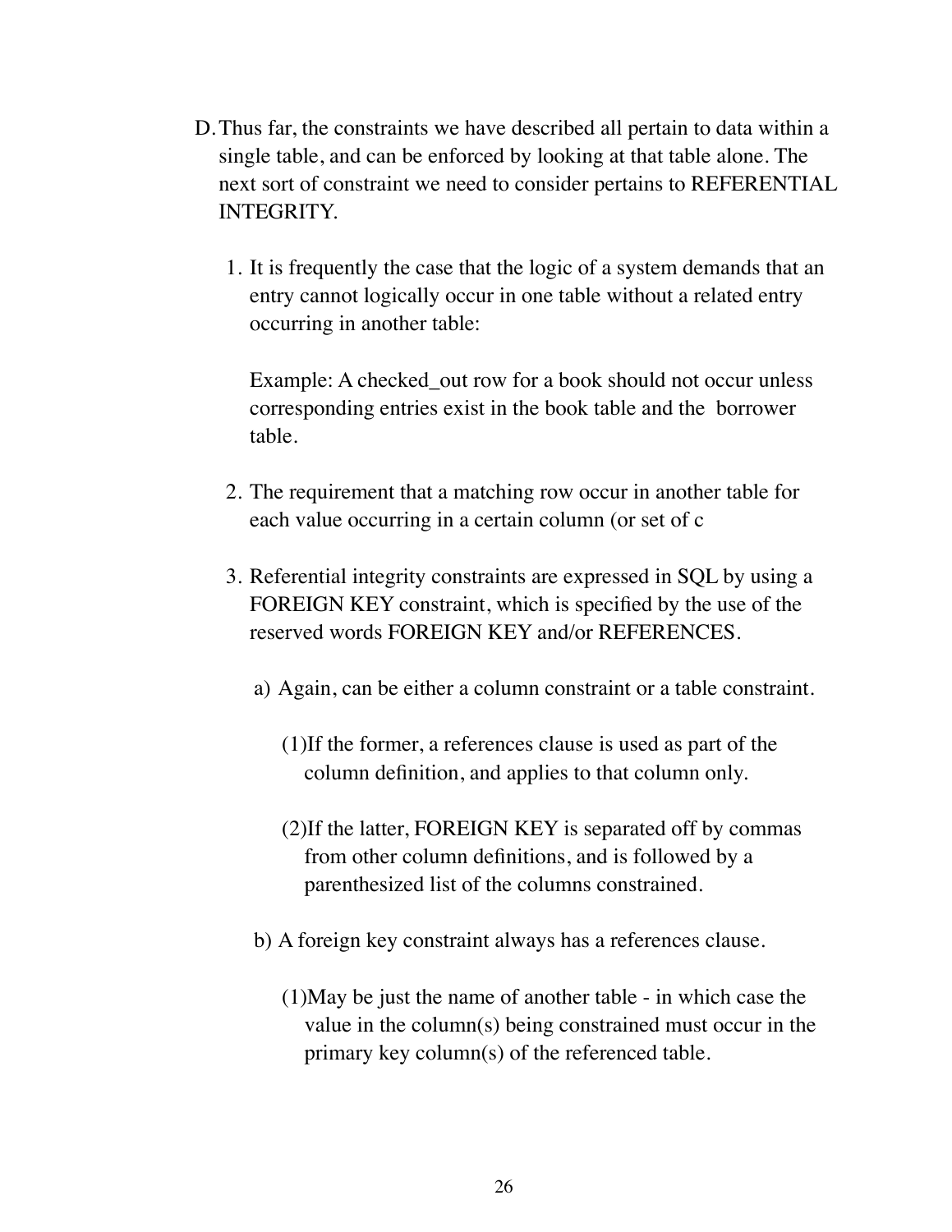- (2)May explicitly list the column(s) in the referenced table where the value is to be found - necessary if the foreign key is not the primary key of the referenced table. (Columns can be explicitly listed even if they are the primary key - no harm done.)
- (3)If the foreign key constraint is expressible as a column constraint, the word references is all that is needed.
- c) Examples:
	- (1)Note references clauses in checked\_out and reserve\_book in the projected example.
	- (2)Suppose we stored both a call number and a copy number for a book, and, as a result, it had a composite primary key declared as in an example above. Then our declaration for checked\_out would have to look like:

```
create table checked_out (
  borrower_id char(5) not null 
        references borrower,
  call_number char(10) not null,
  copy_number smallint not null,
  date_due date,
  foreign key (call_number, copy_number) 
        references book
)
```
PROJECT BUT DO NOT DEMO cut and paste version

(3)Suppose we want to require that no one can be added to the employee table unless already in the borrower table (perhaps because employees automatically have borrower privileges). Since last name, first name is NOT the primary key of borrower, this would have to be written as follows: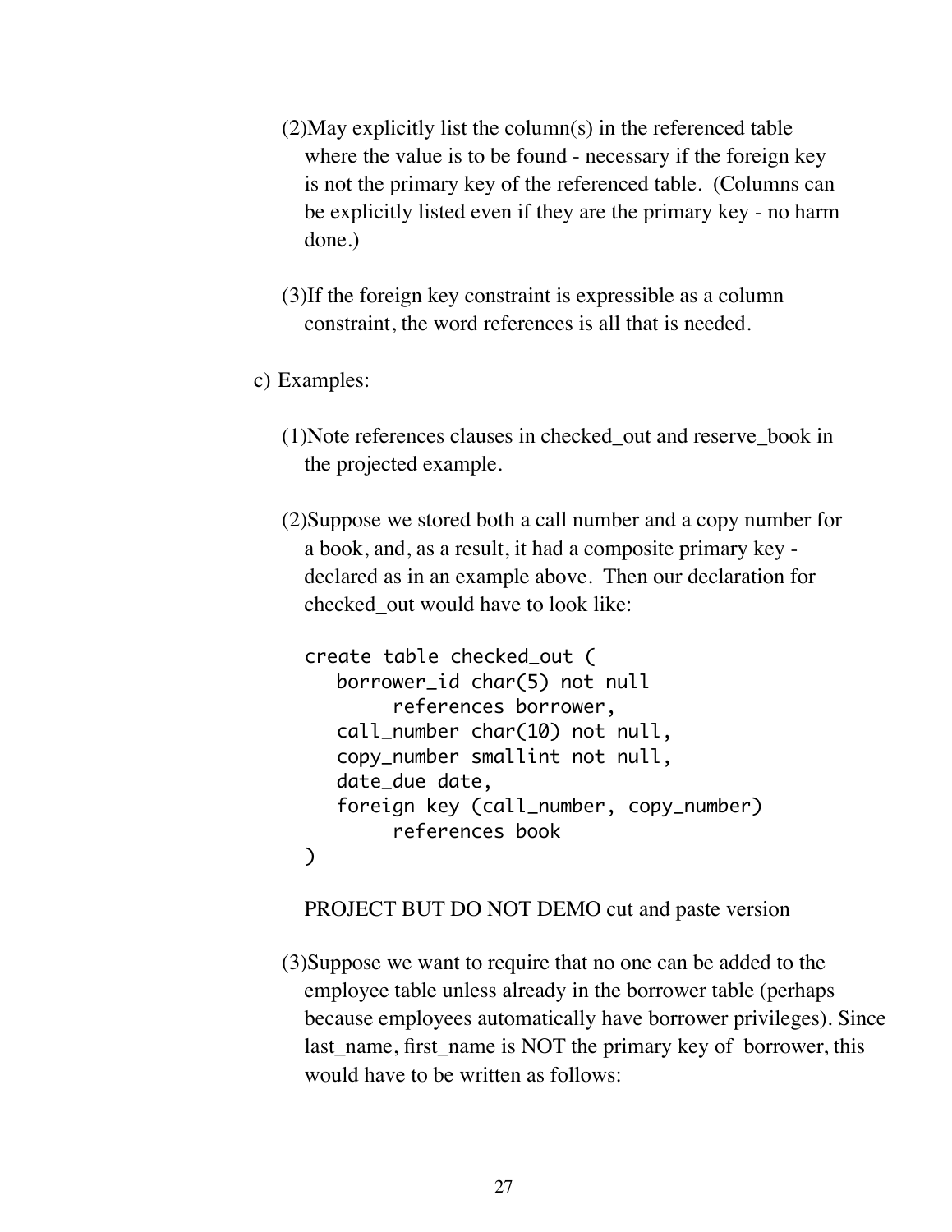```
create table employee (
  ssn char(11) not null primary key,
  last_name char(20) not null,
  first_name char(20) not null,
  salary integer,
  supervisor_ssn char(11),
  foreign key (last_name, first_name) 
     references borrower(last_name, first_name)
)
```
PROJECT BUT DO NOT DEMO cut and paste version

(The fact that the columns happen to have the same names in both tables is not essential. Moreover, the order of the columns is important. If the references clause were written (first name, last name), then we could only add Emily Elephant as an employee if Elephant Emily were a borrower!)

- 4. Support for referential integrity adds to new issues that need to be addressed.
	- a) Note that changing that data in a REFERENCED table may cause an error because of a constraint in a REFERRING table.

Example: checked\_out has a foreign key constraint that references the borrower\_id column of borrower. Thus, a change to borrower could cause a violation of a constraint for an existing row in checked\_out

(1)To cope with this possibility, the DBMS keeps a record of which columns are referenced by constraints in other tables, and checks updates of such a column (as well as deletions of an entire row) in the referenced table to be sure doing so does not cause a constraint violation in the referring table.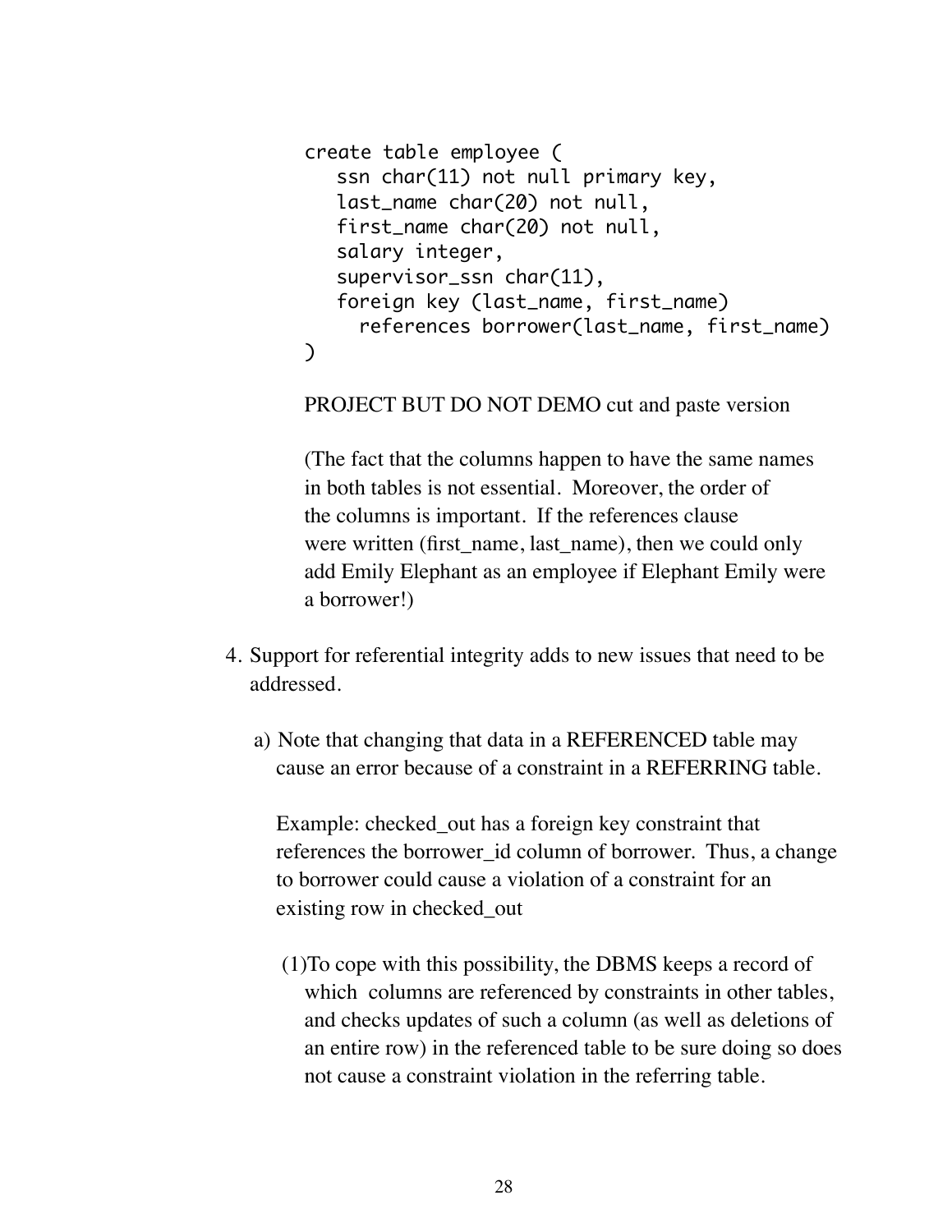(2)Sometimes, it makes sense to allow a change in the referenced table and handle the potential constraint violation by also changing the referring table.

Example: Suppose we have a weak entity like fine. The definition for a fine table might look like this:

```
create table fine (
  borrower_id char(10) references borrower,
    ...
```
PROJECT BUT DO NOT DEMO cut and paste version

As it stands, we cannot delete a borrower who has unpaid fines.

However, it might make sense to provide that if a borrower is deleted from the borrower table, then any fine(s) that the borrower owes are also automatically deleted.

In this case, the foreign key constraint in the fine table could have a CASCADE clause:

```
create table fine (
  borrower_id char(10) references borrower
        on delete cascade,
     ...
```
PROJECT BUT DO NOT DEMO cut and paste version

which specifies that if a row is deleted from the borrower table, then any rows referencing that row in the fine table are also to be deleted.

(3)The book discusses the possibility of a similar option for update, where the values in the referencing table are automatically updated to reflect changes to the referenced table. Db2 does not support this, however.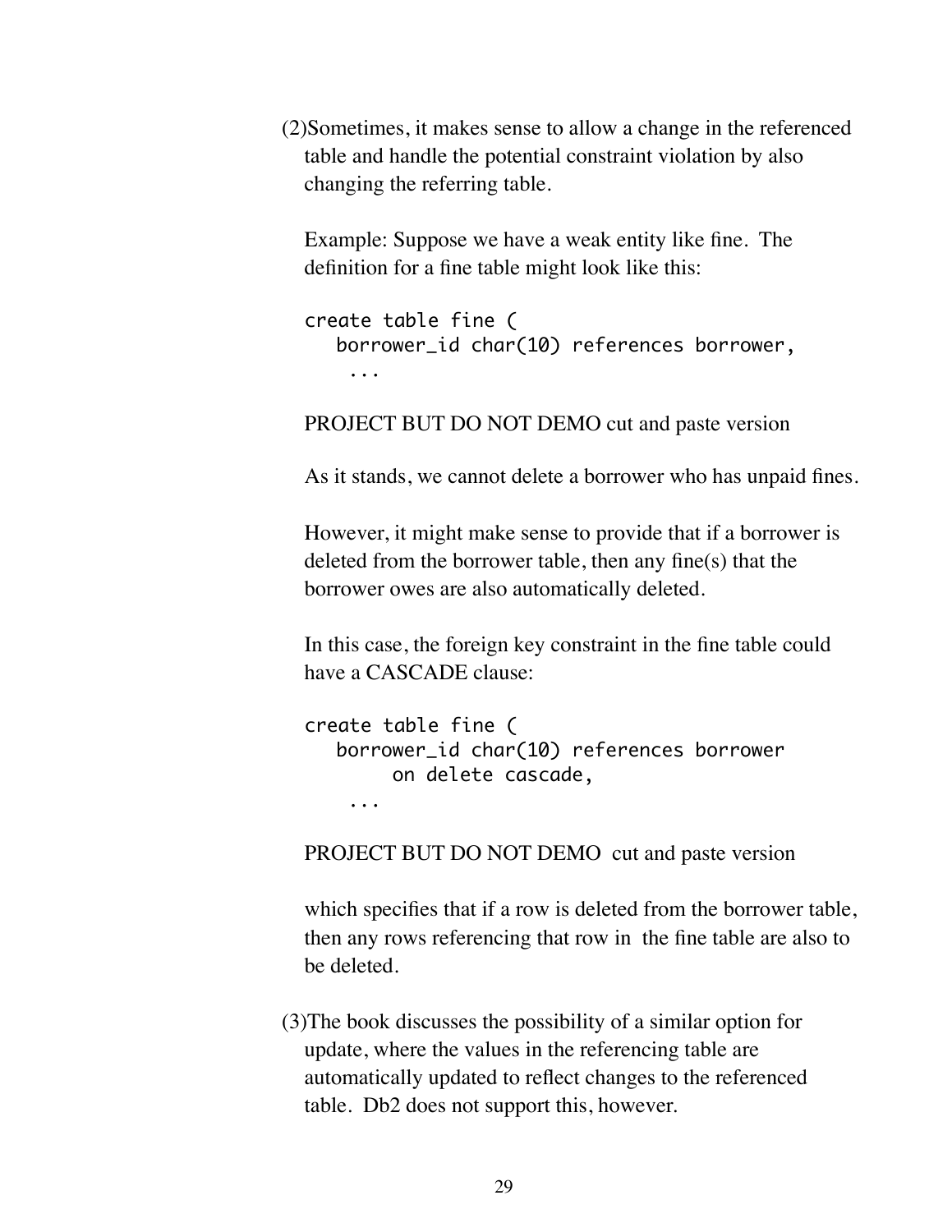- E. Domain Integrity Constraints constrain the values that can be stored in a particular column of a table. These are called domain integrity constraints because they constrain the domain of values from which a given attribute can be drawn.
	- 1. The SQL standard incorporates a number of facilities for doing so that we will consider. In SQL, these are enforced whenever a new row is inserted into a table, or an existing row is updated. Some of these constraints are specified in the CREATE TABLE statement that creates a given table; others are specified by explicitly creating new domains.
	- 2. The most commonly-used domain integrity constraint is the NOT NULL constraint, which prohibits storing a null value into a given column.

A not null constraint is specified as part of the declaration of a column.

Example: Library creation code: note columns that are and are not declared not null and discuss reasoning for each

Note: Any attribute that is part of a primary key or is declared to be a candidate key MUST be declared not null - otherwise the primary key / unique constraint is rejected by the DBMS.

- 3. As discussed in the book, the SQL standard also has a CREATE DOMAIN statement that allows the user to create a named domain which can then be used to declare columns in tables. While Db2 does not support this, it does have a similar facility called CREATE DISTINCT TYPE.
	- a) Example: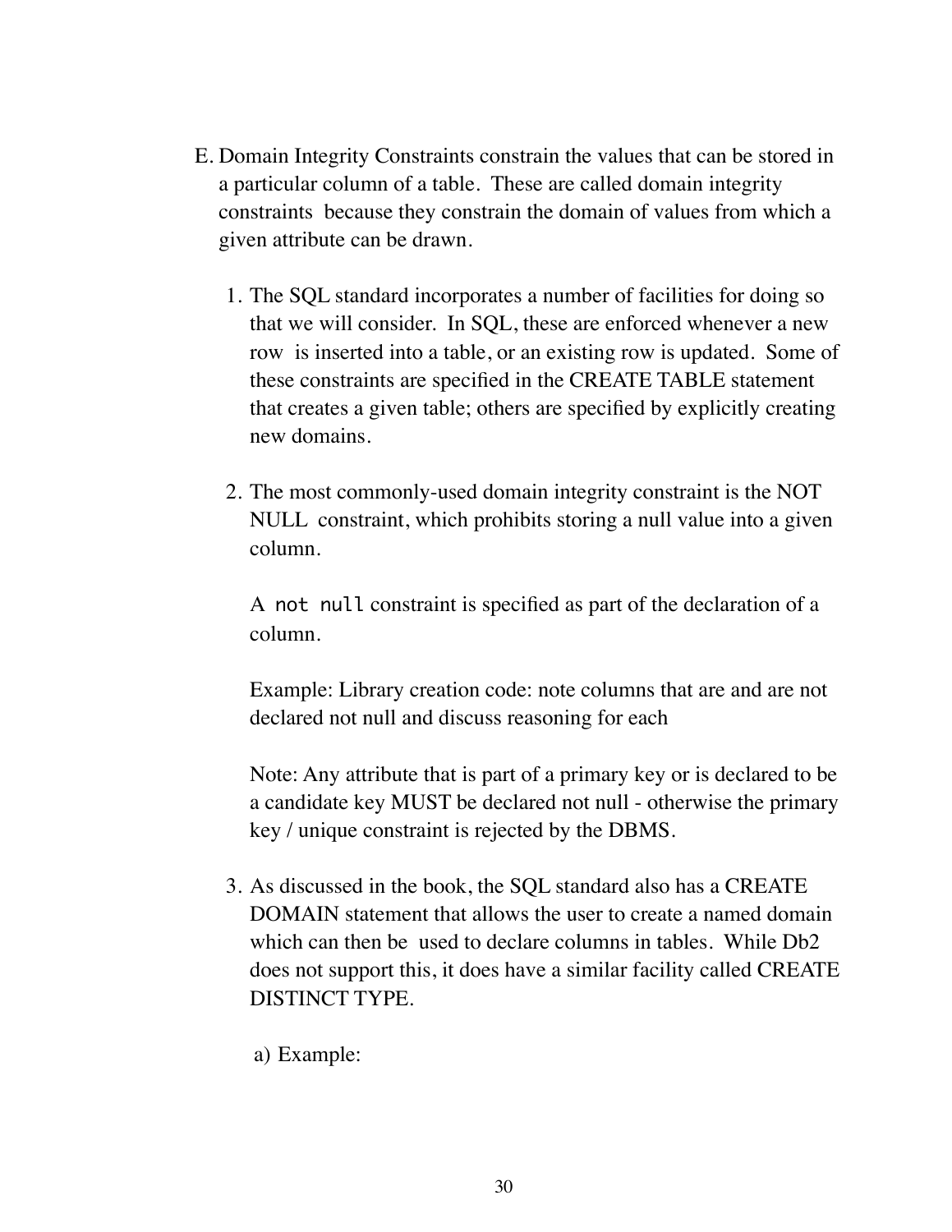On canvas/project - library database creation modified to use named domains

b) An advantage of using this mechanism is that data types are defined in terms of their SEMANTICS (meaning) - not just their physical representation.

Example: Both a telephone number (without area code) and an old-style Gordon student id are 7-digit numbers - however, it wouldn't make sense to formulate a join like

student join borrower on student.id = borrower.phone!

- (1)For this reason, a distinct domain (type) is not compatible with a different domain - even if they have the same internal representation (e.g. INTEGER or  $CHAR(x)$ )
- (2)It is possible to explicitly cast a value from one type to another.
	- (a)The book discusses the SQL standard syntax for type casting
	- (b) Db2 has a cast syntax that is slightly different but the idea is the same.
- (3)A downside of this is additional cumbersomeness when using constants. For this reason, Db2 supports using WITH WEAK TYPE RULES when creating a domain - as was done in the example.
- c) This type of constraint differs from all the others we will discuss in that it can be checked as a matter of the SYNTAX of a query - thus, if we are using static SQL, it can be checked at compile time.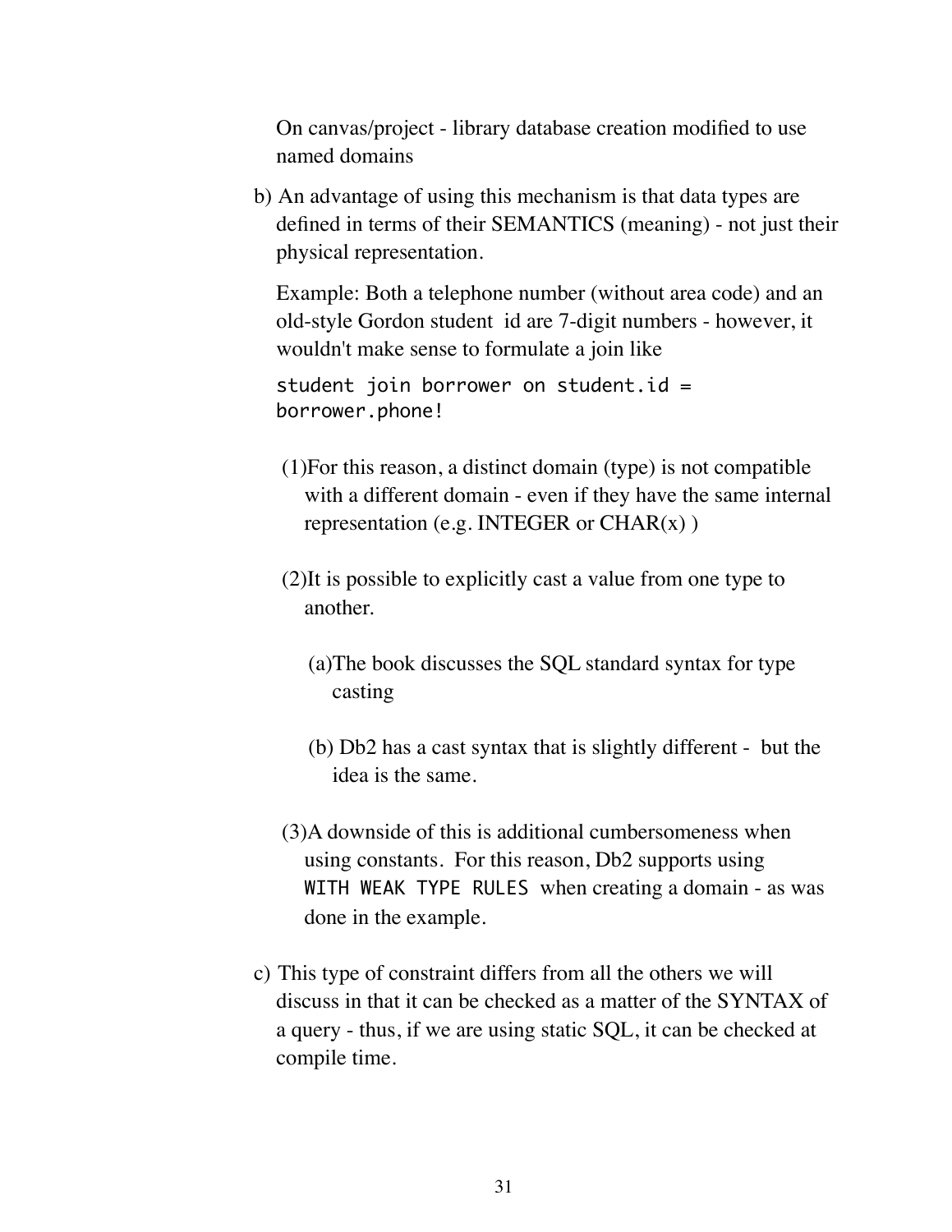- 4. The standard SQL data types, because they are based on physical representations for data, sometimes do not adequately restrict the values that can appear in a given column.
	- a) Examples:
		- (1)A letter grade in a course could be stored in a field declared CHAR(2). In fact, though, only a very small number of one or two character strings are valid grades.
		- (2)The first character in a call number has to be a letter.
	- b) To deal with situations like this, it is possible to specify a CHECK clause that tests a value about to be stored into a field. A check clause can be specified as part of a table definition. (It can also be specified in a domain declaration, which is the preferred place since it then applies to every column defined in terms of that domain)
		- (1)Example: (Assume student\_id\_type and course\_id\_type already defined)

```
create table enrolled_in (
  student_id student_id_type,
  course_id course_id_type,
  grade char(2) check 
        (grade is null or 
         grade in ('A', 'A-', 'B+', 'B', 'B-', 
             'C+', 'C', 'C-', 'D+', 'D', 'D-',
             'F') )
)
```
PROJECT BUT DO NOT DEMO cut and paste version

(2)Example: Definition of book in library creation code

Note would need to convert call number from a user-defined domain to an ordinary string using a cast before applying left if it were not for the use of weak type rules.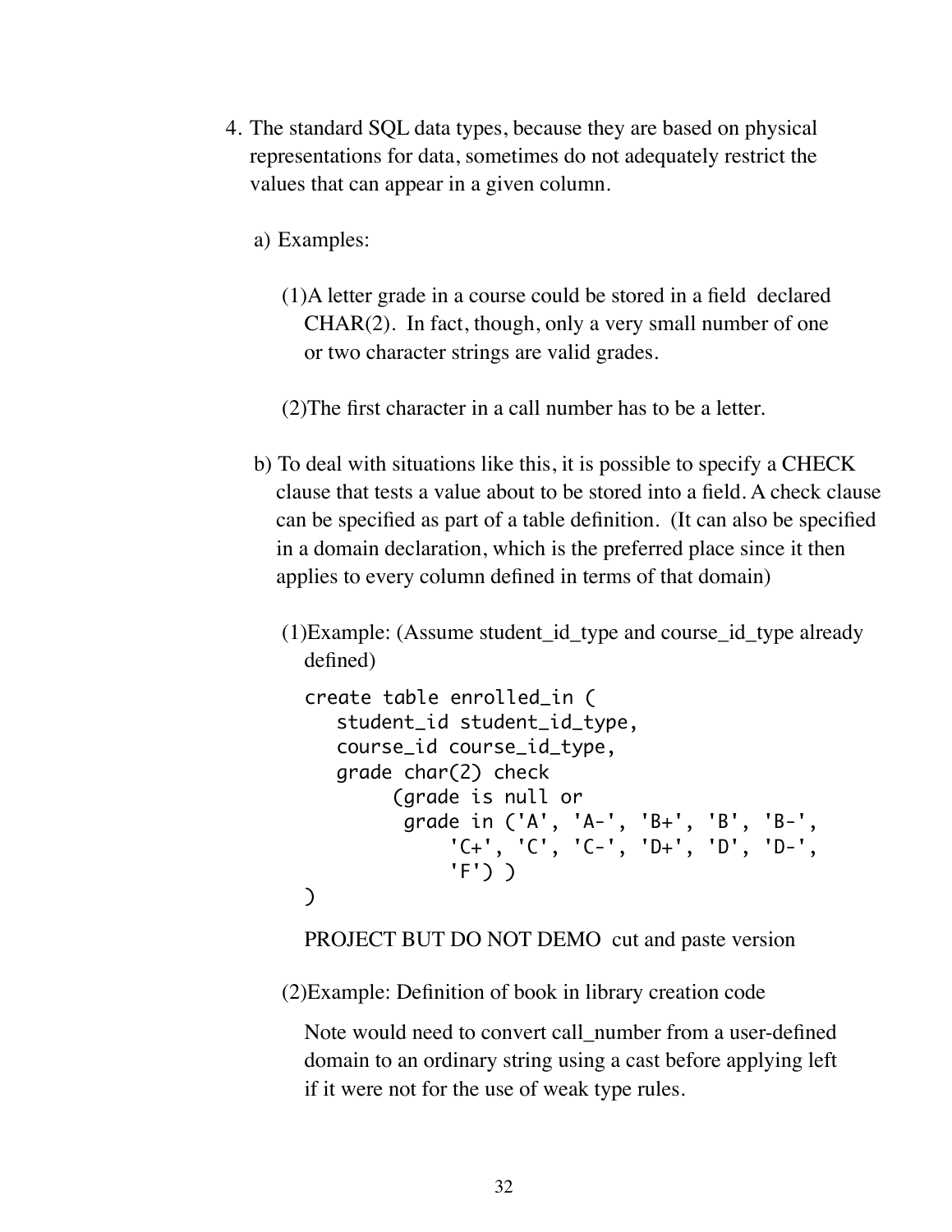- c) When a table definition includes a check constraint, any data being stored into the column(s) in question is checked to be sure it satisfies the constraint whenever an insert or update is done.
- F. An additional features applies to most of the types of constraints we have discussed thus far: A constraint may be given a name by preceding the constraint specification with CONSTRAINT constraintname

example - the last example above

... constraint employee\_borrower foreign key (last\_name, first\_name) references borrower(last\_name, first\_name)

### PROJECT BUT DO NOT DEMO cut and paste version

- 1. The constraint name is included by SQL in any error message reporting that the constraint has been violated. This is especially useful when using embedded SQL, since a program can now determine which constraint was violated when an operation fails.
- 2. If you don't specify a name for a constraint, SQL creates a default name.
- G.To specify more complex integrity rules, it is possible to store general ASSERTIONS in the database - representing invariants that are to be enforced whenever data in the database is modified.
	- 1. The book gives an example of an assertion.
	- 2. Db2 and most other implementations do not support assertions, so we won't discuss this further.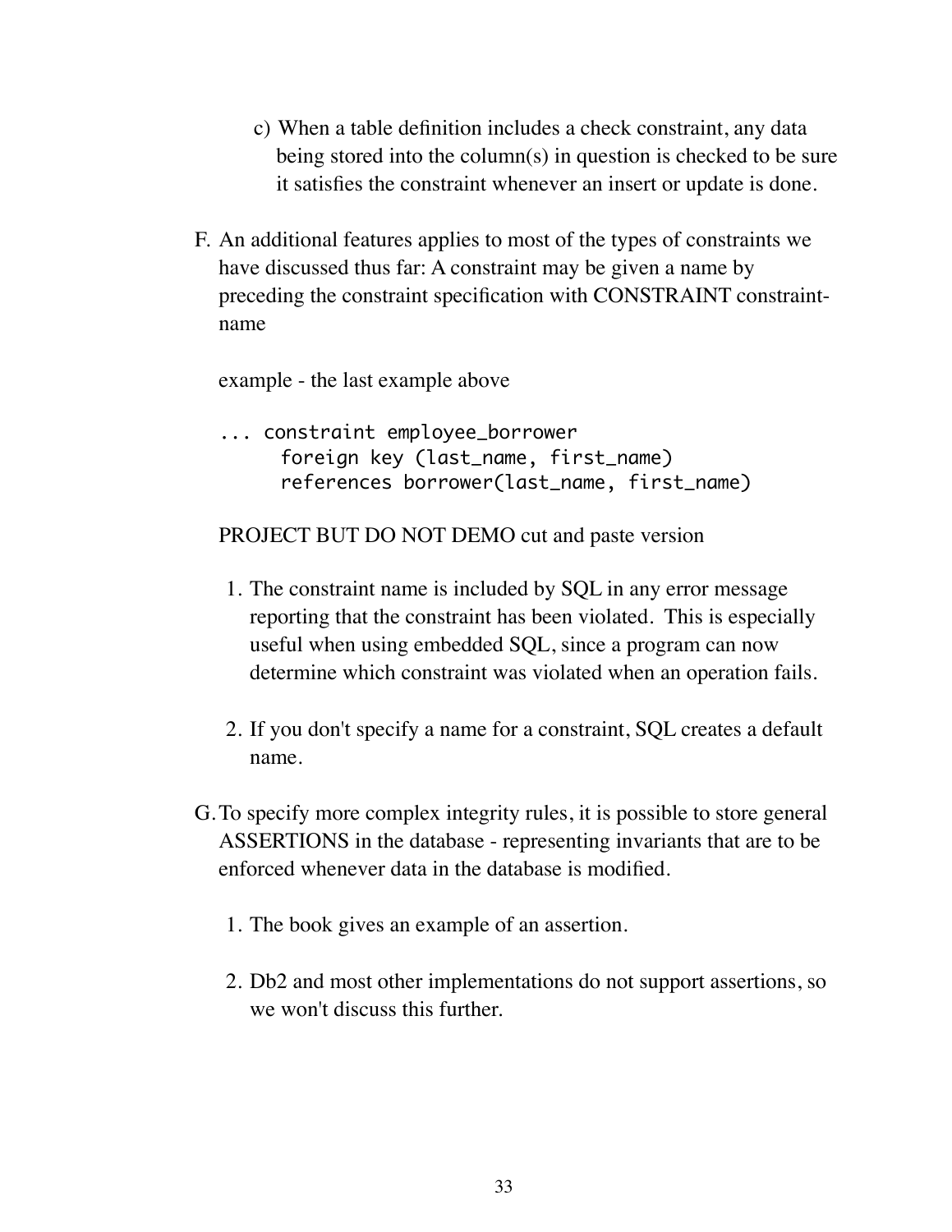- H.In the period between SQL92 and SQL99, many SQL implementations added "triggers" - procedures to be executed whenever a specific event occurs. Although these were included in the SQL99 standard, many DBMS's use a syntax that is somewhat different from the standard because the implementation added the facility before the standard was written.
	- 1. A trigger is a statement that the DBMS is to execute whenever a certain kind of modification to the database occurs.
	- 2. The book noted some examples. Here's another one:

Faculty at Gordon are allowed to request that books be ordered for the library. When the book comes in, the requesting faculty member might be notified. (This is not the way this is currently done at Gordon ...) This could be handled by a trigger on the book table, which adds a row to a table listing people to be notified - e.g.

create trigger book\_arrived after insert on book -- appropriate action - syntax implementation-specific

PROJECT BUT DO NOT DEMO cut and paste version

- 3. Key features of a trigger definition:
	- a) A trigger name because a trigger is an object in the database that can be subsequently altered or dropped.
	- b) One of the words "before" or "after" to specify whether the triggered action is done before or after the operation in question. (The "before" option allows a trigger to prevent an action from occurring if it fails.)
	- c) A clause specifying the table whose modification will cause the triggered action to occur - one of "insert on xxx", "update on xxx", or "delete on xxx".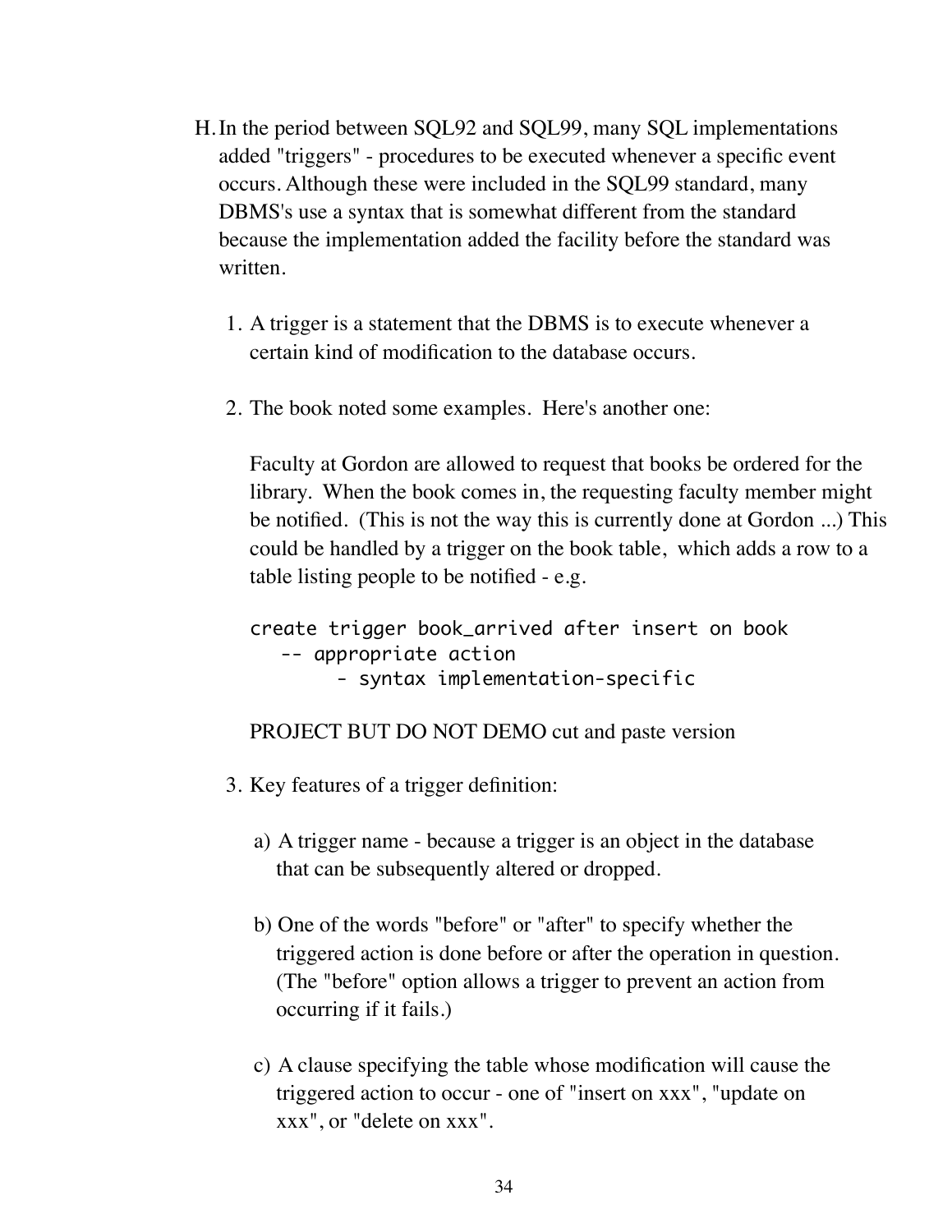- I. Some concepts we will consider later in the course are also closely related to the idea of data integrity.
	- 1. The concept of an ATOMIC TRANSACTION is really an integrity concept. A properly-coded transaction preserves the integrity of the data by ensuring that data that is consistent before the transaction starts does not become inconsistent as a result of the transaction.
	- 2. Crash control measures that we will explore later help to ensure that data integrity is not damaged due to hardware or software failure.
	- 3. Concurrency control measures that we will explore later help to to protect the integrity of the data against anomalies arising from simultaneous updates.
- J. To summarize this section:
	- 1. Data integrity is concerned with ensuring the ACCURACY of the data. In particular, the concern is with protecting the data from ACCIDENTAL inaccuracy, due to causes like:
		- a) Data entry errors
		- b) System crashes
		- c) Anomalies due to concurrent and/or distributed processing
	- 2. SQL incorporates a number of mechanisms to permit the DBMS to help preserve data integrity:
		- a) Facilities to help preserve entity integrity:
			- (1)Primary key constraints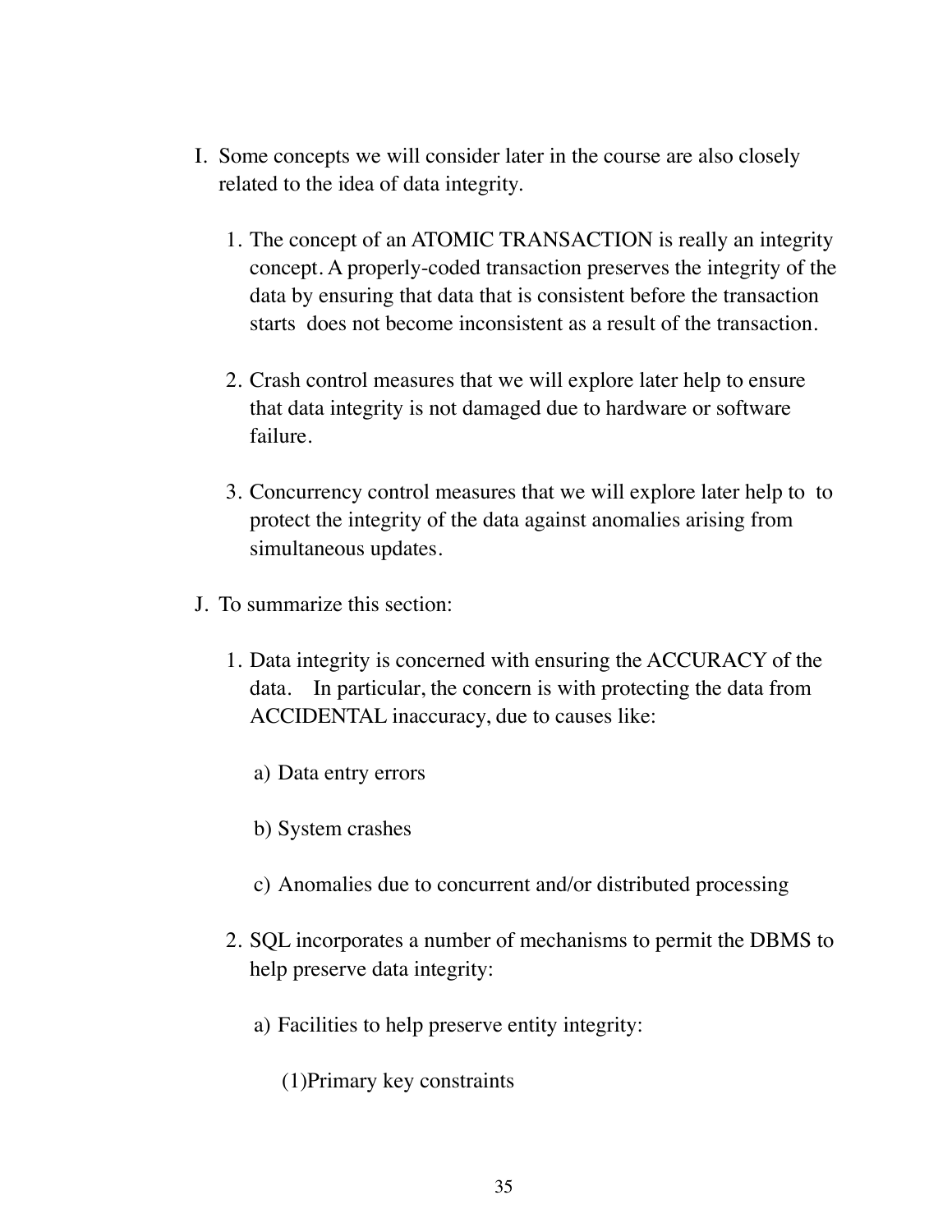(2)Unique constraints

- b) Facilities to help preserve referential integrity: foreign key constraints
- c) Facilities to help preserve domain integrity:
	- (1)Not null constraints
	- (2)User-defined domains
	- (3)Check constraints
- d) Facilities to enforce more complex requirements:
	- (1)Assertions
	- (2)Triggers
- e) I would argue that, as a matter of good design practice, EVERY DATABASE DESIGN should incorporate appropriate entity integrity, and referential integrity constraints - which also implies the need to use the not null domain integrity constraints. Other constraints are perhaps less critical in databases where a high degree of support for maintaining data integrity is not essential - but become important in "industrial strength" applications.

(Of course, the design project you are doing will make excellent use of facilities to ensure integrity!)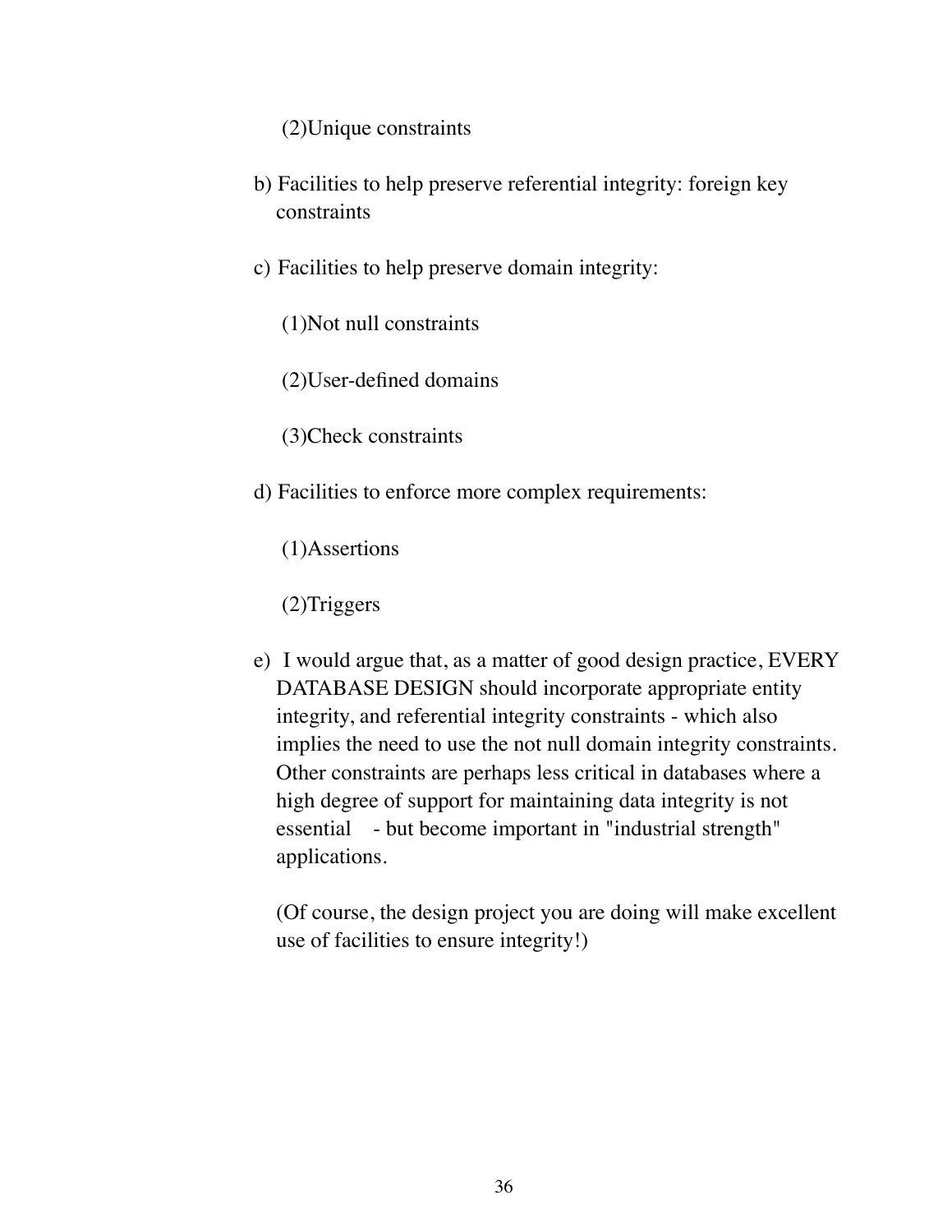## VI.**Views**

- A.One important facility provided by relational DBMS systems is the notion of a VIEW.
	- 1. A view is created by a statement of the form:

create view viewname as query

(where the query is typically a SELECT statement.)

PROJECT BUT DO NOT DEMO examples in database creation code posted for Intro lectures

- 2. A view can be used just like a table in queries but instead of the data being stored as a table, it is created "on the fly" when the query is run
- B. One use for a view is to provide simple access to the results of a complex query.
	- 1. Example: in our library schema, we might want to make it easy to produce a report listing the titles of all books checked out. This could be done by

create view books\_out as select title from book join checked\_out on book.call\_number = checked\_out.call\_number

A desk attendant could see a list of books checked out by doing the simple query select \* from books\_out, instead the more complex query used in defining it.

PROJECT cut and paste version

### DEMO (with AUTOCOMMIT DISABLED)

- a) Create the view called books out that lists the titles of all books that are checked out - as above
- b) Do select \* from it.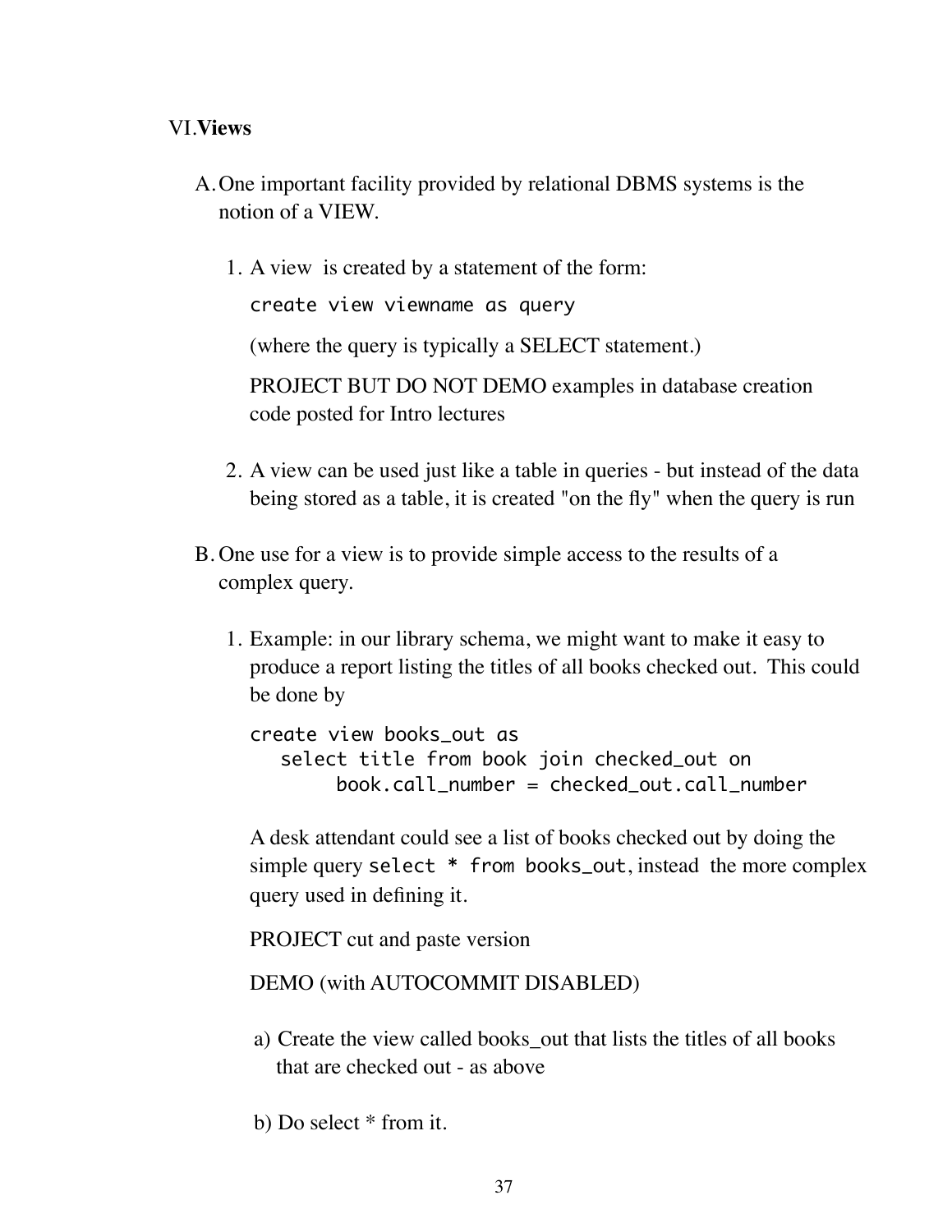c) Note that creating a view does not store new data in the database. Rather, a reference to the view is handled by "running" the defining query. Any changes in the underlying tables will therefore be reflected automatically the next time the view is accessed.

DEMO: drop a checkout, then repeat select  $*$  from view.

2. Note that the action of altering the database scheme with a DDL statement like create view is also under transaction control!

DEMO: rollback and the attempt a select  $*$  from the view.

- C. Views can be used to give selective access for inserting, deleting, or updating data as well as reading data.
	- 1. That is, an insert, update, or delete operation can be performed on a view, and will result in changes to the underlying table - provided the person doing the operation is authorized to perform the operation on the view, and the creator of the view is authorized to perform the operation on the base table(s).
	- 2. Modifying the database through views does, however, present some interesting problems:
		- a) If a new row is inserted into a view, what happens to columns that are not part of the view?

Answer: they are given the value NULL - which may not be desirable. (And the operation will fail totally if any of these columns is declared NOT NULL.)

b) There is the problem of DISAPPEARING ROWS. What if a user inserts or updates a row through a view in such a way that the row doesn't (or no longer) satisfies the conditions for being included in the view?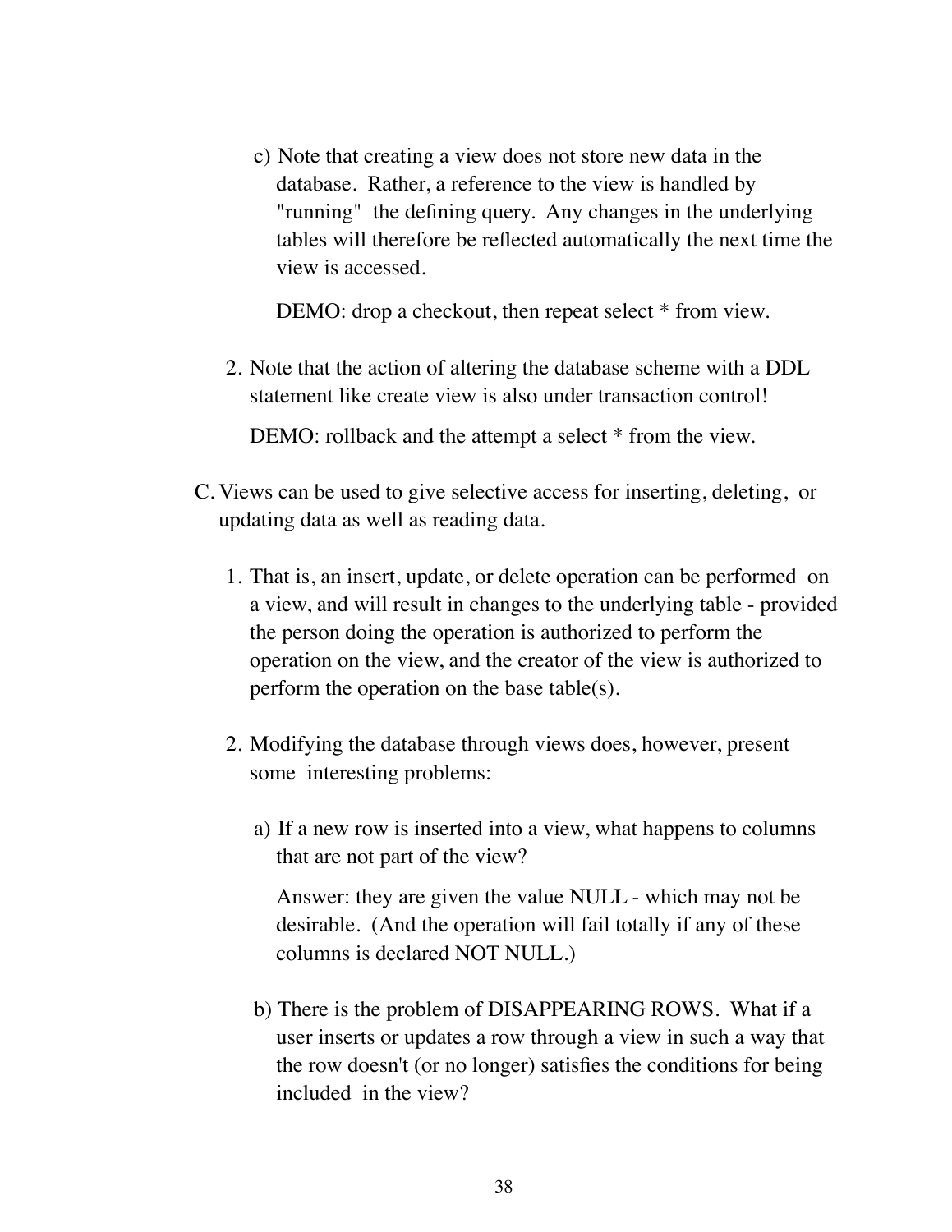Answer: the row is still in the table, but the one who put it there can't see it!

To prevent this, it is possible to specify WITH CHECK OPTION when defining a view that is intended to be modifiable. In this case, any row that is created or changed as a result of an insert or update is checked to ensure that it still satisfies the view conditions; if it does not, the operation is not allowed.

- c) If the view involves a join or union, inserting into or deleting from or even updating the view becomes problematical.
	- (1)What if we insert into a view involving a join? Do we add rows to both tables? What if one table has a row that could participate but the other does not?
	- (2)What if we insert a row into a view involving a union? Into which table does it go?
	- (3)What if we delete a row from a view involving a join? Do we delete the corresponding rows from both tables? Or just one? Which one?
	- (4)What if we update a column that is the basis of a join between tables? Which table do we change?
	- (5) Issues like these lead to most DBMS implementations either severely restricting or forbidding insertions, deletion, and even updating a view involving a join or union.

For example, Db2 defines the notion of an "insertable view", a "deletable view" and an "updatable view", with precise conditions the view must satisfy in order to allow these operations. (See the manual for the details, which get quite technical!)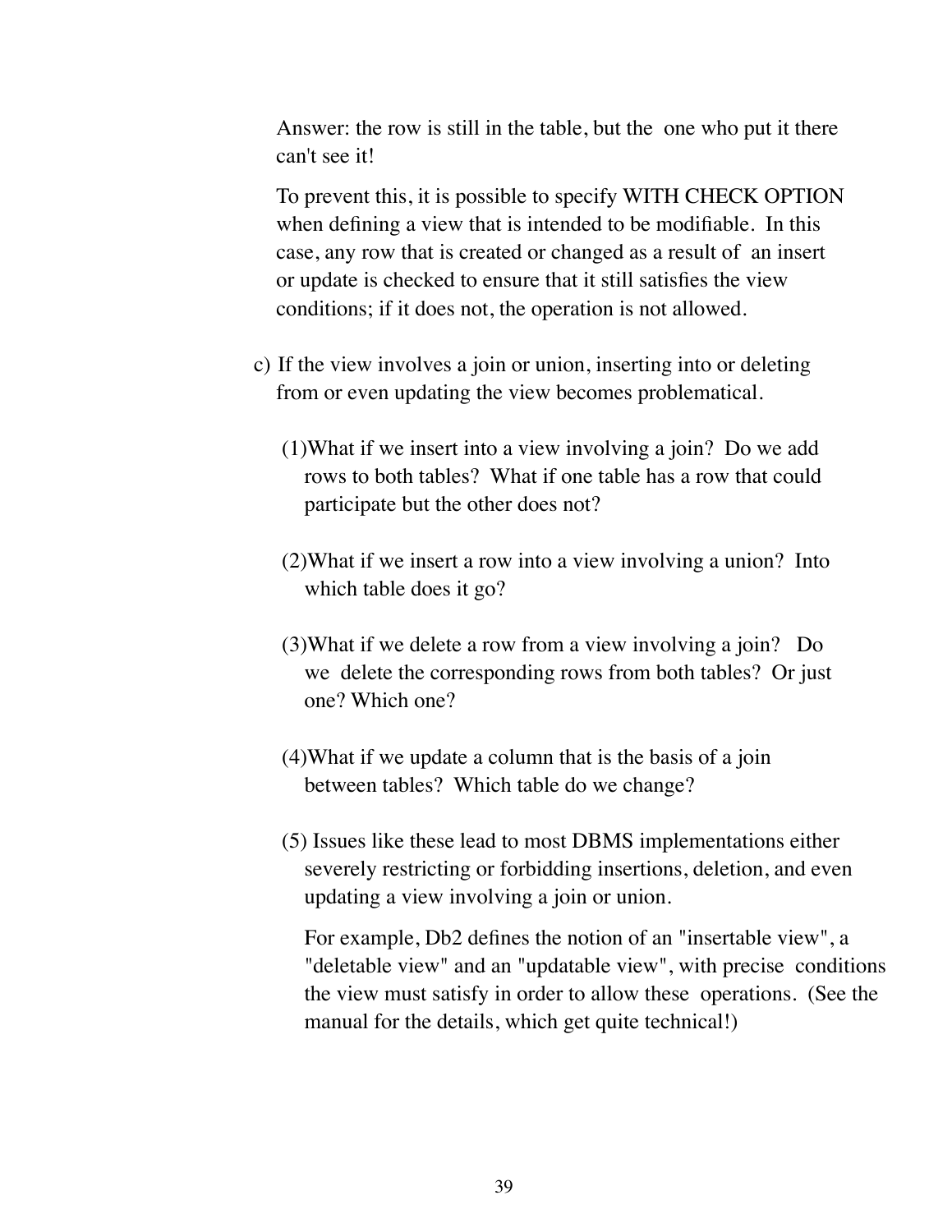## VII.**SQL Security Facilities**

- A.Persons responsible for databases needed to be concerned with preserving both the integrity and security of the data.
	- 1. As we have seen, data integrity is concerned with ensuring the ACCURACY of the data. In particular, the concern is with protecting the data from ACCIDENTAL inaccuracy.
	- 2. Data security, on the other hand, is concerned with ensuring only AUTHORIZED ACCESS to the data. In particular, we don't want unauthorized persons to be able to read sensitive data, and we don't want malicious persons to be able to damage the data by unauthorized insertions, deletions, or updates. In particular, the concern is with protecting the data from DELIBERATE improper access or alteration..
- B. System security is. of course, a HUGE topic one that could easily be the subject of multiple courses at the undergraduate or graduate level, as well as being an ongoing focus of reserarch. Here, though, we want to limit our consideration to SQL facilities that allow controlling access to the content of the database.
	- 1. We assume, as a starting point that the DBMS is running in an environment and under an operating system that provides a basic foundation for security, including:
		- a) Appropriate physical security
		- b) Trustworthy system administrators and users (human security)
		- c) User authentication (minimally login passwords but may be more than this)
		- d) Protection for files (operating system security)
		- e) Network security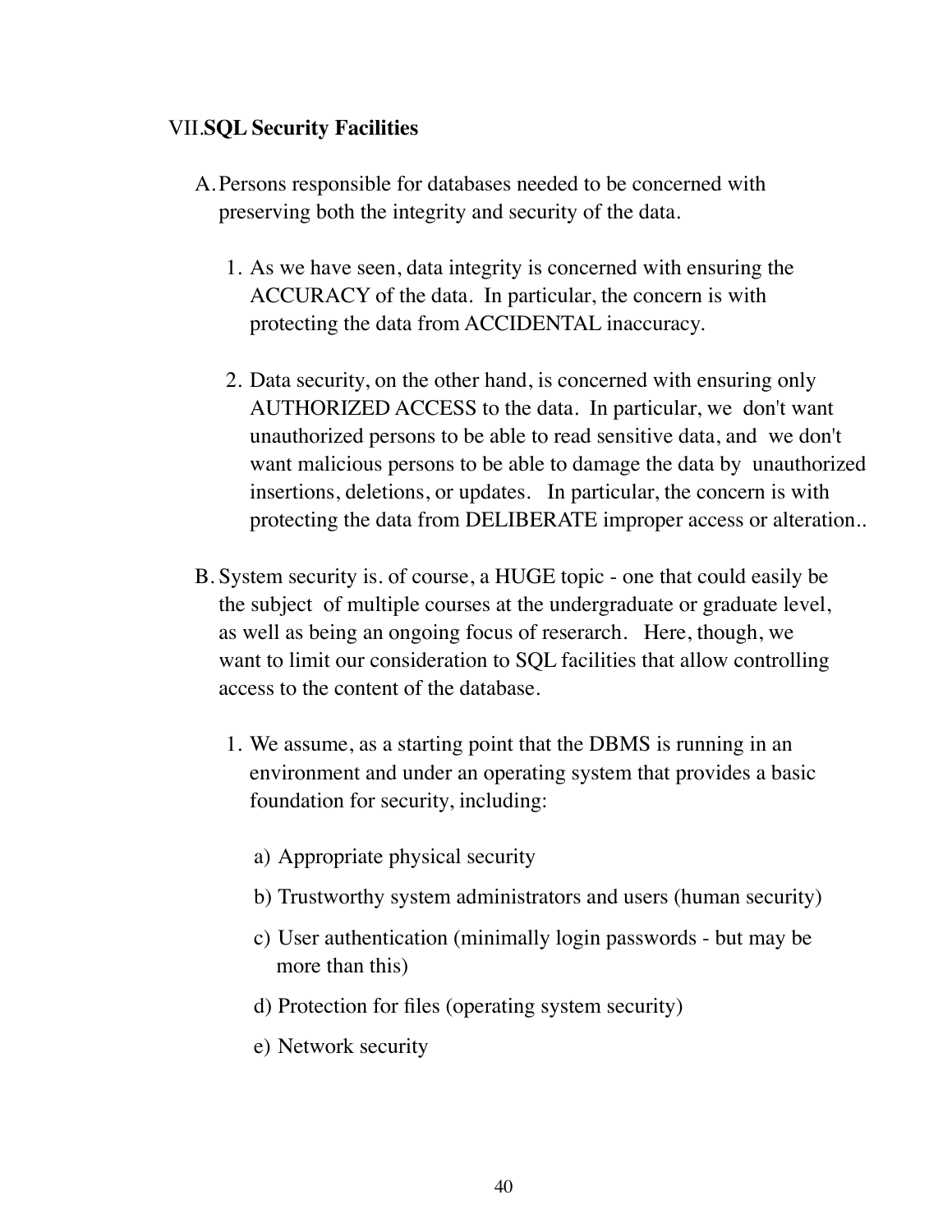- 2. The DBMS builds on this by allowing access to information in a single file (or collection of files) - the database - based on user identity - i.e. making it possible to limit a given user to accessing a subset of the entire database. (A finer-grained level of access control than the all-or-nothing sort of file access typically provided by an operating system.)
- 3. We assume that the rest of the system has ensured that the database can only be accessed through the DBMS, and that a person who accesses the database is who he/she claims to be. (These are far from trivial considerations - especially in a networked environment but they are the focus of other courses.) For this course, we focus on SQL mechanisms that allow the DBA to control what a person may do with the data, once properly authenticated.
- C. There are three key concepts involved in understanding the security mechanisms of SQL. (We will use the terminology used in IBM's Db2 documentation - other systems may use slightly different names for the same concepts.)
	- 1. "An authorization ID is a character string that is obtained by the database manager when a connection is established between the database manager and ... a process." (SQL Reference Manual Vol I page 67 - note that "database manager" here means the DBMS - not a human manager!)
		- a) Db2 recognizes both individual authorization IDs and group authorization IDs. (A given individual may belong to one or more groups.) An authority may be granted to an individual, or to a group; an individual has an authority if granted to him/her or to a group to which he/she belongs.
		- b) On our systems, Db2 uses the login mechanism of Linux thus an authorization ID is typically a Linux user name or group name, and the user authenticates himself/herself through knowing the associated Linux password.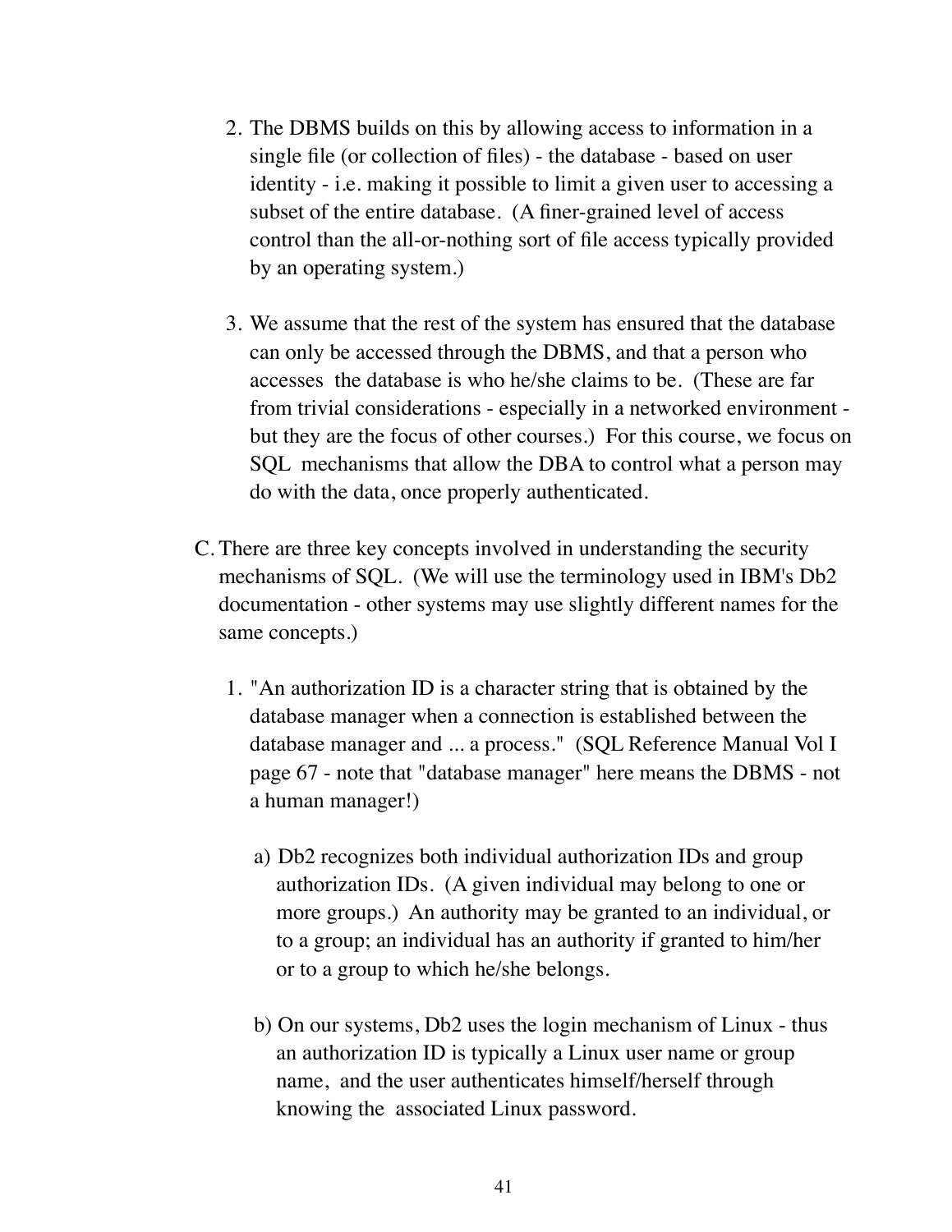- (1)Note that this is done on the SERVER and so uses the user names and passwords on the server.
- (2)It is also possible to set up a database in which authentication is done on the CLIENT (using its password database). This means that the server trusts the client's claim that a certain user is who the client says he/she is - which avoids the need for the user to have an account on the server, but creates a new possibility for penetration of the system.
- c) It is also possible, in principle, for a DBMS to have its own authentication mechanism with authorization id's that are specific to the DBMS. (For example, mySQL uses this approach). We will not pursue this further.
- 2. An object is a protectable entity, such as
	- a) The database instance (Db2 meaning of this term)
	- b) A specific database
	- c) A schema within a database
	- d) A table or view within a schema
	- e) A specific column within a table or view
	- f) These objects form a hierarchy i.e. to access a table, a user must first have rights to access the database in which it is contained.
- 3. An authority (also called privilege) is the right to perform a certain operation on an object. There are different kinds of authorities that apply to objects at different levels.

(Note: The Db2 documentation calls these authorities, but the SQL standard uses the term privileges. I'll use the SQL standard term)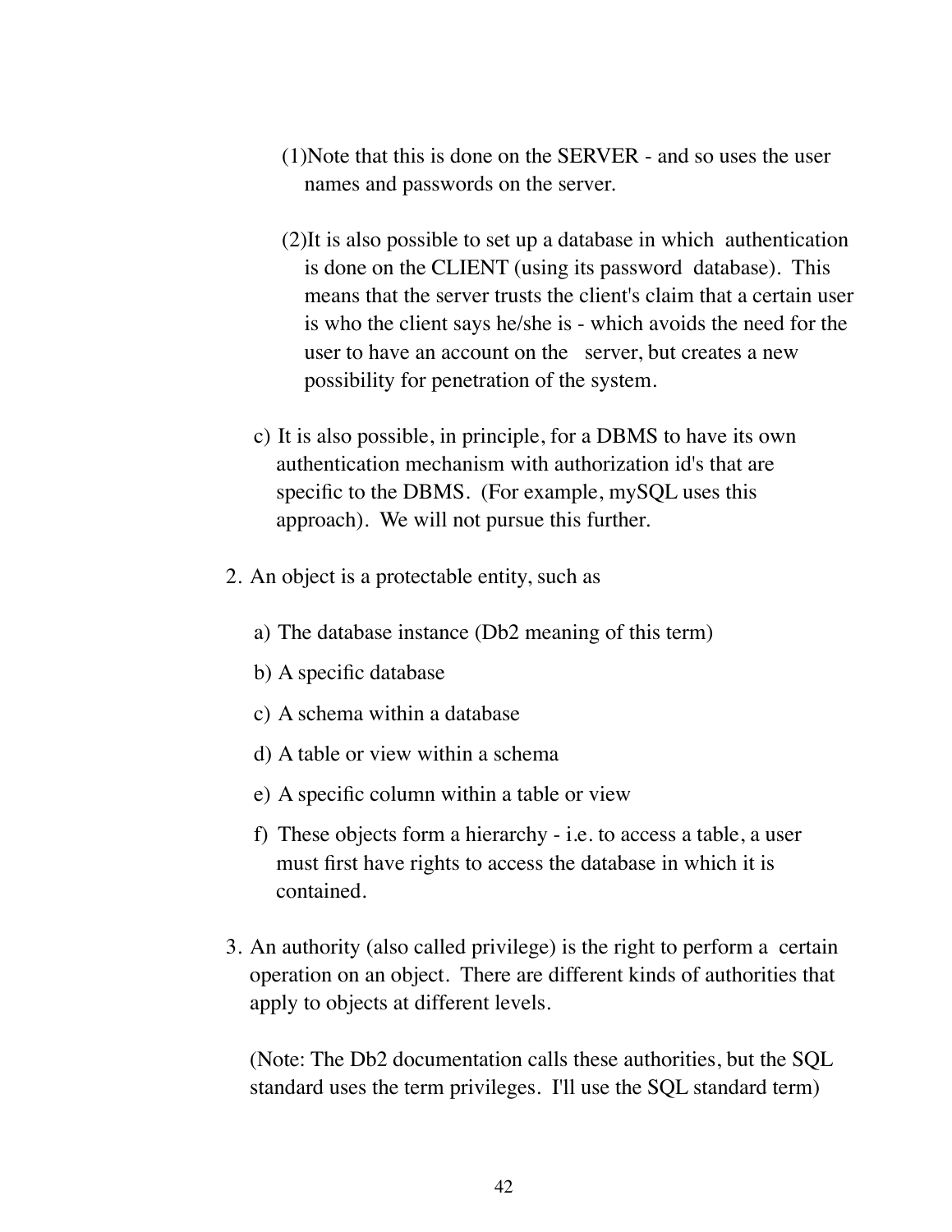D.SQL privileges for various kinds of objects.

- 1. The privilege names are standard SQL names not specific to Db2
- 2. We will not attempt to exhaustively cover all privileges just selected important ones. In particular, we will only consider privileges related to the logical and view level of database access. There are a number of privileges that pertain to physical level operations (allocation of space, creation of indices etc) that we will not discuss now - but may refer to later.
- 3. Privileges that apply to the entire instance
	- a) SYSADM the System Administrator Privilege. This is the highest level of authority.
		- (1)One place where this privilege is needed is to actually create or drop individual databases within an instance.
		- (2)In Db2, SYSADM authority is granted to any user who is logged in to the Linux account that actually owns the database instance (e.g. db2inst1 in our case.) This is often different from the root account for administering Linux itself..
		- (3)A person with SYSADM privilege implicitly has all privileges with regard to all objects except those specifically related to system security, for which SECADM is needed. (So in this regard it is much like root on Unix, but only for the database).
	- b) SYSCTRL the authority to manage system resources such as disk space. This privilege is like SYSADM in some ways, except that it does not include any authority to actually see or alter data - only space.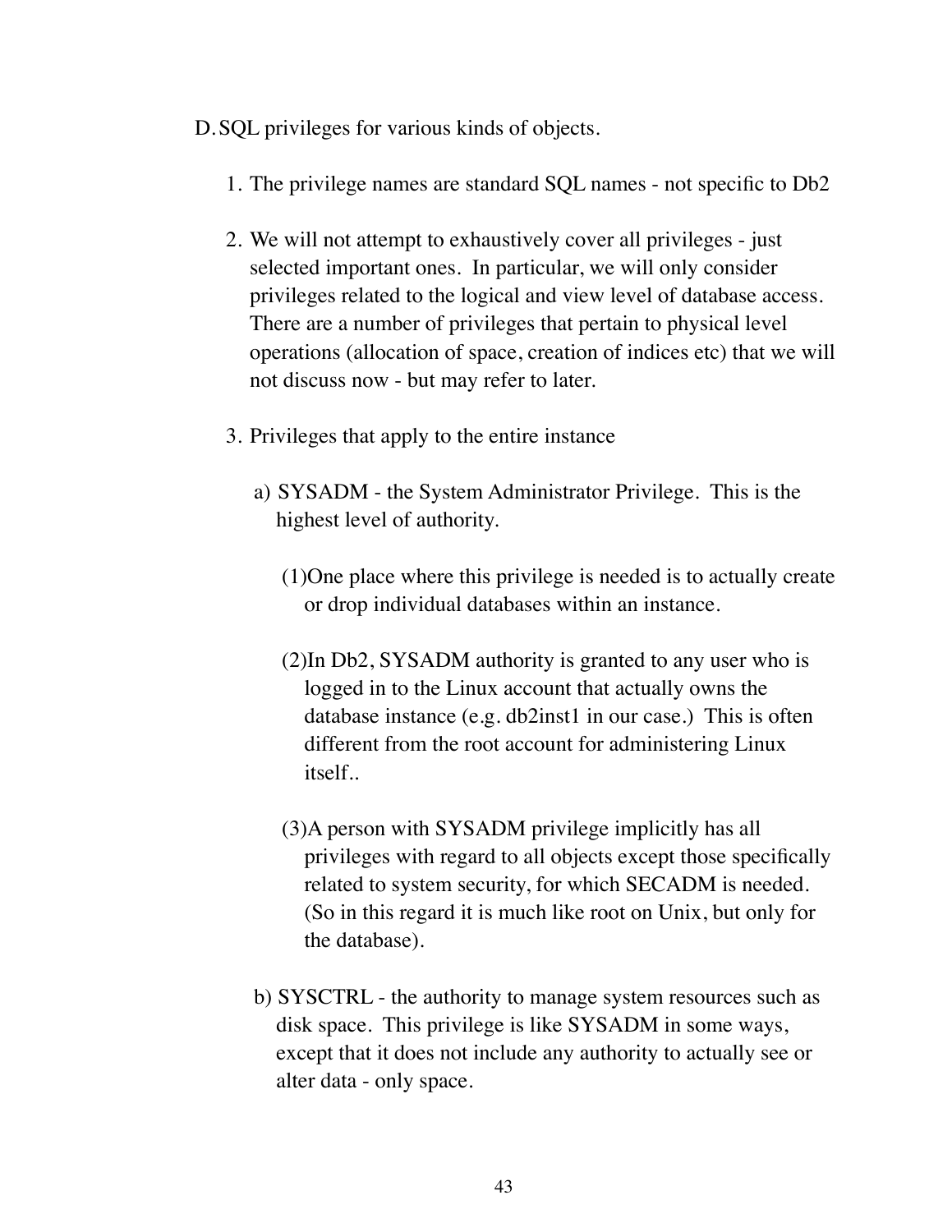- c) SYSMAINT the authority to perform maintenance tasks such as backup. It does not include any authority to actually see or alter data.
- 4. Privileges that apply to a specific database
	- a) DBADM adminstrative privileges within a particular database - similar to SYSADM, but only with regard to a specific database.
	- b) CONNECT the privilege to connect to the database. (Obviously, no other access to the database is possible without this.)
	- c) IMPLICIT\_SCHEMA the ability to create an implicit schema within the database (with the same name as the authorization id of the user creating it.) Only the database administrator can create a schema with any other name.
	- d) CREATETAB the privilege to create tables within the database.
- 5. Privileges that apply to a schema within a database
	- a) CREATEIN the privilege to create objects within the schema. CREATETAB on the database is also needed to create tables.)
	- b) ALTERIN the privilege to alter objects within the schema
	- c) DROPIN the privilege to drop objects within the schema
- 6. Privileges that apply to a specific table or view
	- a) SELECT the privilege to see the content of a table or view (by using a select statement), and to create views based on a table.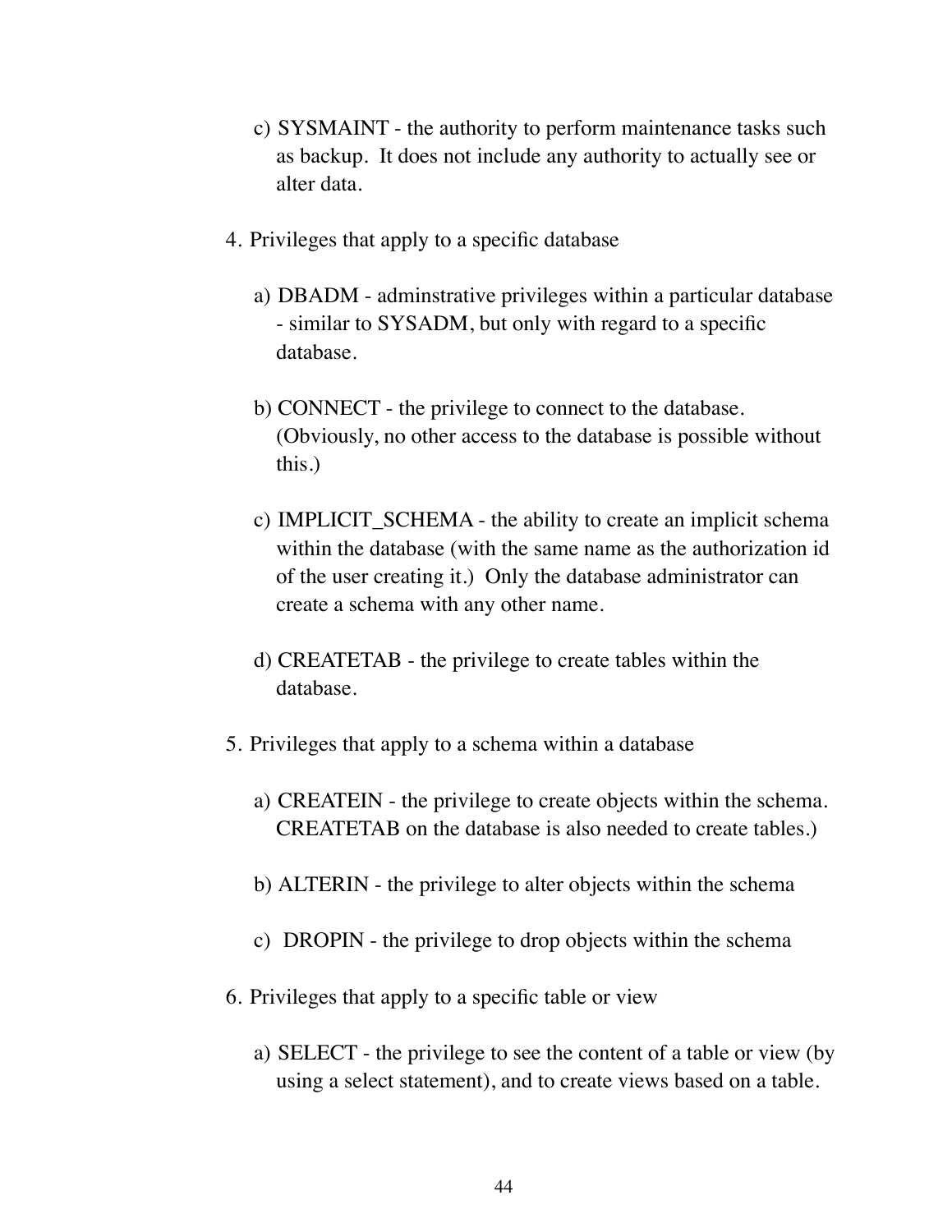- b) INSERT the privilege to insert rows in a table (by using an insert statement on the table or an insertable view on the table)
- c) UPDATE the privilege to update rows in a table (by using an update statement on the table or an updatable view on the table)
- d) DELETE the privilege to delete rows from a table (by using a delete statement on the table or a deletable view on the table)
- e) ALTER the privilege to add columns to a table or to add or drop constraints on a table.
- f) REFERENCES the privilege to create a table that includes a references constraint that refers to this table. (This is needed because otherwise someone could prevent a deletion of a row from the table by creating another table with a foreign key constraint and storing a value into a row that prevents deletion of the matching row from the table he is trying to interfere with.)
- g) CONTROL we will discuss this shortly
- 7. Privileges that apply to a specific column within a table or view.
	- a) The UPDATE privilege may be granted only on specific columns within a table, rather than on the entire table.
	- b) The REFERENCES privilege may be granted only on specific columns within a table, rather than on the entire table.
	- c) There is no form of the SELECT privilege that allows seeing only specific columns within a table - this is not needed, because a view can be used for this purpose. (We will discuss views shortly)
	- d) There is obviously no column-specific form of INSERT or DELETE, since these operations inevitably affect an entire row.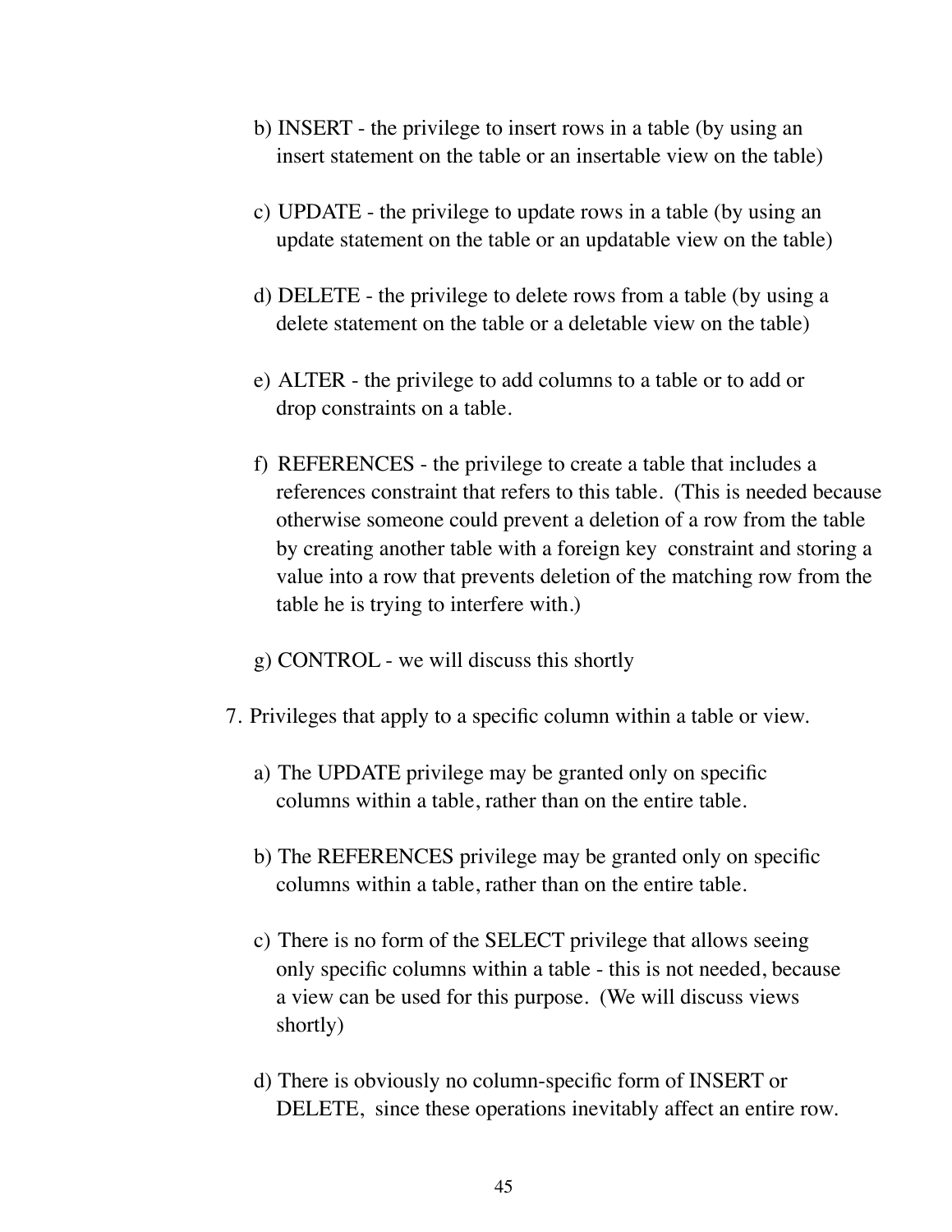- 8. Note that there are no privileges that apply to a specific row within a table - such privileges can be achieved through views.
- E. Granting of privileges
	- 1. For each object, the DBMS maintains a record of what privileges are granted to specific authorization id's. With the exception of SYSADM (which is determined by one's login), these privileges are stored in the system catalog.
	- 2. For each object, the DBMS also maintains a record of who created the object, who is therefore the owner of the object and receives all appropriate privileges relative to that object.

Example: To create a table, once must have the CREATETAB privilege within the database and the CREATEIN privilege within the schema. Once one creates a table, he/she automatically has SELECT, INSERT, UPDATE, DELETE, ALTER, CONTROL (and several other privileges we haven't mentioned) on the table.

The same is true with views, except that CREATETAB is not needed, and ALTER is not applicable.

- 3. A privilege can be granted to an authorization ID that does not already have it by the SQL GRANT statement
	- a) This has the following general form:

GRANT privilege ON object TO recipient

PROJECT BUT DO NOT DEMO cut and paste version

Example: to give the user "aardvark" authority to look at the data in table "foo" the following statement would be used:

grant select on foo to user aardvark

PROJECT BUT DO NOT DEMO cut and paste version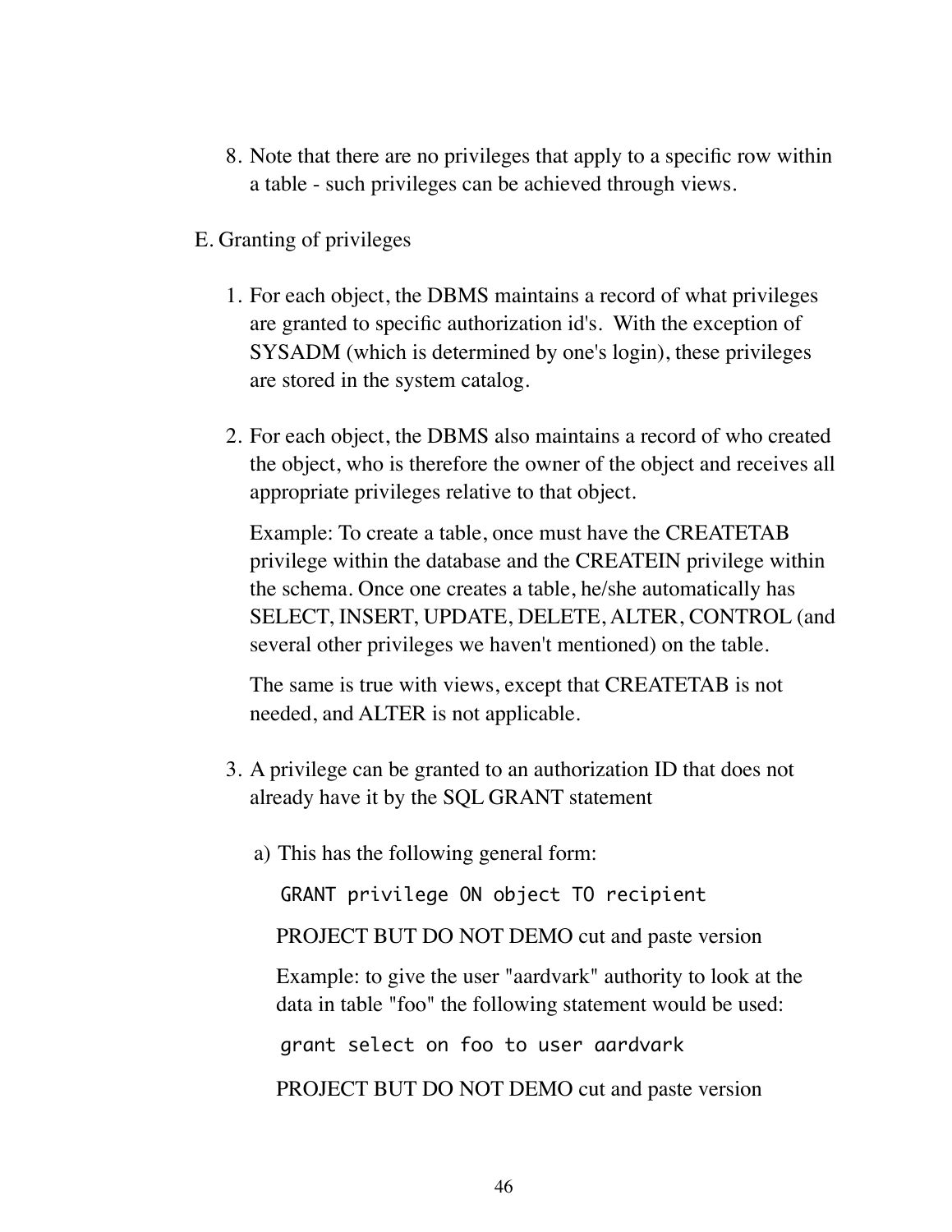Another example: grants in library database creation code

- b) So who has the right to grant privileges on an object?
	- (1)A holder of SYSADM or DBADM on the instance or database.
	- (2)The owner (creator) of the object.
	- (3)The holder of CONTROL privilege on that object.
	- (4)The grant statement for table-level privileges includes a with grant option clause which allows the recipient of a particular privilege on a particular object to grant the same privilege to others.
- c) Of course, there are often objects which every person (who has the ability to connect to the database) may be entitled to access. Explicitly granting privileges to each user is painful to say the least, and breaks down if a user is added after privileges are granted. It also makes the storage of privilege information in the system tables unwieldy, to say the least.

For this reason, the grant statement allows privileges to be granted to a group or to everyone (public), as well as to an individual user.

Example: Let anyone who can connect to the database see the content of table foo:

grant select on foo to public

#### PROJECT BUT DO NOT DEMO cut and paste version

This translates into a single entry in the system catalog that grants select access to all users.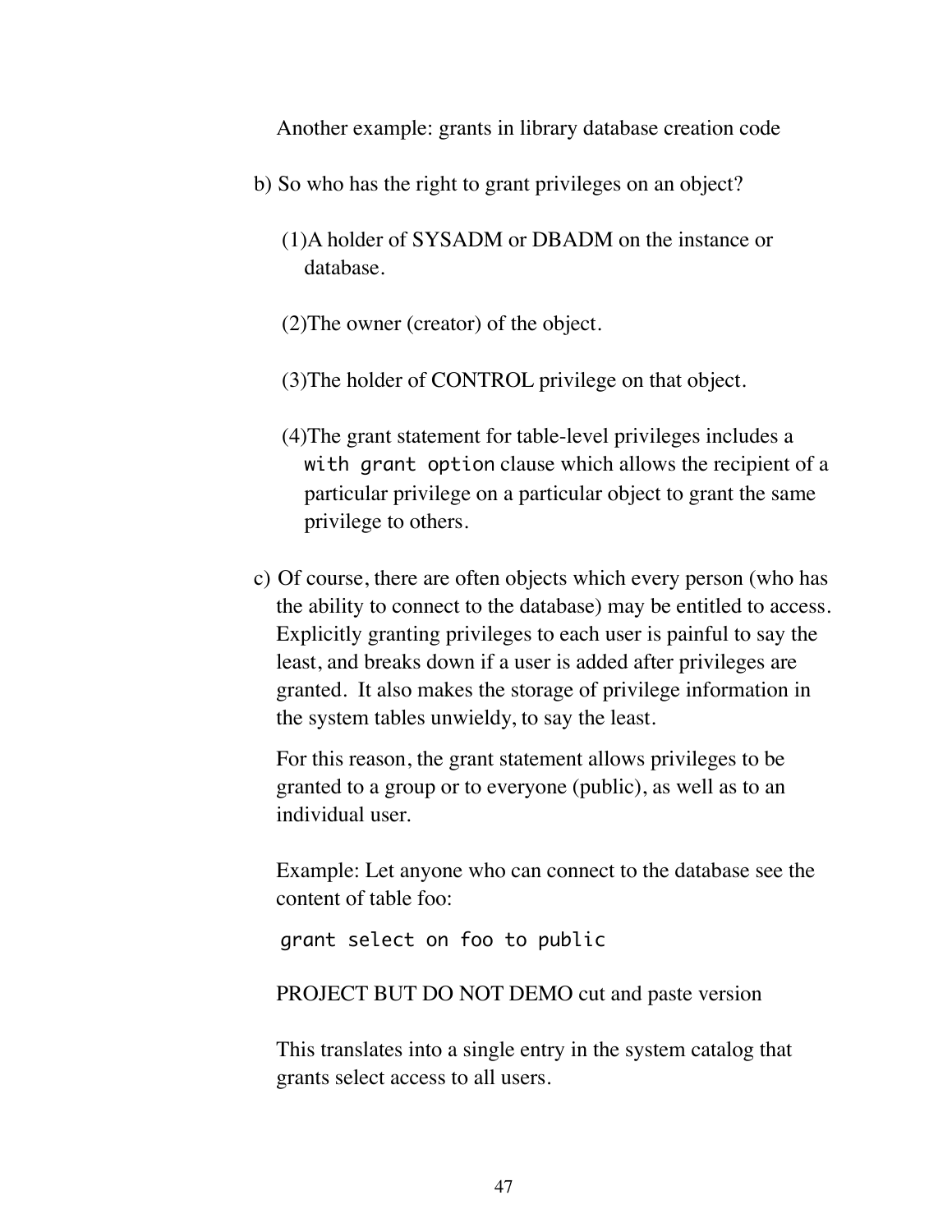- F. Revoking of Authority
	- 1. The granter of a privilege may withdraw it by using the SQL REVOKE statement. Note, though, that if the same person has been granted a given privilege by two grantors, then if one revokes the privilege it will still remain in force.

(This forms the basis of a security loophole in some SQL systems. If user A grants access to some object to user B with grant option, then user B can conspire with user C to retain that access even if user A chooses to withdraw it, as follows: User B grants access to user C with grant option, then user C grants access back to user B. The resulting loop in the grants prevents some implementations from revoking the grant if A now tries to revoke the access from B.)

- 2. Db2 handles this somewhat differently to revoke a privilege, one needs to have SYSADM or DBADM authority, or CONTROL authority on the object in question - i.e. the original grantor of the privilege is not an issue. However, it is still possible that if A grants some privilege to B, who then grants it to C (both with grant option), and A revokes the privilege from B, C can give it back to B!
- G.Another use for a view is to give very fine-grained access control to a table. Sometimes, a given individual must be allowed to see to only a portion of a table - e.g.
	- 1. A given user may be allowed to only see certain columns. For example, in a personnel database most users would be prohibited from seeing the salary column.
		- a) Recall that there is no "SELECT" privilege at the column level.
		- b) Instead, a view can be used.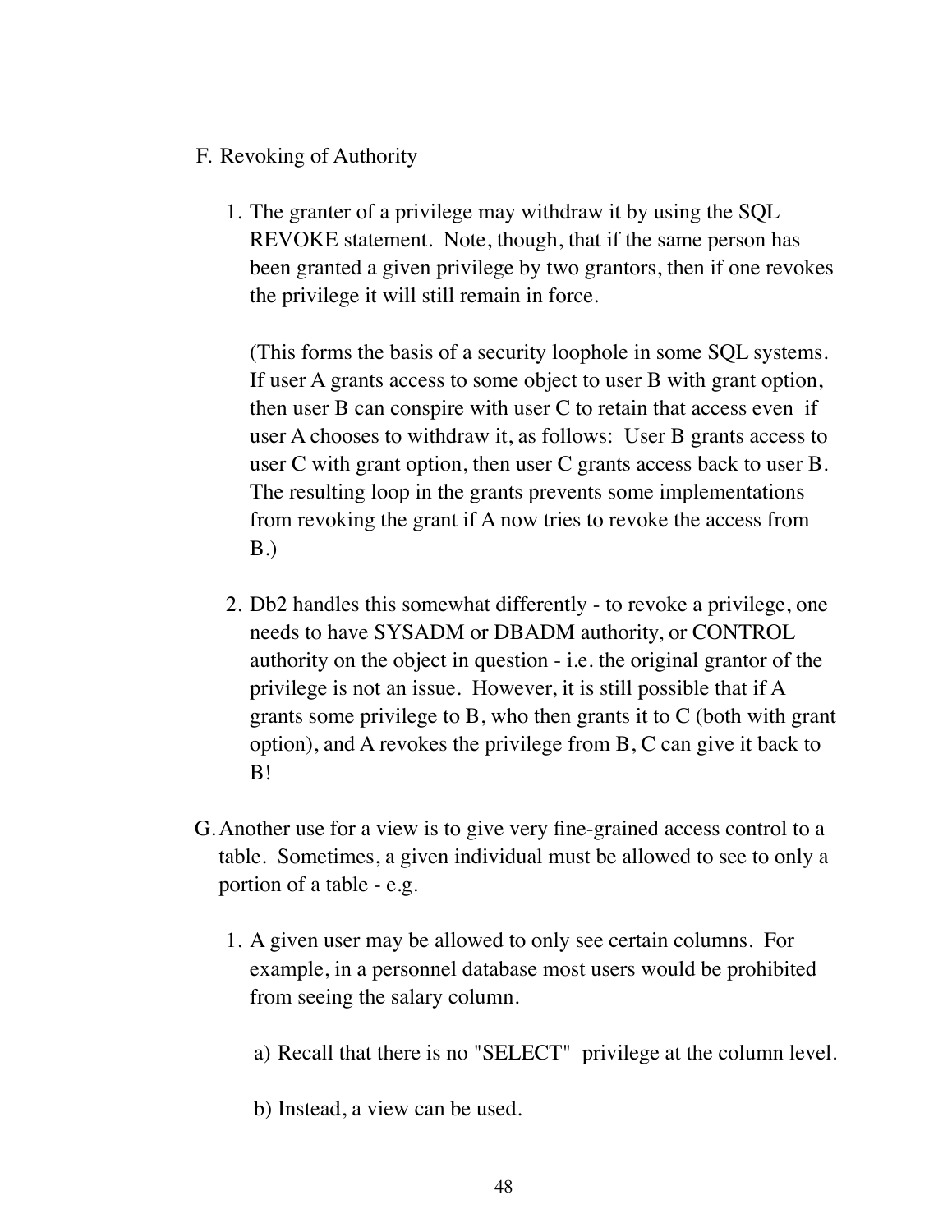Example: The account\_owners view created in the examples we did for the introductory lecture only showed the names of account owners - not their balances.

create view account\_owners as select owner, address from accounts;

PROJECT

DEMO

2. A given user may be allowed to see only certain rows.

Example: the own\_accounts view in the examples we did for the introductory lecture only one to see his/her own accounts.

```
create view own_accounts as
       select *
            from accounts
            where upper(owner) = user;
```
#### PROJECT

The query used in defining the view must have a "where" clause that grants access to a row based on correlation between some value(s) in the row and the identify of the person accessing the view.

### DEMO

- a. Show all accounts when connected as db2inst1
- b. Try to show all accounts when connected as aardvark; then show view